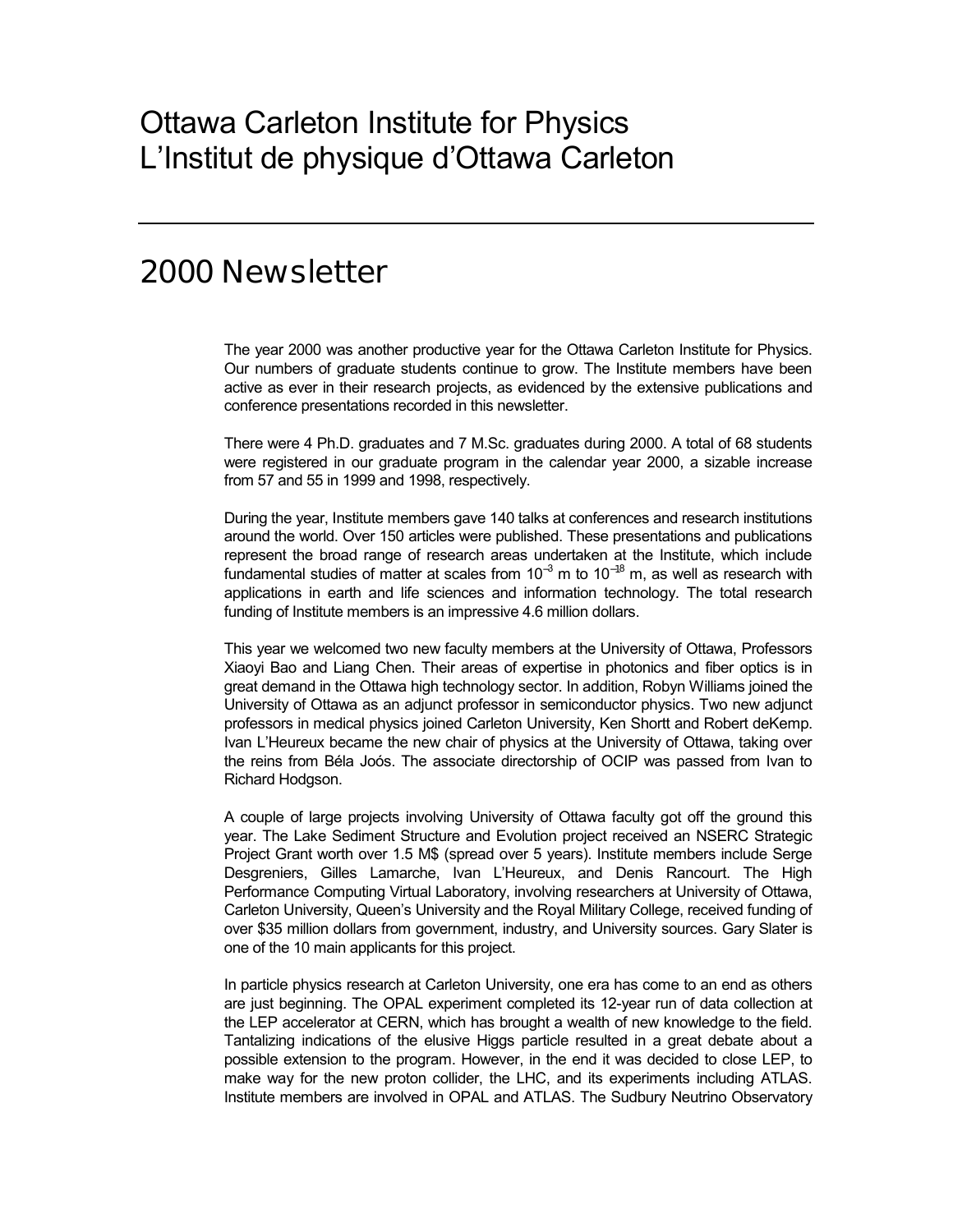presented its first results and there is great worldwide interest in further measurements to clarify the mystery of missing solar neutrinos and neutrino oscillations. Several Carleton members are also involved in studies for a future linear electron-positron collider.

Many members of the institute continue to offer their services to the physics community nationally and internationally. Some of these activities are highlighted below.

Serge Desgreniers was chair of the Cornell High Energy Synchrotron Source Users Meeting and co-organizer of the "High Pressure Using Synchrotron Facilites" Workshop at Cornell University.

M. D'Iorio who leads the Advanced Materials group of the Institute for Microstructural Sciences at NRC is presently serving as Acting-Director, Components Technologies, Institute for Microstructural Sciences. She completed her term as President of the Canadian Association of Physicists in June 2000, and now serves as Past-President.

S. Fafard was the symposium organizer for the MRS meeting in Fall 2000 and served on the international advisory committees for the 3rd international conference on low dimensional structures and devices and the Integrated Photonic Research Conference.

Stephen Godfrey was co-convenor of the *QCD in Spectroscopy* sessions of the Seventh Conference on the Intersections of Particle and Nuclear Physics, in Quebec City and the *e+ e*− *Collider Physics* Session Chairman, for the Symposium on Phenomenology for the New Century in Madison Wisconsin.

Clive Greenstock served as an invited peer reviewer on the Canadian Institutes of Health Biomedical Engineering Committee. and as an outside evaluator for the NSERC University-Industry Research Partners program, and the Industrial Research Assistance Program. He was a scientific adviser for the International Science Fair, San Jose.

Pawel Hawrylak was appointed as an Associate, Canadian Institute for Advanced Research, Nanoelectronics Program and was a member of the Program Committee for the International Conference "Quantum Dots 2000" held in Munich.

Pat Kalyniak completed her three-year term on the NSERC subatomic physics GSC and in 2000 she served as chair.

Andre Longtin organized an international workshop on Neural Dynamics entitled "Memory, Delays and Multistability in Neural Systems" in Montreal in October 2000. The Science Program ZONE X produced for Tele-Quebec made a seven minute report on his research on the effect of neuronal noise in neuronal information processing.

Activities at the Institute can be consulted online at http://www.ocip.carleton.ca, which has links to the departmental web sites at the University of Ottawa and Carleton University.

Dean Karlen, Director

Richard Hodgson, Associate Director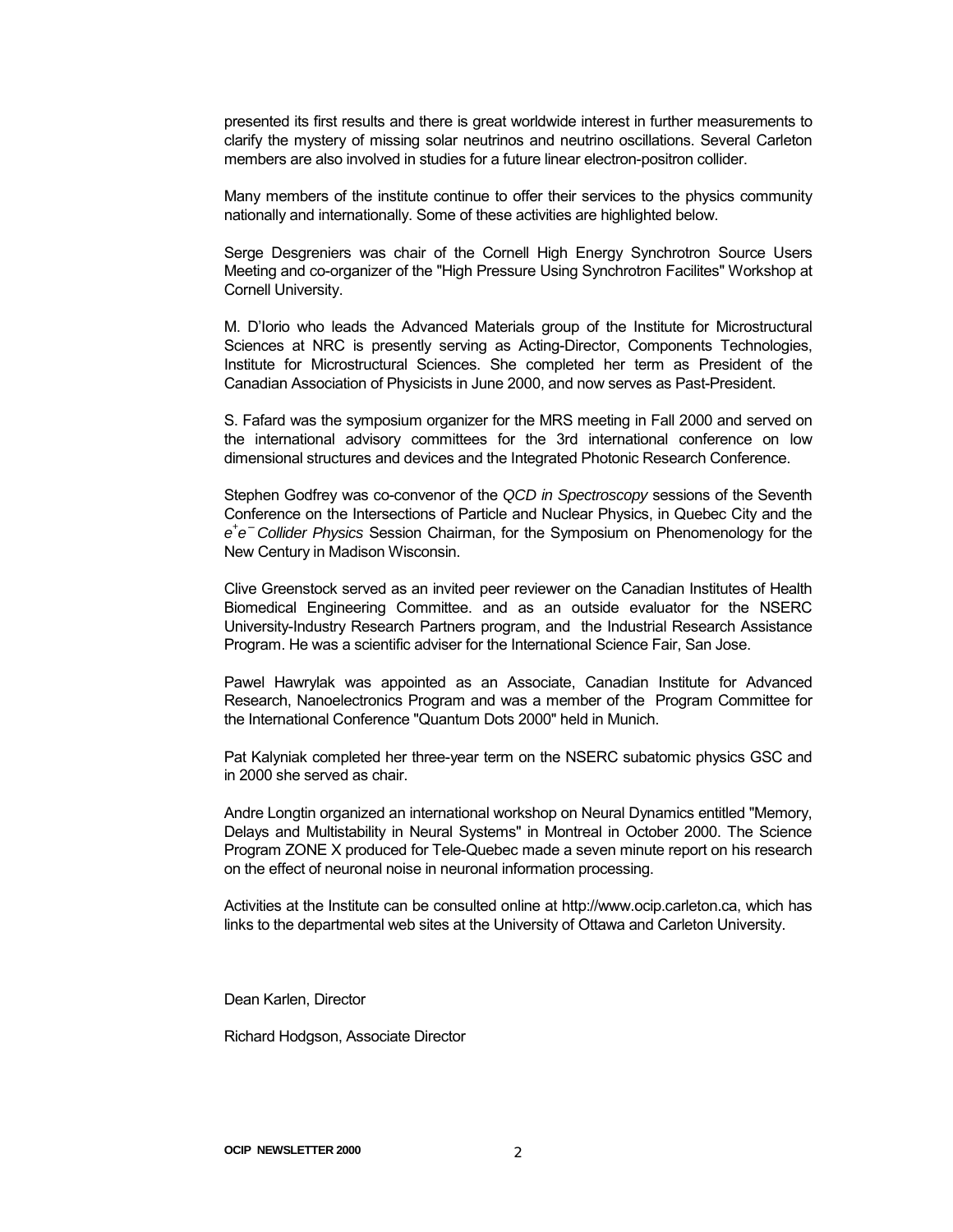#### 2000 OCIP Seminar Series

Spring Graduate Student Seminar Day – University of Ottawa – 30 May 2000

| Josee Labrie   | Etude theorique de la diffusion de particules et de polymeres en milieux<br>poreux           |
|----------------|----------------------------------------------------------------------------------------------|
| Mei Li         | GEM: a new detector for scanned projection radiography                                       |
| James Evans    | Calculating quadrupole splittings for Mossbauer spectroscopy in layer<br>silicates           |
| Mark McDonald  | Feasibility of a Low-Field MR Imager Using Hyperpolarized <sup>129</sup> Xe                  |
| Justin Boileau | Diffusion of small molecules in sieving matrices: an exact model                             |
| Kenji Myint    | Examination of the Non-Homologous Repair process in Cisplatin<br>Radiosensitization and SLDR |
| Aiguo Cai      | Study of surface flattening kinetics by low energy electron diffraction on rutile<br>(110)   |

Fall Graduate Student Seminar Day – Carleton University – 11 December 2000

| Zhanrong Gao | A two dimensional tumor growth model for radiation therapy process analysis |  |
|--------------|-----------------------------------------------------------------------------|--|
|              |                                                                             |  |

| Mathieu Massé | Investigation of Bose-Einstein Condensation Effects with Excitons in $Cu2O$ |
|---------------|-----------------------------------------------------------------------------|
|---------------|-----------------------------------------------------------------------------|

- Nina Kalach What constitutes a clinical radiotherapy photon beam?
- Joan Haysom Defects in InP Their Role in Diffusion and Applications in Photonics
- Mike Donkers Counting Subjets at OPAL
- Karin Hinzer **Contingler Contingle** Optical spectroscopy of single quantum dots
- Carey Feagan The Role of p21 in Thermal Radiosensitization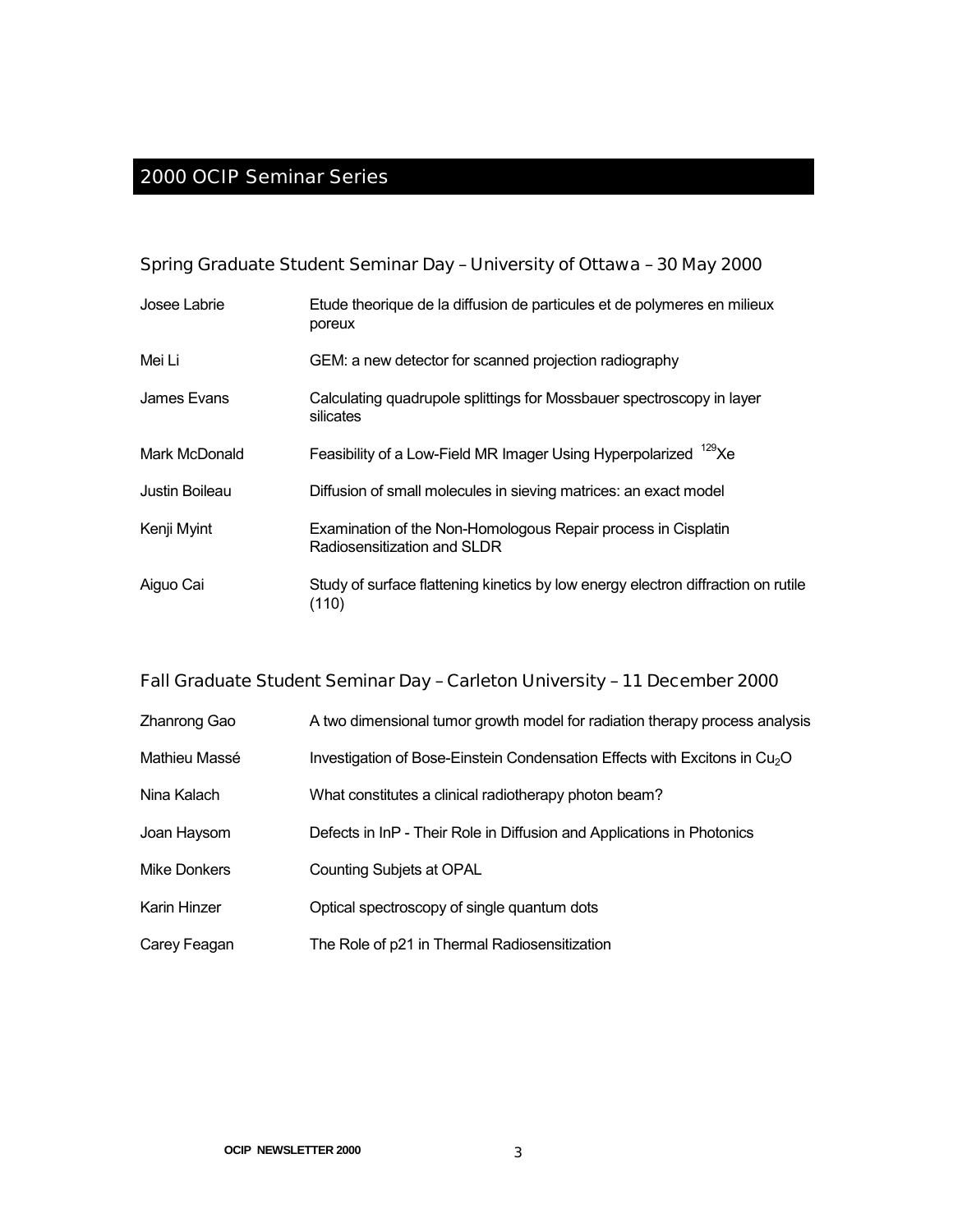OCIP Christmas Symposium – Carleton University – 18 December 2000

| <b>Steve Godfrey</b> | $\pi\pi$ scattering: From MeV to TeV, From Strong to Weak, Something for<br>Everyone |
|----------------------|--------------------------------------------------------------------------------------|
| Robin Williams       | Site selected quantum dot nanostructures                                             |
| <b>Bob Carnegie</b>  | Search for the Standard Model Higgs Boson at LEP                                     |
| Gilles Lamarche      | Giant Diamagnetism in Cr, Fe Selenides up to and beyond room temperature             |
| Lee Gerig            | A Model for the Process of Radiation Therapy                                         |
| Xiaoyi Bao           | Fiber optical sensing and communications                                             |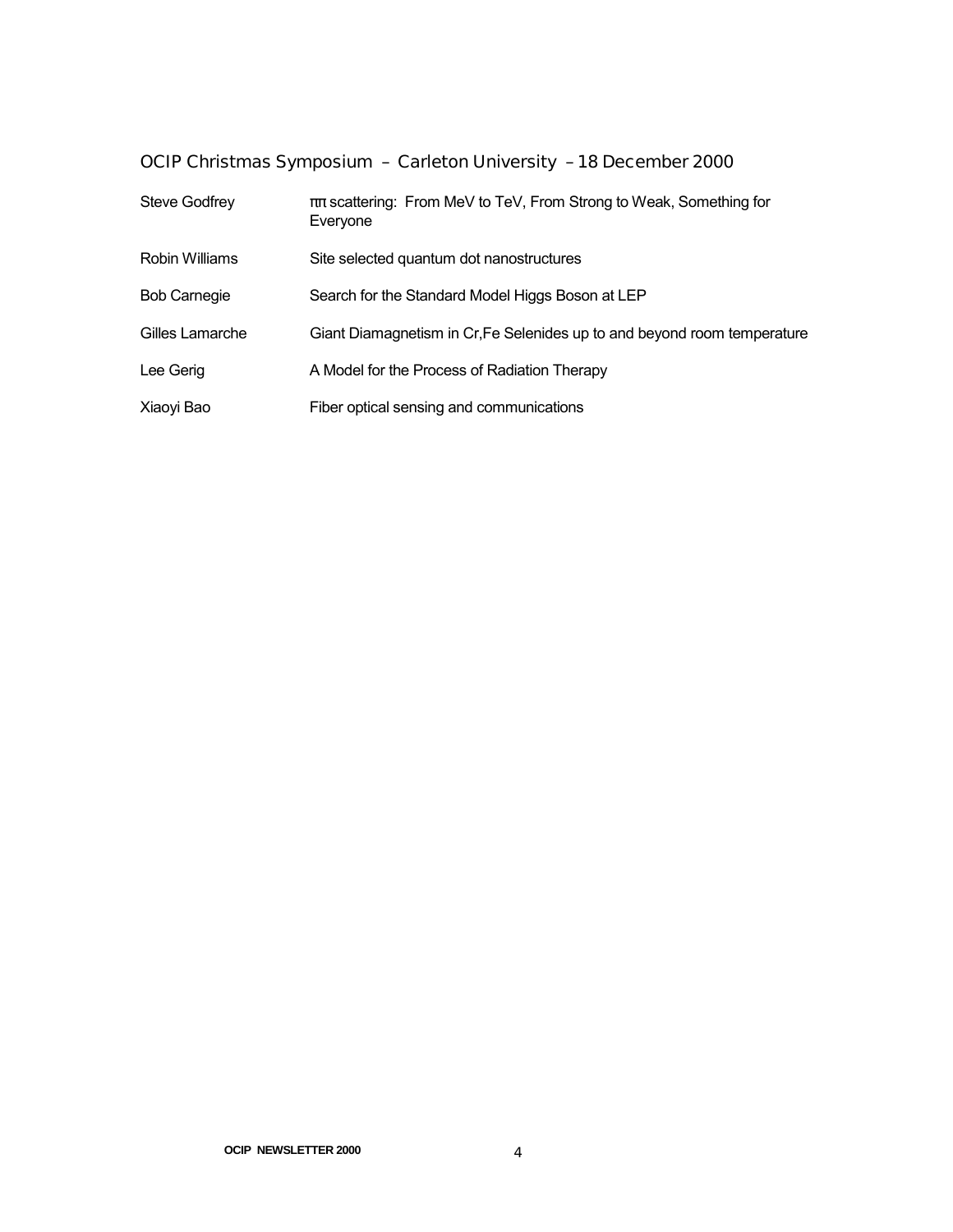# 2000 Departmental Seminars

| <b>DATE</b> | U | <b>SPEAKER</b>        | <b>INSTITUTION</b>                  | <b>TITLE</b>                                                                                              |
|-------------|---|-----------------------|-------------------------------------|-----------------------------------------------------------------------------------------------------------|
| Jan. 12     | C | <b>Keith Riles</b>    | University of<br>Michigan           | To Catch a Wave: Searching for<br><b>Gravitational Radiation</b>                                          |
| Jan. 17     | C | <b>Matthew Jones</b>  | University of<br>Pennsylvania       | Mixing and CP violation at CDF in Run-I<br>and Run-II                                                     |
| Jan. 24     | C | Dave Hanes            | Queen's University                  | Globular Star Clusters as a Dynamical<br><b>Test</b>                                                      |
| Jan. 31     | C | Ken Shortt            | <b>NRC</b>                          | Metrology of Ionising Radiation in<br>Canada                                                              |
| Feb. 7      | C | R. Sega               | University of<br>Colorado           | Space, Technology and Education:<br>Past, Present and Future                                              |
| Feb. 14     | C | Francois<br>Corriveau | <b>McGill University</b>            | Jet Physics with ZEUS at HERA                                                                             |
| Feb. 17     | O | Daniel Cherniak       | Rensselaer<br>Polytechnic Institute | Studies of Diffusion in Zircon with MeV<br>Ion Beam Techniques                                            |
| Feb. 28     | C | John Reid             | <b>JDS Uniphase</b>                 | The Fiber-Optic Revolution in<br>Telecommunications -- Research<br><b>Trends and Career Opportunities</b> |
| Mar. 6      | C | Norbert Bartel        | <b>York University</b>              | Very-Long-Baseline Interferometry of a<br>Supernova                                                       |
| Mar. 9      | O | Denis Rancourt        | University of Ottawa                | <b>Aquatic Sediments</b>                                                                                  |
| Mar. 13     | C | Siegfried Janz        | <b>NRC</b>                          | Wavelength conversion in asymmetric<br>quantum well waveguides                                            |
| Mar. 16     | O | <b>Ralf Mayer</b>     | Universite de<br>Montreal           | <b>Martensitic Transitions</b>                                                                            |
| Mar. 20     | С | <b>Ruth Wilkins</b>   | Health Canada                       | Development of a biological dosimeter<br>for ionizing radiation                                           |
| Mar. 21     | C | Georges Azuelos       | U. de Montreal                      | <b>Strong Symmetry Breaking signals</b>                                                                   |
| Mar. 27     | C | Michael Hudson        | University of<br>Waterloo           | Beyond the Great Attractor: Probing<br>Dark Matter with Cosmic Flows                                      |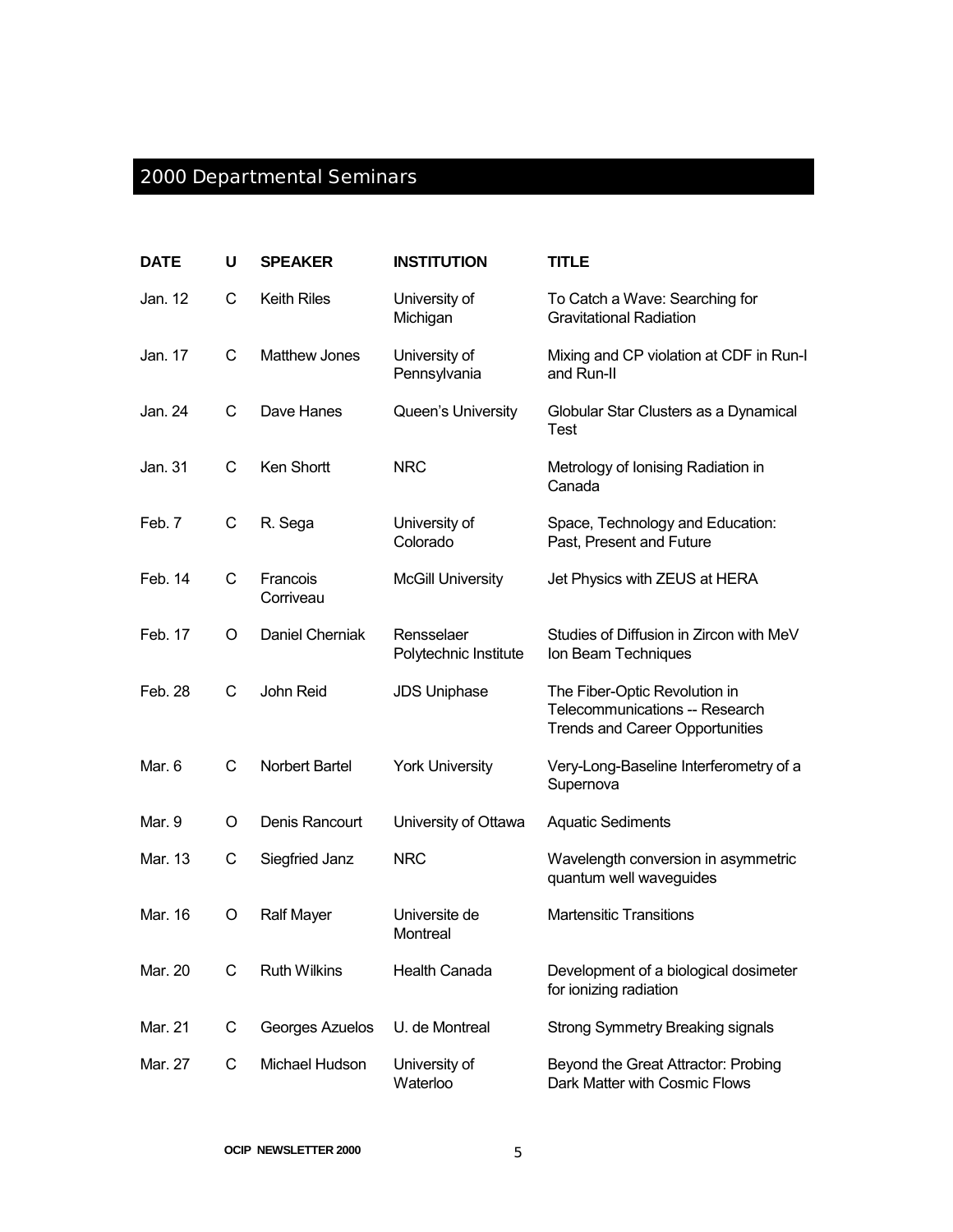| Mar. 30  | O | Leonid Yurganov       | University of Toronto                   | Monitoring Global Changes:<br>Spectroscopic Measurements from the<br>Ground and Space                                                               |
|----------|---|-----------------------|-----------------------------------------|-----------------------------------------------------------------------------------------------------------------------------------------------------|
| Apr. 13  | O | Michel Côté           | Cambridge<br>University                 | Study and Design of New Materials:<br>Boron Nitride Polymers and Electronic<br>Mobility in Organic Semiconductors                                   |
| Apr. 20  | O | Yvon Lepage           | NRC - ICPET                             | XXI st - Century Perspectives Opened<br>by the Integration of Crystal Structure<br>Databases and Quantum Software                                   |
| May 18   | O | Sami Mahmood          | University of<br>Yarmouk                | Simulating Entrance Flows of Molten<br>Polymers: Barriers to Progress                                                                               |
| Aug. 31  | C | Suruj Seunarine       | University of Kansas                    | The RICE Experiment                                                                                                                                 |
| Sept. 11 | C | <b>Bryce Bates</b>    | <b>Carleton University</b>              | Investigation of Lensed Fiber and Laser<br>Diode Alignment within Laser Modules                                                                     |
| Sept. 18 | С | George M.<br>Daskalov | NRC - IRS/INMS                          | Discrete Ordinates Photon Transport<br>Calculations for Brachytherapy<br><b>Treatment Planning Applications</b>                                     |
| Oct. 2   | С | Dipak Basu            | <b>Carleton University</b>              | Solar Neutrinos, Solar Activity, Solar<br>Diameter and Solar Wind                                                                                   |
| Oct. 16  | С | Gabriel Lam           | Ottawa Regional<br><b>Cancer Centre</b> | The Biophysical Study of Radiation<br>Tolerance Doses of Normal Tissue in<br>Cancer Radiotherapy                                                    |
| Oct. 19  | O | J.A. Freud            | Humboldt-University                     | Noise-Induced Phase Synchronization:<br>An Analytic Approach Propagation of<br><b>Intense Femtosecond Laser Pulses</b><br><b>Through Atmosphere</b> |
| Oct. 26  | O | André<br>Mysyrowicz   | École Polytechnique<br>Palaiseau        | Propagation of Intense Femtosecond<br>Laser Pulses Through Atmosphere                                                                               |
| Nov. 2   | O | <b>Ralf Engbert</b>   | University of<br>Postdam                | Control of eye movements in reading: A<br>dynamical systems approach to<br>cognitive processes                                                      |
| Nov. 13  | C | Robert Kearney        | <b>McGill University</b>                | Methods for the Identification of<br>Nonlinear Biomedical Systems and their<br>Application to Human Ankle Stiffness                                 |
| Nov. 14  | С | Alan Shotter          | <b>TRIUMF</b>                           | Radioactive Beams and Nuclear<br>Astrophysics: Past and Future<br><b>Experimental Challenges</b>                                                    |
| Nov. 15  | C | Alan Astbury          | <b>TRIUMF</b>                           | Cancer and Cosmic Rays                                                                                                                              |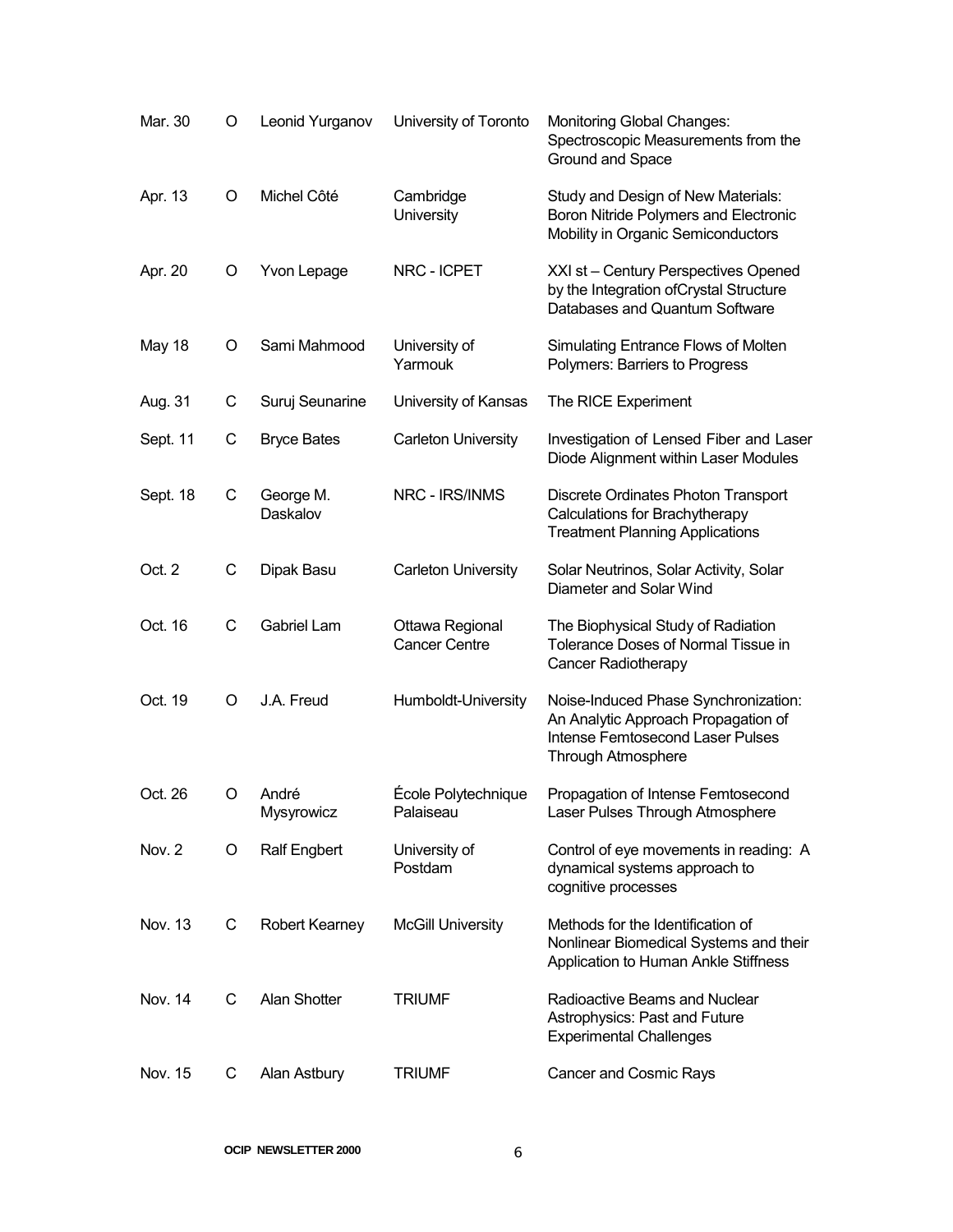| Nov. 20 | C | Nikolai<br>Romanenko        | <b>Carleton University</b> | Search for Lepton Flavour Violation and<br>Exotic Charged Higgs Particles at the<br>Next Linear Collider |
|---------|---|-----------------------------|----------------------------|----------------------------------------------------------------------------------------------------------|
| Nov. 23 | O | D. P. Masson                | <b>STMicroelectronics</b>  | Microanalytical Techniques & Tools for<br>Prototype, Damaged & Dead Micro-<br>Chips                      |
| Nov. 24 | C | Annie Hsu                   | Queen's University         | Magnetic Barkhausen Noise From<br><b>Magnetized Pipeline Steel</b>                                       |
| Nov. 27 | С | Paul Jessop                 | McMaster University        | Silicon-Based Optoelectronics                                                                            |
| Dec. 4  | C | Elizabeth<br><b>Simmons</b> | <b>Boston University</b>   | New Electroweak Interactions for the<br><b>Third Generation</b>                                          |
| Dec. 6  | O | Liang Chen                  | University of Ottawa       | Photonics: the backbone of the<br>information highway                                                    |
| Dec. 7  | O | P.B. Corkum                 | NRC - Steacie<br>Institute | Spinning Molecules Until They Break                                                                      |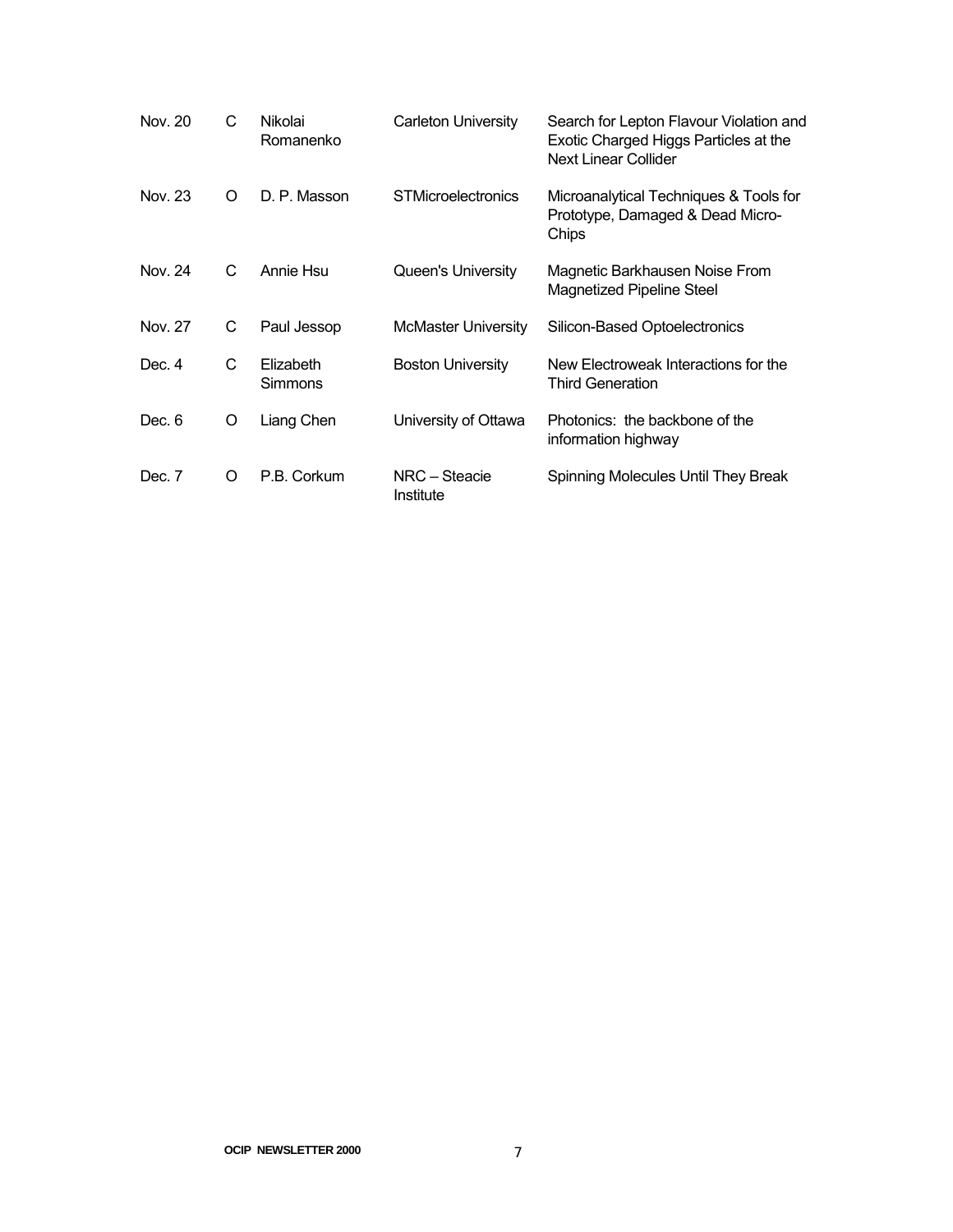## Publications in Refereed Journals and Book Series in 2000

| Author(s)                                                        | <b>Title</b>                                                                                                                                          | <b>Publication</b>                                                     |
|------------------------------------------------------------------|-------------------------------------------------------------------------------------------------------------------------------------------------------|------------------------------------------------------------------------|
| J. Cameron, L. Chen,<br>X. Bao, C. Huang                         | Pulse narrowing due to optical interference<br>in fibre optic systems with polarization<br>dependent signal reception                                 | Opt. Comm. 184, No.1-4, 7-<br>12(2000).                                |
| J. Cameron, L. Chen<br>and X. Bao                                | Anomalous pulse width narrowing with first<br>order compensation of PMD                                                                               | Opt Lett., 25, No. 12, 884-886<br>(2000).                              |
| L. Chen and X. Bao                                               | Polarization-induced pulse narrowing in<br>birefringent optical fiber with finite<br>differential group delay                                         | IEEE J. Lightwave<br>Technology, 18, No. 5, 665-<br>667 (2000).        |
| Ping Lu, X. Bao, Kellie<br>Brown and Narayan<br>Kulkarni         | Gamma-induced attenuation in normal<br>single-and multi-mode, Ge-doped and P-<br>doped optical fibers: a fiber optic dosimeter<br>for low dose levels | Can J. Phys, 78, No. 2, 89-97<br>(2000).                               |
| M. DeMerchant, A.<br>Brown, J. Smith, X. Bao<br>and T.W. Bremner | Brillouin scattering based distributed<br>sensing for civil structures                                                                                | Canadian J. of Civil Eng, 27,<br>No.5, 873-879 (2000).                 |
| P. Lu, X. Bao, T<br>Whidden and S.Y. Lee                         | Application of a mid-infrared fibre bundle in<br>remote measurement of gas<br>concentrations in a CVD chamber                                         | Applied Optics, 39, No.7,<br>1112-1117(2000).                          |
| M. DeMerchant, A.<br>Brown, X. Bao and<br>T.W. Bremner           | Signal processing for a high spatial<br>resolution distributed sensor                                                                                 | Opt Engineering, 39, No.6,<br>1632-1635 (2000).                        |
| J. Cameron, L. Chen<br>and <b>X. Bao</b>                         | Impact of chromatic dispersion on the<br>system limitation due to PMD                                                                                 | <b>IEEE Photonics Technology</b><br>Lett. 11, No. 1, 47-49 (2000).     |
| G.X. Ding, J.E. Cygler,<br>C.B. Kwok                             | Clinical Reference Dosimetry: Comparison<br>between AAPM TG-21 and TG-51<br>Protocols                                                                 | Med. Phys. 27,1217-1225,<br>2000.                                      |
| N. Sandborn, R. Stern,<br>S. Desgreniers, G.<br><b>Botton</b>    | Microstucture of Neoarchean Zircon from<br>the Acasta Gneiss Complex                                                                                  | Current Research, Report 13,<br>Geological Survey of Canada<br>(2000). |
| S. Desgreniers, L.<br>Beaulieu, and I. Lepage                    | Pressure-induced Structural Changes in<br>ZnS                                                                                                         | Phys. Rev.B 61: 8726 (2000).                                           |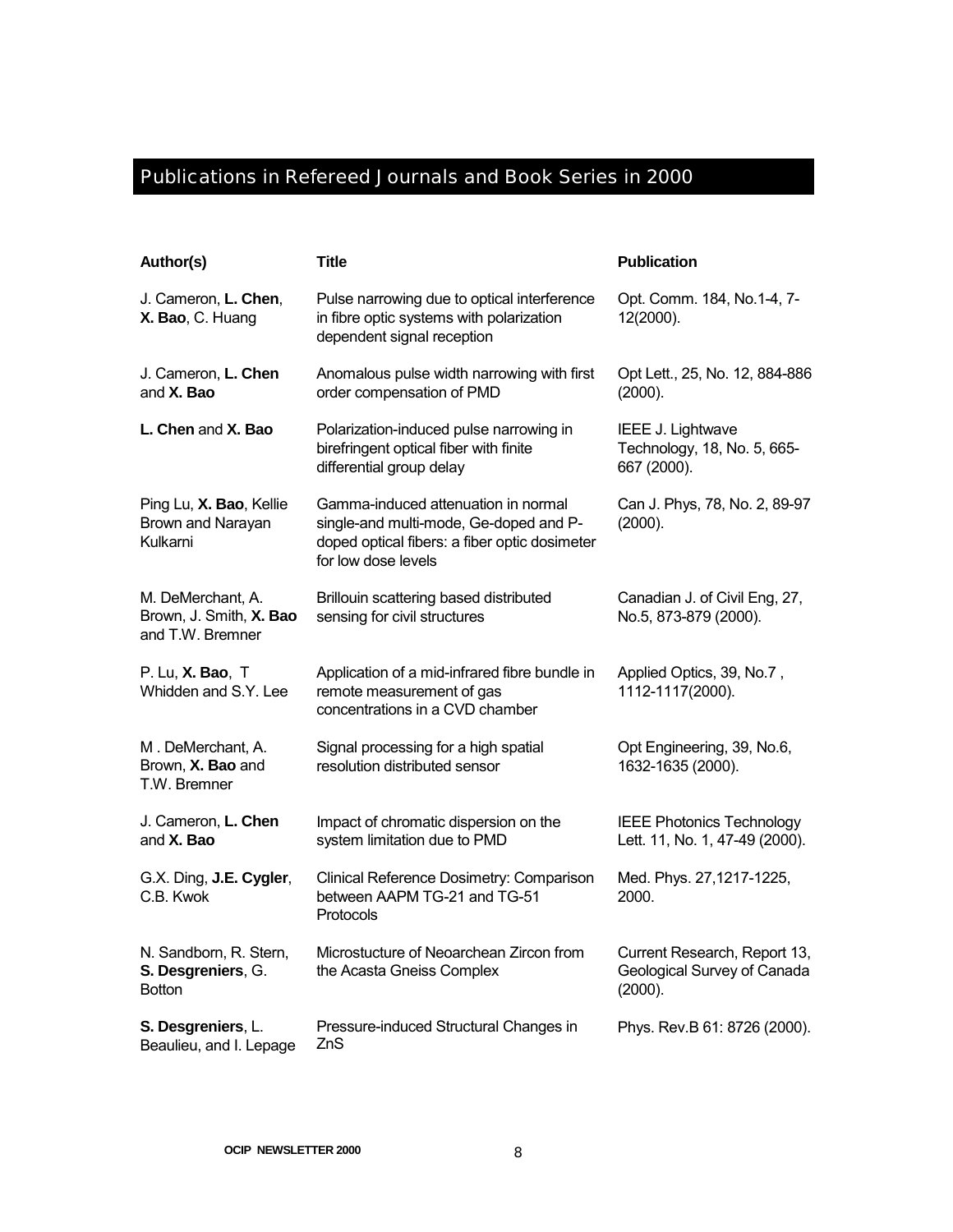| C. Chouinard, and S.<br>Desgreniers                                                                                                    | Bi2O3 under hydrostatic pressure:<br>Observation of pressure-induced<br>amorphization                                                                                                                                                                                                           | Solid State Comm.133: 125<br>(2000).           |
|----------------------------------------------------------------------------------------------------------------------------------------|-------------------------------------------------------------------------------------------------------------------------------------------------------------------------------------------------------------------------------------------------------------------------------------------------|------------------------------------------------|
| Wu, Q., Esteghamatian,<br>M., Hu, N.-X., Popovic,<br>Z., Enright, G., Tao, Y.,<br>D'Iorio, M., and Wang,<br>S.                         | Synthesis, Structure, and<br>Electroluminescence of $BR_{2q}$ , R=Ph, Et, 2-<br>naphthyl, $q = 8$ -hydroxyquinolato                                                                                                                                                                             | Chem. Materials 12, 79-83<br>(2000).           |
| Wu, Q., Lavigne, J. A.,<br>Tao, Y., D'Iorio, M., and<br>Wang, S.                                                                       | Blue-Luminescent/Electroluminescent<br>Zn(II) Compouds of 7-azaindole and N-(2-<br>Pyridyl)-7-azaindole: Zn(7-<br>azaindole) <sub>2</sub> ( $CH3COO$ ) <sub>2</sub> ,<br>$Zn(NPA)(CH_3COO)_2$ and $Zn(NPA)((S)-(+)$ -<br>$CH_3CH_2CH(CH_3)COO$ <sub>2</sub> (NPA=N-(2-<br>Pyridyl)-7-azaindole) | Inorg. Chem. 39, 5248-5254<br>(2000).          |
| Donat-Bouillud, A.,<br>Levesque, I., Tao, Y.,<br>D'Iorio, M., Beaupré,<br>S., Blondin, P., Ranger,<br>M., Bouchard, J.,<br>Leclerc, M. | Light-Emitting Diodes from Fluorene-Based<br>p-Conjugated Polymers                                                                                                                                                                                                                              | Chem. Mater., 12, 1931-1936<br>(2000).         |
| D'Iorio, M.                                                                                                                            | <b>Molecular Materials for Microelectronics</b>                                                                                                                                                                                                                                                 | Can. J. Phys. 78, 231-241<br>(2000).           |
| Tao, Y., D'Iorio, M.,<br>Wong, M.S., Li, Z.-H.,<br>Levesque, I., and Lam,<br>J.                                                        | Luminescent and Electronic Properties of<br>End-substituted Distyrylbenzene<br>Derivatives                                                                                                                                                                                                      | Nonlinear Optics 25, 491-496<br>(2000).        |
| Lam, J., Gorjanc, T.C.,<br>Tao, Y., and D'Iorio, M.                                                                                    | Selective Doping of Multilayer Organic<br><b>Light Emitting Devices</b>                                                                                                                                                                                                                         | J. Vac. Sci. Technol. A 18,<br>593-596 (2000). |
| Py, C., D'Iorio, M., Tao,<br>Y., Stapledon, J., and<br>Marshall, P.                                                                    | A passive matrix addressed organic<br>electroluminescent display using a stack of<br>insulators as row separators                                                                                                                                                                               | Synth. Metals 113, 298-301<br>(2000).          |
| Tao, Y., Donat-Bouillud,<br>A., D'Iorio, M., Lam, J.,<br>Gorjanc, T.C., Py, C.,<br>Wong, M.S., and Li,<br>Z.H.                         | Organic Light Emitting Diodes Based on<br><b>End-Substituted Oligo</b><br>(PhenyleneVinylene)s                                                                                                                                                                                                  | Thin Solid Films 363, 298-<br>301 (2000).      |
| Tao, Y., Donat-Bouillud,<br>A., D'Iorio, M., Lam, J.,<br>Gorjanc, T.C., Py, C.,<br>and Wong, M.S.                                      | Luminescence Properties of End-<br>Substituted Oligo(PhenyleneVinylene)s                                                                                                                                                                                                                        | Synth. Metals, 113, 417-420<br>(2000).         |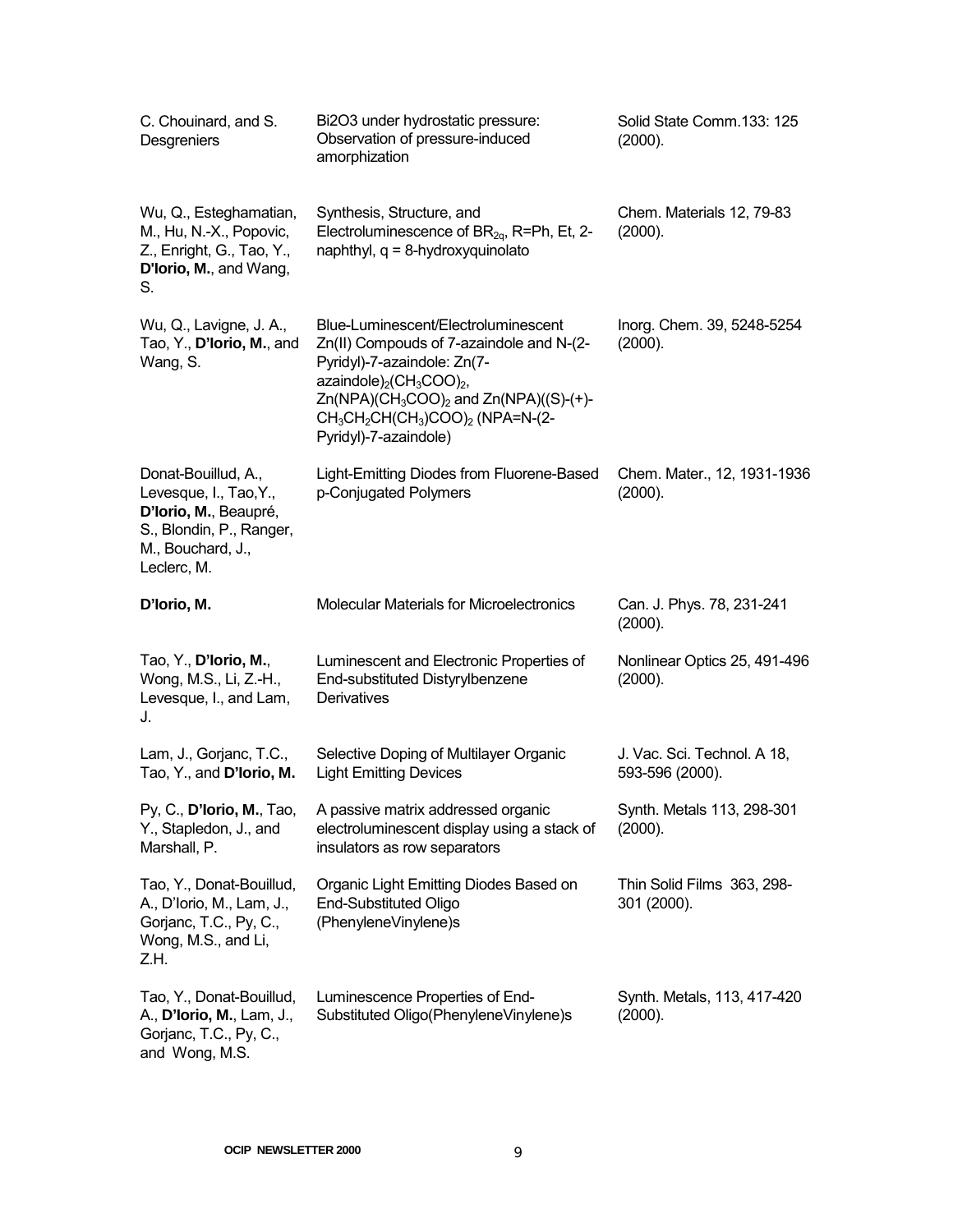| Py, C., D'Iorio, M., Tao,<br>Y., Stapledon, J., and<br>Marshall, P.                                                 | A passive matrix addressed organic<br>electroluminescent display using a stack of<br>insulators as row separators                             | Synth.Metals. 113, 155-159<br>(2000).                                            |
|---------------------------------------------------------------------------------------------------------------------|-----------------------------------------------------------------------------------------------------------------------------------------------|----------------------------------------------------------------------------------|
| Lu, J., Hlil, A.R., Meng,<br>Y., Hay, A.S., Tao, Y.,<br>D'Iorio, M., Maindron,<br>T., and Dodelet, J. P.            | Synthesis and Characterization of a Novel<br>AIQ <sub>3</sub> -Containing Polymer                                                             | J. of Pol. Sci. A38, 2887-2892<br>(2000).                                        |
| Lu, J., Hlil, A., Hay, A.S.,<br>Maindron, T., Dodelet,<br>J.P., Lam, J., and<br>D'Iorio, M.                         | <b>Synthesis</b><br>of<br>poly(arylene<br>ether)s<br>containing hole-transport moieties from an<br>isocyanate masked bisphenol                | Journal-of-Polymer-Science,-<br>Part-A-(Polymer-Chemistry)<br>38, 2740-8 (2000). |
| J.J. Dubowski, C. Nì.<br>Allen, S. Fafard                                                                           | Laser-induced InAs/GaAs Quantum Dot<br>intermixing                                                                                            | Appl. Phys. Lett. 77, 3583<br>(2000).                                            |
| P.G. Piva, R.D.<br>Goldberg, I.V. Mitchell,<br>D. Labrie, R. Leon, S.<br>Charbonneau, Z.R.<br>Wasilewski, S. Fafard | <b>Enhanced Degradation Resistance of</b><br>Quantum Dot Lasers to Radiation Damage                                                           | Appl. Phys. Lett. 77, 624<br>(2000).                                             |
| N. Perret, D. Morris, L.<br>Franchomme-Fossé, R.<br>Côté, S. Fafard, V.<br>Aimez, J. Beauvais                       | The origin of the inhomogenous<br>broadening and alloy intermixing in<br>InAs/GaAs self-assembled quantum dots                                | Phys. Rev. B. 62, 5092<br>(2000).                                                |
| P. McCaffrey, M.D.<br>Robertson, Z.R.<br>Wasilewski, E.M.<br>Griswold, L.D. Madsen,<br>S. Fafard                    | Determination of the size, shape, and<br>composition of indium-flushed self-<br>assembled quantum dots by transmission<br>electron microscopy | J. Appl. Phys. 88, 2272<br>(2000).                                               |
| S. Raymond, K. Hinzer,<br>S. Fafard, J.L. Merz                                                                      | <b>Experimental determination of Auger</b><br>capture coefficients in self-assembled<br>quantum dots                                          | Phys. Rev. B 61, R16331<br>(2000).                                               |
| <b>S.Fafard</b>                                                                                                     | Quantum Dot structures and devices with<br>sharp adjustable electronic shells                                                                 | Physica E 8, 107 (2000).                                                         |
| <b>S.Fafard</b>                                                                                                     | Near-surface InAs/GaAs Quantum Dots<br>with sharp electronic shells                                                                           | Appl. Phys. Lett. 76, 2707<br>(2000).                                            |
| S.Fafard, M. Spanner,<br>J.P. McCaffrey, Z.R.<br>Wasilewski                                                         | Coupled InAs/GaAs Quantum Dots with<br>well-defined electronic shells,                                                                        | Appl. Phys. Lett. 76, 2268<br>(2000).                                            |
| K. Hinzer, C. Nì Allen, J.<br>Lapointe, D. Picard, Z.<br>R. Wasilewski, S.<br>Fafard, A.J.<br>SpringThorpe          | Widely tunable self-assembled quantum<br>dot lasers                                                                                           | J. Vac. Sci. Technol. A18,<br>578 (2000).                                        |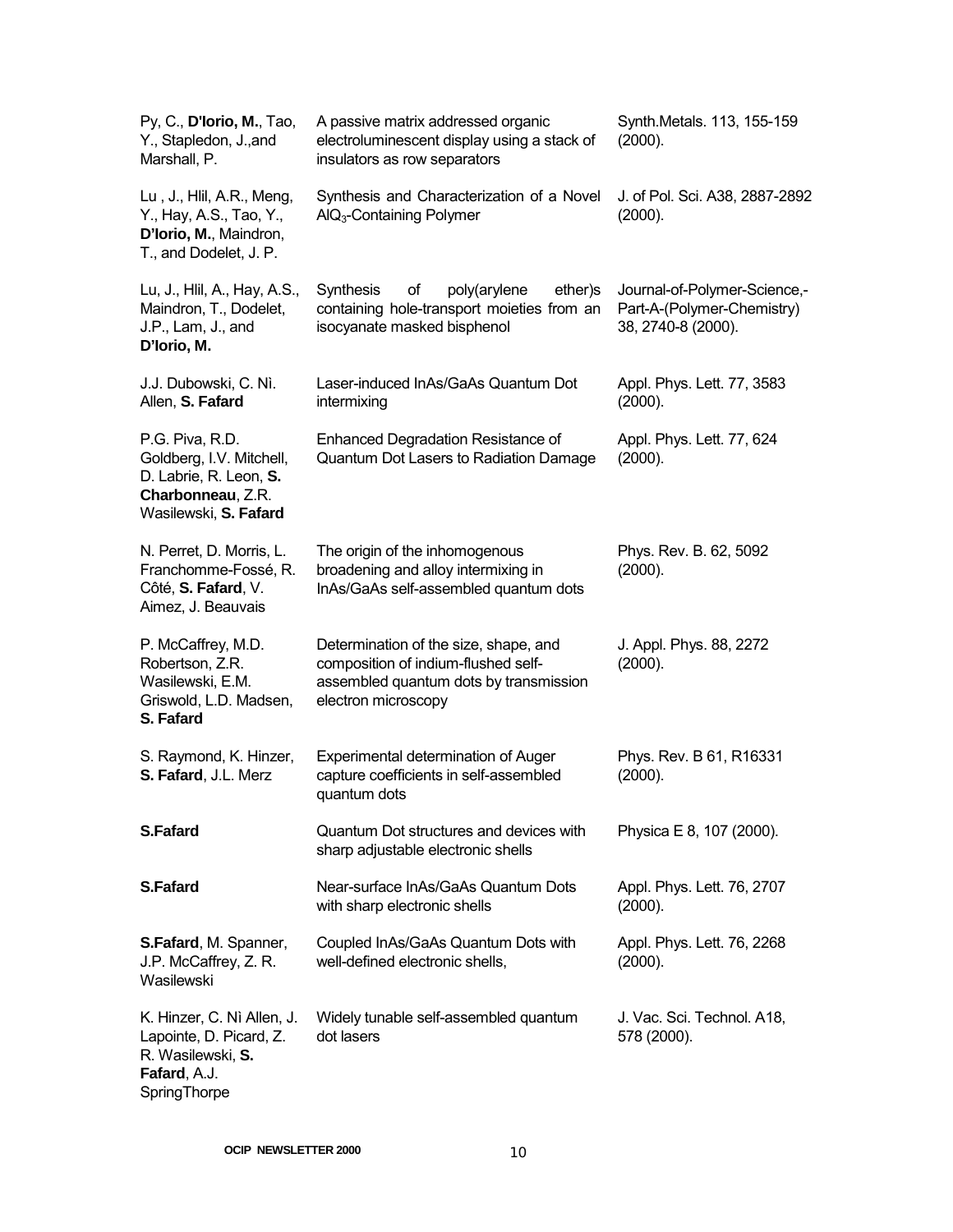| K. Hinzer, J. Lapointe,<br>Y. Feng, A. Delage, and<br>S. Fafard, A. J.<br>SpringThorpe and E. M.<br>Griswold                                                                                      | Short-wavelength laser diodes based on<br>AllnAs/AlGaAs self-assembled quantum<br>dots                                        | J. Appl. Phys. 87, 1496<br>(2000).                                                                  |
|---------------------------------------------------------------------------------------------------------------------------------------------------------------------------------------------------|-------------------------------------------------------------------------------------------------------------------------------|-----------------------------------------------------------------------------------------------------|
| <b>E. Fortin and A.</b><br>Mysyrowicz                                                                                                                                                             | Bose-Einstein condensation and<br>superfluidity of excitons in $Cu2O$ .                                                       | J. of Luminescence 87-89,<br>2000, 12-14.                                                           |
| S. Malone, R. Donker,<br>M. Broader, S.<br>Dahrouge, J. Szanto, L.<br>Gerig, G. Bociek, J.<br>Crook                                                                                               | Effects of urethrography on prostate<br>position: considerations for radiotherapy<br>treatment planning of prostate carcinoma | International Journal of<br><b>Radiation Oncology Biology</b><br>Physics 46 (1) pp. 89-93,<br>2000. |
| S. Godfrey, P.<br>Kalyniak, B. Kamal and<br>A. Leike                                                                                                                                              | Discovery and Identifictation of Extra<br>Gauge Bosons in ee $\rightarrow$ vv $\gamma$                                        | Phys. Rev. D61, 113009<br>(2000).                                                                   |
| H.G. Blundell, S.<br>Godfrey, G. Hay, and<br>E.S. Swanson                                                                                                                                         | A Quark Model Calculation of $\gamma \gamma \rightarrow \pi \pi$<br>Including Final State Interactions                        | Phys. Rev. C61, 025203<br>(2000).                                                                   |
| S. Godfrey, P.<br>Kalyniak, B. Kamal, A.<br>Leike                                                                                                                                                 | Constraints on Extra Gauge Bosons in ey<br>Collisions                                                                         | J. Mod. Phys. A15, 2623<br>(2000).                                                                  |
| K.J. Lenton and <b>C.L.</b><br><b>Greenstock</b>                                                                                                                                                  | Ability of Human Plasma to Protect against<br>Ionizing Radiation is Inversely Correlated<br>with Age                          | Mech. Ageing Develop., 107,<br>15-20 (2000)                                                         |
| The SNO collarboation,<br>I. Blevis, F. Dalnoki-<br>Veress, J. Farine, D.R.<br>Grant, C.K. Hargrove,<br>T. Noble, V.M. Novikov,<br>M. O'Neill, M. Shatkay,<br>C. Shewchuk. D.<br>Sinclair, et al. | The SNO Detector                                                                                                              | Nucl. Instrum. Meth. A449<br>$(2000)$ 172.                                                          |
| M. Bayer, O. Stern, P.<br>Hawrylak, S. Fafard, A.<br>Forchel                                                                                                                                      | Hidden symmetries in the energy levels of<br>excitonic artificial atoms in quantum dots                                       | Nature 405, 923 (2000).                                                                             |
| G. A. Narvaez and<br><b>Pawel Hawrylak</b>                                                                                                                                                        | Effects of electron-electron interactions on<br>excitonic absorption in charged self-<br>assembled quantum dots               | Phys. Rev. B 61, 13753<br>(2000).                                                                   |
| P. Hawrylak, G.<br>Narvaez, M. Bayer, O.<br>Stern and A. Forchel                                                                                                                                  | Excitonic absorption in a quantum dot                                                                                         | Phys.Rev.Lett.85, 389<br>(2000).                                                                    |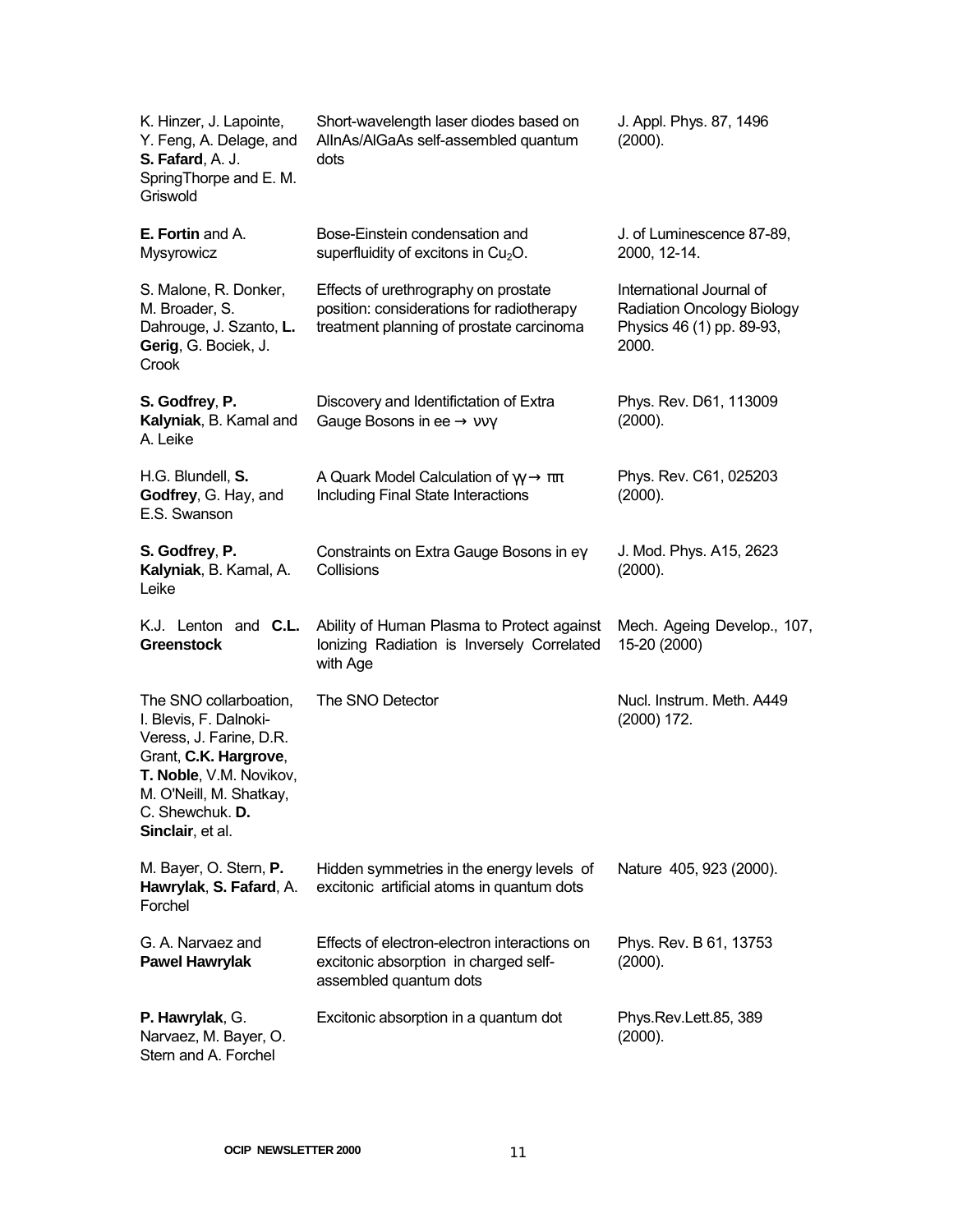| M. Ciorga, A. S.<br>Sachrajda, P.Hawrylak,<br>C. Gould, P. Zawadzki,<br>S.Jullian, Y. Feng, and<br>Z.Wasilewski                                                | Addition spectrum of a lateral dot from<br>Coulomb and spin-blockade spectroscopy                                                                   | Phys. Rev. B 61, R16315<br>(2000).                                  |
|----------------------------------------------------------------------------------------------------------------------------------------------------------------|-----------------------------------------------------------------------------------------------------------------------------------------------------|---------------------------------------------------------------------|
| A. Wojs, J. J. Quinn,<br>and P. Hawrylak                                                                                                                       | Charged excitons in a dilute two-<br>dimensional electron gas in a high<br>magnetic field                                                           | Phys. Rev. B 62, 4630<br>(2000).                                    |
| Hodgson, R.J.W.                                                                                                                                                | Genetic Algorithm Approach to Particle<br>Identification by Light Scattering.                                                                       | Journal of Colloid and<br>Interface Science, 229 (2000)<br>399-406. |
| B. J. Jarosz                                                                                                                                                   | Interstitial Instrumentation for Therapeutic<br>Ultrasonic Heating: Modelling the Discrete<br><b>Blood Vessels</b>                                  | IEEE Trans. Instrum. Meas.,<br>vol. 49, no. 2, 260-264, 2000.       |
| <b>B. Joós and Z. Zhou</b>                                                                                                                                     | Realizing the canonical ensemble in highly<br>entropic inhomogeneous materials                                                                      | Phys. Rev. E., 61: 2410-<br>2417, 2000.                             |
| Z. Zhou, Z., P-Y Lai,<br>and <b>B. Joós</b>                                                                                                                    | Rigorous solution for the elasticity of diluted<br>Gaussian spring networks                                                                         | Phys. Rev. E., 62: 7490-<br>7493, 2000.                             |
| Quintero, E., Tovar, R.,<br>Quintero, M., Gonzalez,<br>J., Broto, J.M.,<br>Rakoto, H., Barbaste, R.,<br>Woolley, J.C.,<br>Lamarche, G., and<br>Lamarche, A.-M. | Magnetic Behaviour of Cu2FeGeSe4                                                                                                                    | J. Magn. Magn. Mat. 210,<br>208-214, 2000.                          |
| LeBlanc, M.A.R.,<br>Rezeq, Moh'd,<br>Cameron, D.S.M. and<br>LeBlanc, D.                                                                                        | Comment on "Angle dependence of<br>magnetization in a single domain $YBa2 Cu3$<br>$O_x$ sphere                                                      | Phys. Rev. B 61, 3745-47,<br>2000.                                  |
| Fisher, L.M., Il'enko,<br>K.V., Kalinov, A.V.,<br>LeBlanc, M.A.R.,<br>Perez-Rodriguez, F.,<br>Savel'ev, S.E.,<br>Voloshin, I.F. and<br>Yampol'skii, V.A.       | Suppression of the magnetic moment<br>under the action of a transverse magnetic<br>field in hard superconductors                                    | Phys. Rev. B 61, 15382-91,<br>2000.                                 |
| LeBlanc, M.A.R.,<br>LeBlanc, D., Cameron,<br>D.S.M. and Celebi, S.                                                                                             | Disclosure of hidden magetic moments in<br>low and high $T_c$ hysteretic and semi-<br>reversible type II superconductors during<br>warming to $T_c$ | Supercond. Sci. Techn. 13,<br>109-126, 2000.                        |
| Celebi, S. and LeBlanc,<br>M.A.R.                                                                                                                              | Magnetic relaxation in a commercial Bi:<br>2223/Ag tape at 77K                                                                                      | Supercond. Sci. Techn. 13,<br>1057-61, 2000.                        |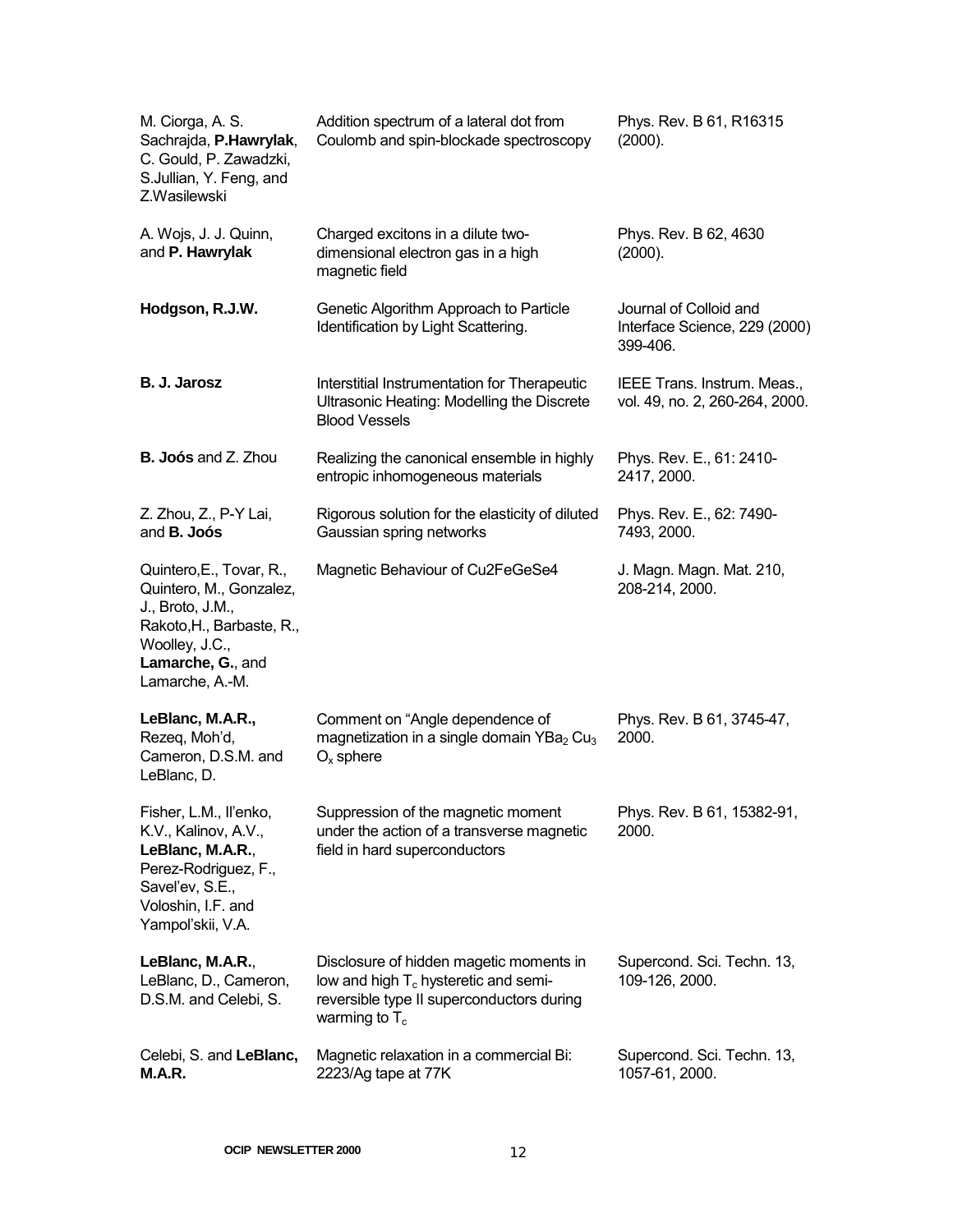| Guillouzic, S.,<br>L'Heureux, I. and<br>Longtin, A.          | Rate processes in a stochastically driven<br>delayed overdamped system                                                                               | Phys. Rev. E 61, 4906-4914,<br>2000.                                                                                                          |
|--------------------------------------------------------------|------------------------------------------------------------------------------------------------------------------------------------------------------|-----------------------------------------------------------------------------------------------------------------------------------------------|
| Katsev, S. and<br>L'Heureux, I.                              | Impact of environnemental noise on<br>oscillatory pattern formation in crystal<br>growth: plagioclase feldspar                                       | Phys. Rev. E61, 4972-4979,<br>2000.                                                                                                           |
| L'Heureux, I.                                                | Origin of banded patterns in natural<br>sphalerite                                                                                                   | Phys. Rev. E 62, 3234-3245,<br>2000.                                                                                                          |
| L'Heureux I. and<br>Fowler, A.D                              | A simple model of flow pattern in<br>overpressured sedimentary basins with<br>heat transport and fracturing                                          | J. Geophys. Res. 105,<br>23741-23752, 2000.                                                                                                   |
| L'Heureux, I. and<br>Fowler, A.D.,                           | Oscillatory zoning in minerals: mechanisms<br>and implications                                                                                       | Jahrbuch Selbstorganisation,<br>vol. 11 (H.-J. Krug, ed.),<br>Berlin, 2000.                                                                   |
| Longtin, A.                                                  | Adiabatic and non-adiabatic resonances in<br>excitable systems                                                                                       | Stochastic Processes in<br>Physics, Chemistry, and<br>Biology, Lecture Notes in<br>Physics, Vol. 557 (Springer<br>Verlag, Berlin) pp.172-181. |
| Chacron, M., Longtin,<br>A., St-Hilaire, M. and<br>Maler, L. | Suprathreshold stochastic firing dynamics<br>with memory in P-type electroreceptors                                                                  | Phys. Rev. Lett. 85, 1576-<br>1579.                                                                                                           |
| Longtin, A. and St-<br>Hilaire, M.                           | Encoding carrier amplitude modulations via<br>stochastic phase synchronization                                                                       | Int. J. Bifurc. Chaos 10, 1-16.                                                                                                               |
| Longtin, A.                                                  | Effect of noise on the tuning properties of<br>excitable systems                                                                                     | Chaos, Solit. and Fract. 11,<br>1835-1848.                                                                                                    |
| Roper, P., Bressloff,<br>P.C. and Longtin, A.                | A phase model of the temperature<br>sensitivity of mammalian cold receptors                                                                          | Neural Comput. 12, 1087-<br>1113.                                                                                                             |
| Longtin, A.                                                  | Stochastic aspects of Neural Phase<br>Locking To Periodic Signals                                                                                    | Stochastic Dynamics and<br>Pattern Formation in<br>Biological Systems, S. Kim,<br>K.J. Lee and W. Sung, eds.,<br>Seoul, Korea.                |
| Raaphorst, G.P., Yang,<br>D.P. and Ng, C.E.                  | Comparison of survival and DNA double<br>strand breaks for mild hyperthermia and<br>low dose rate/pulsed low dose rate<br>irradiation in human cells | J. Therm. Biol., 25: 305-311,<br>2000.                                                                                                        |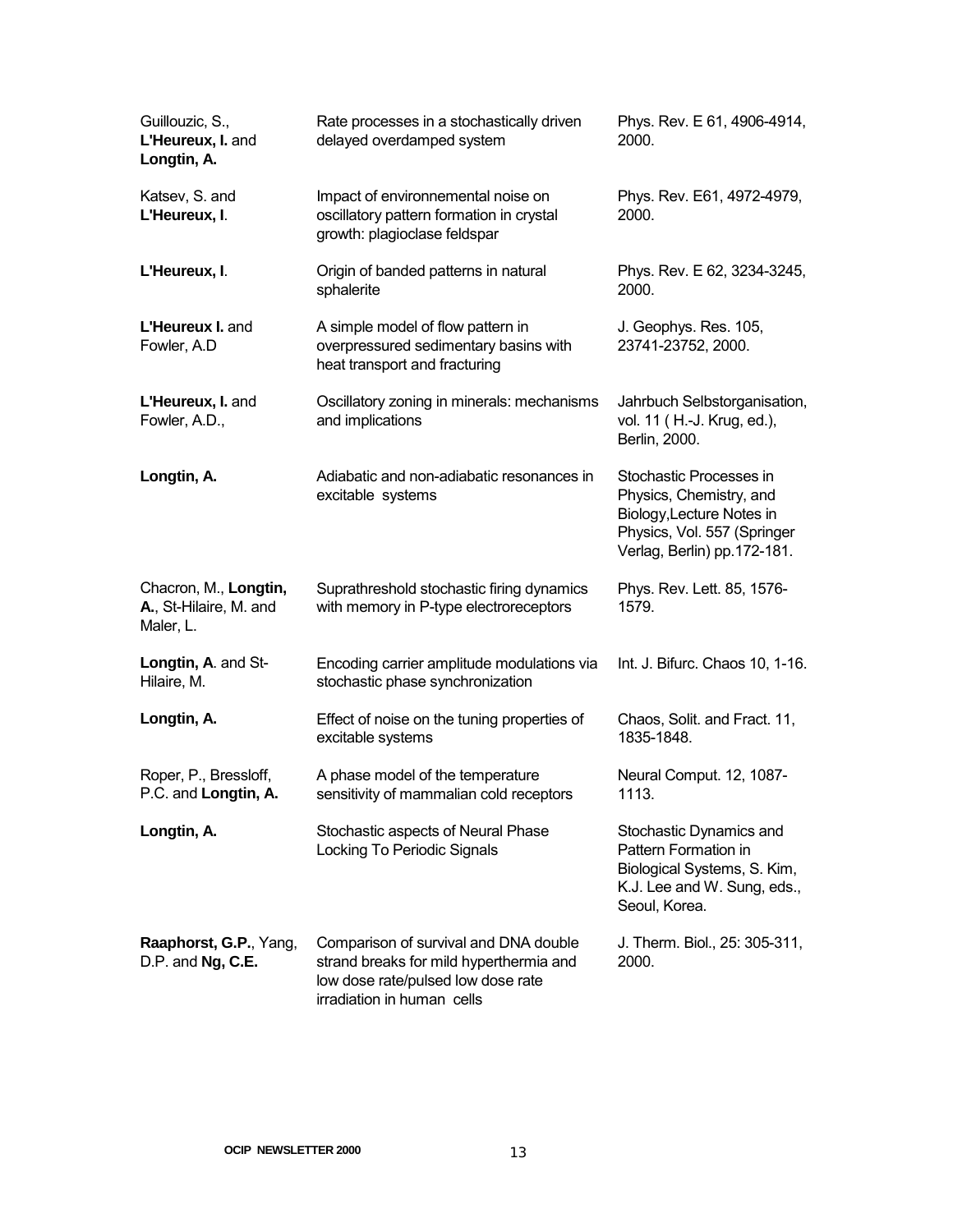| Wehrle, J., Ng, C.E.,<br>McGovern, K.A., Aiken,<br>N.R., Shungu, D.C.,<br>Chance, E.M. and<br>Glickson, J.D. | Metabolism of alternative substrates and<br>the bioenergetic status of EMT6 tumor cell<br>spheroids                                                                                         | NMR in Biomedicine, 13:349-<br>360, 2000.                        |
|--------------------------------------------------------------------------------------------------------------|---------------------------------------------------------------------------------------------------------------------------------------------------------------------------------------------|------------------------------------------------------------------|
| Raaphorst, G.P., Ng,<br>C.E., Smith, D. and<br>Niedbala, G.                                                  | Evidence for adaptive response and<br>implication in pulse simulated low dose rate<br>radiotherapy                                                                                          | Int. J. Rad. Oncol. Biol. Phys.,<br>48: 1139-1144, 2000.         |
| <b>Ng, C.E., Qutob, S.,</b><br>Pavliv, M., Lamarche,<br>P., Mao, J.P. and<br>Raaphorst, G.P.                 | Hsp 27 is better associated with the<br>expression of thermotolerance in human<br>pancreatic tumor cell lines than hsp 70, p53<br>or p21/waf1/cip1                                          | In press, J. Therm. Biol.,<br>2000.                              |
| G. Alsbeih, S. Malone,<br>C. Lochrin, R. Gray, B.<br>Fertil and G.P.<br>Raaphorst                            | Correlation between normal tissue<br>complications and in-vitro radiosensitivity of<br>skin fibroblasts derived from radiotherapy<br>patients treated for a variety of tumours              | Int. J. Radiat. Oncol. Biol.<br>Physics 46(1): 143-152,<br>2000. |
| S. Malone, G.P.<br>Raaphorst, R. Gray, A.<br>Girard and G. Alsbeih                                           | Enhanced in vitro radiosensitivity of skin<br>fibroblast in two patients developing brain<br>necrosis following AVM radiosurgery: A<br>new factor with potential for a predictive<br>assay. | Int. Journal of Radiation<br>Oncology 47: 185-190, 2000.         |
| G.P. Raaphorst and S.<br>Boyden                                                                              | Adaptive response and its variation in<br>human normal and tumour cells                                                                                                                     | Int. J Radiat. Biol. 75: 865-<br>873, 1999.                      |
| M. Niedbala, G. Alsbeih,<br>C.E. Ng and G.P.<br>Raaphorst                                                    | Equivalence of pulse dose rate using<br>tumour and normal cell lines.                                                                                                                       | Radiat. Res. In press 2000.                                      |
| G.P. Raaphorst, S.<br>Malone, J. Szanto and<br>R. Gray                                                       | Severe normal tissue complication<br>correlates with increased in vitro fibroblast<br>radiosensitivity in radical prostate<br>radiotherapy: A case report.                                  | <b>Radiation Oncology</b><br>Investigations. In press<br>2000.   |
| K. Lagarec and D.G.<br>Rancourt                                                                              | Fe3Ni-type chemical order in Fe65Ni35<br>films grown by evaporation: Implications<br>regarding the Invar Problem.                                                                           | Physical Review B 62 (2000)<br>978-985.                          |
| Breeze S.R., S. Lang, I.<br>Moudrakovski, C.I.<br>Ratcliffe, J.A.<br>Ripmeester, B. Simard,<br>G. Santyr     | Coatings for Optical Pumping Cells and<br>Short Term Storage of Hyperpolarized<br>Xenon                                                                                                     | J. of Appl. Physics, 87(11)<br>(2000).                           |
| I. Moudrakovski, S.<br>Lang, C. I. Ratcliffe, B.<br>Simard, G. Santyr and<br>J. A. Ripmeester                | Chemical Shift Imaging with Continuously<br>Flowing Hyperpolarized Xenon for the<br>Imaging of Materials                                                                                    | J. Magn. Reson. 144(2),<br>372-377 (2000).                       |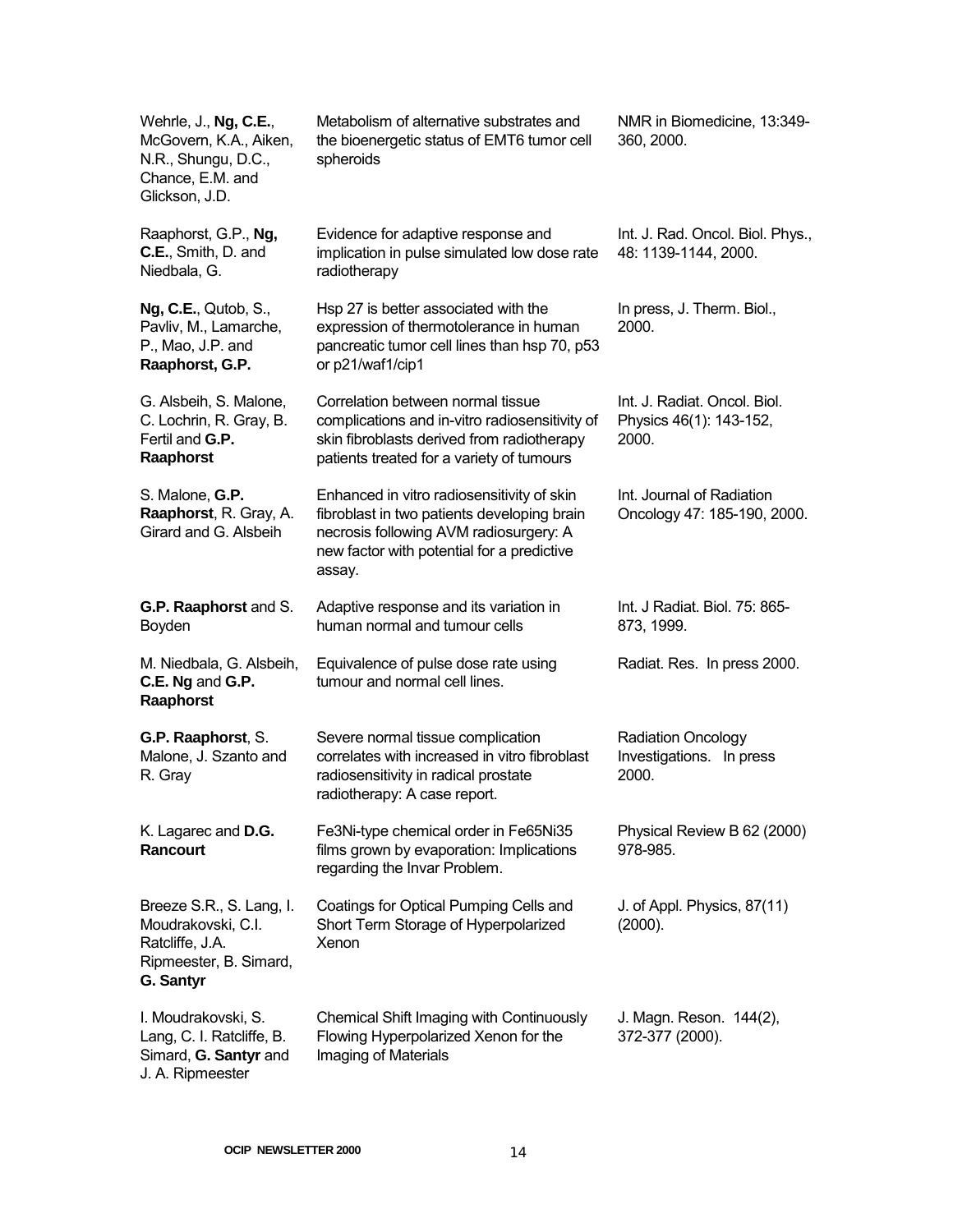| I. L. Moudrakovski, A.<br>Nossov, S. Lang, S,<br>Breeze, C. I. Ratcliffe,<br>B. Simard, G. Santyr<br>and J. A. Ripmeester | Continuous Flow NMR with Hyperpolarized<br>Xenon for the Characterization of Materials<br>and Processes                                           | Chem. of Mat. 12(5) (2000).                |
|---------------------------------------------------------------------------------------------------------------------------|---------------------------------------------------------------------------------------------------------------------------------------------------|--------------------------------------------|
| K. Shortt, J. Shobe and<br>S. Domen                                                                                       | Comparison of dosimetry calibration factors<br>at the NRCC and the NIST                                                                           | Med. Phys. 27, 1644-1654<br>(2000).        |
| J.P. Seuntjens, C.K.<br>Ross, K.R. Shortt and<br>D.W.O. Rogers                                                            | Absorbed-dose beam quality conversion<br>factors for cylindrical chambers in high-<br>energy photon beams                                         | Med. Phys. 27, 2763-2779<br>(2000).        |
| G. W. Slater, C.<br>Desruisseaux, S. J.<br>Hubert, J.-F. Mercier, J.<br>Labrie, J. Boileau, F.<br>Tessier and M. P. Pépin | Theory of DNA Electrophoresis: a Look at<br>Some Current Challenges                                                                               | Electrophoresis, 21, 3873-<br>3887.        |
| J.-F. Mercier, G. W.<br><b>Slater</b>                                                                                     | Random-Walk and Diffusion of Hard<br>Spherical Particles in Quenched Systems:<br>Reaching the Continuum Limit on a Lattice                        | J. Chem. Phys. 113, 9109-<br>9112          |
| J. Rousseau, G. Drouin,<br>G.W. Slater                                                                                    | Gel Electrophoretic Mobility of Single-<br>Stranded DNA: The two reptation field-<br>dependent factors                                            | Electrophoresis 21, 1464-<br>1470.         |
| J. Labrie, J.-F. Mercier,<br>G.W. Slater                                                                                  | An Exactly Solvable Ogston Model of Gel<br>Electrophoresis V: Attractive Gel-Analyte<br>Interactions and Their Effects on the                     | Electrophoresis 21, 823-833.               |
| Z.M. Stadnik                                                                                                              | Ferguson Plot<br>Photoemission studies of quasicrystals                                                                                           | Mater. Sci. Eng. A 294-296,<br>470 (2000). |
| Z.M. Stadnik, T.<br>Takeuchi, and U.<br>Mizutani                                                                          | <sup>57</sup> Fe Mossbauer study of icosahedral<br>Al <sub>55</sub> Si <sub>7</sub> Cu <sub>25.5</sub> Fe <sub>12.5</sub> and its 1/1 approximant | Mater. Sci. Eng. A 294-296,<br>331 (2000). |
| Y. P. Varshni                                                                                                             | Accurate wavefunctions for hydrogenic<br>donors in GaAs-(Ga,Al)As quantum dots                                                                    | Phys. Lett. A, vol. 252, 248.              |
| A. Sinha, R.<br>Roychoudhury and Y.<br>P. Varshni                                                                         | Shifted 1/N expansion for confined<br>quantum systems                                                                                             | Can. J. Phys., vol.78, 141<br>(2000).      |

#### **OPAL PUBLICATIONS**

**Carleton members**: R.K. Carnegie, M.S. Dixit, M. Donkers, P.G. Estabrooks, C.K. Hargrove, R.J. Hemingway, T. Junk, D. Karlen, P. Krieger, M.J.Losty, H. Mes, F.G. Oakham, K. Sachs, S. Towers, D. Waller, J. White.

A Measurement of the Rate of Charm Production in W Decays G. Abbiendi et al., Phys. Lett. B490 (2000) 71-86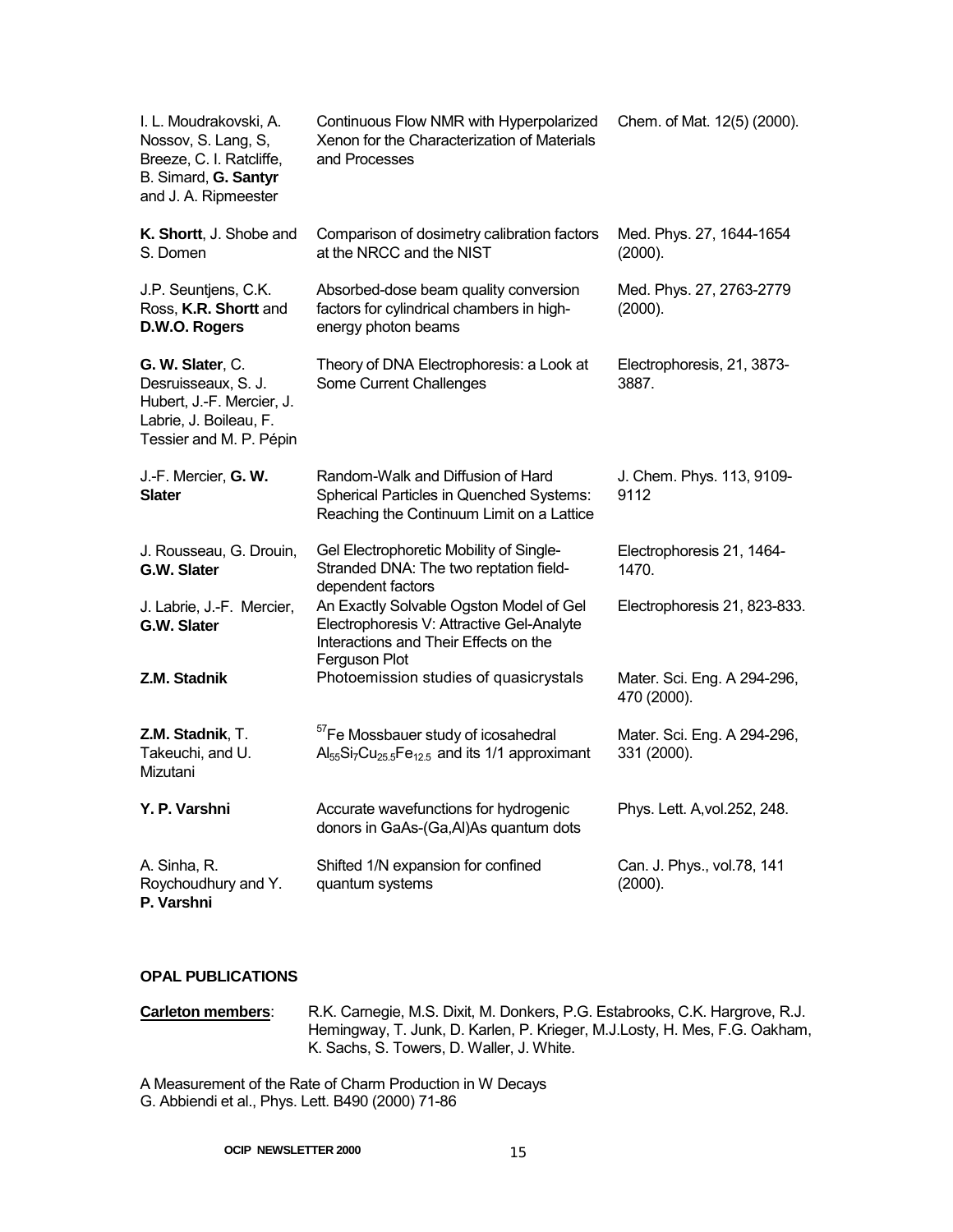W<sup>+</sup>W<sup>-</sup> Production Cross Section and W Branching Fractions in e<sup>+</sup>e Collisions at 189 GeV G. Abbiendi et al., Phys. Lett. B493 (2000) 249-265

Measurement of the B<sup>0</sup> Lifetime and Oscillation Frequency using B<sup>0</sup> $\rightarrow$  D\*lv decays G. Abbiendi et al., Phys. Lett. B493 (2000) 266-280

Measurement of the low-x behaviour of the photon structure function  $F_\gamma^\gamma$ G. Abbiendi et al., Eur. Phys. J. C18 (2000) 15-39

Multiplicities of  $\pi^0$ ,  $\eta$ , K $^0$  and of Charged Particles in Quark and Gluon jets G. Abbiendi et al., Eur. Phys. J. C17 (2000) 373-387

Search for Trilinear Neutral gauge Boson Couplings in Z gamma production at √s = 189 GeV at LEP G. Abbiendi et al., Eur.Phys. J.C17 (2000) 553-566

First Measurement of the Inclusive Branching Ratio of b Hadrons to φ Mesons in Z Decays G. Abbiendi et al., Phys. Lett. B492 (2000) 13-22

Searches for Prompt Light Gravitino Signatures in  $e^+e^-$  Collisions at  $\sqrt{s}$  = 189 GeV G. Abbiendi et al., accepted by Phys. Lett. B

A Measurement of the  $\tau$  Mass and the First CPT Test with  $\tau$  Leptons G. Abbiendi et al., Phys. Lett. B492 (2000) 23-31

Photonic Events with Missing Energy in  $e^+e^-$  Collisions at  $\sqrt{s}$  = 189 GeV G. Abbiendi et al., Eur.Phys.J.C18 (2000) 253-272

Measurement of  $V_{cb}$  using  $B^0 \rightarrow D^*N$  decays G. Abbiendi et al., Phys. Lett. B482 (2000) 15-30

QCD Studies with e<sup>+</sup>e<sup>-</sup> Annihilation Data at 172-189 GeV G. Abbiendi et al., Eur.Phys.J.C16 (2000) 185-210

Transverse and Longitudinal Bose-Einstein Correlations in Hadronic  $Z^0$  Decays G. Abbiendi et al., Eur. Phys. J. C16 (2000) 423-433

Search for New Physics in Rare B Decays G. Abbiendi et al., Phys. Lett. B476 (2000) 233-242

Z Boson Pair Production in  $e^+e^-$  Collisions at  $\sqrt{s}$  = 183 and 189 GeV G. Abbiendi et al., Phys. Lett. B476 (2000) 256-272

QCD Analyses and Determinations of  $\alpha_{\rm s}$  in e<sup>+</sup>e<sup>-</sup> Annihilation at Energies between 35 and 189 GeV G. Abbiendi et al, Eur. Phys. J. C17 (2000) 19-51

Search for Unstable Heavy and Excited Leptons at LEP2 G. Abbiendi et al., Eur. Phys. J. C14 (2000) 73-84

Measurements of  $R_b$ , AFB $_b$ , and AFB $_c$  in e<sup>+</sup>e<sup>-</sup> Collisions at 130-189 GeV G. Abbiendi et al., Eur. Phys. J. C16 (2000) 41-60

Leading Particle Production in Light Flavour Jets G. Abbiendi et al., Eur. Phys. J. C16 (2000) 407-421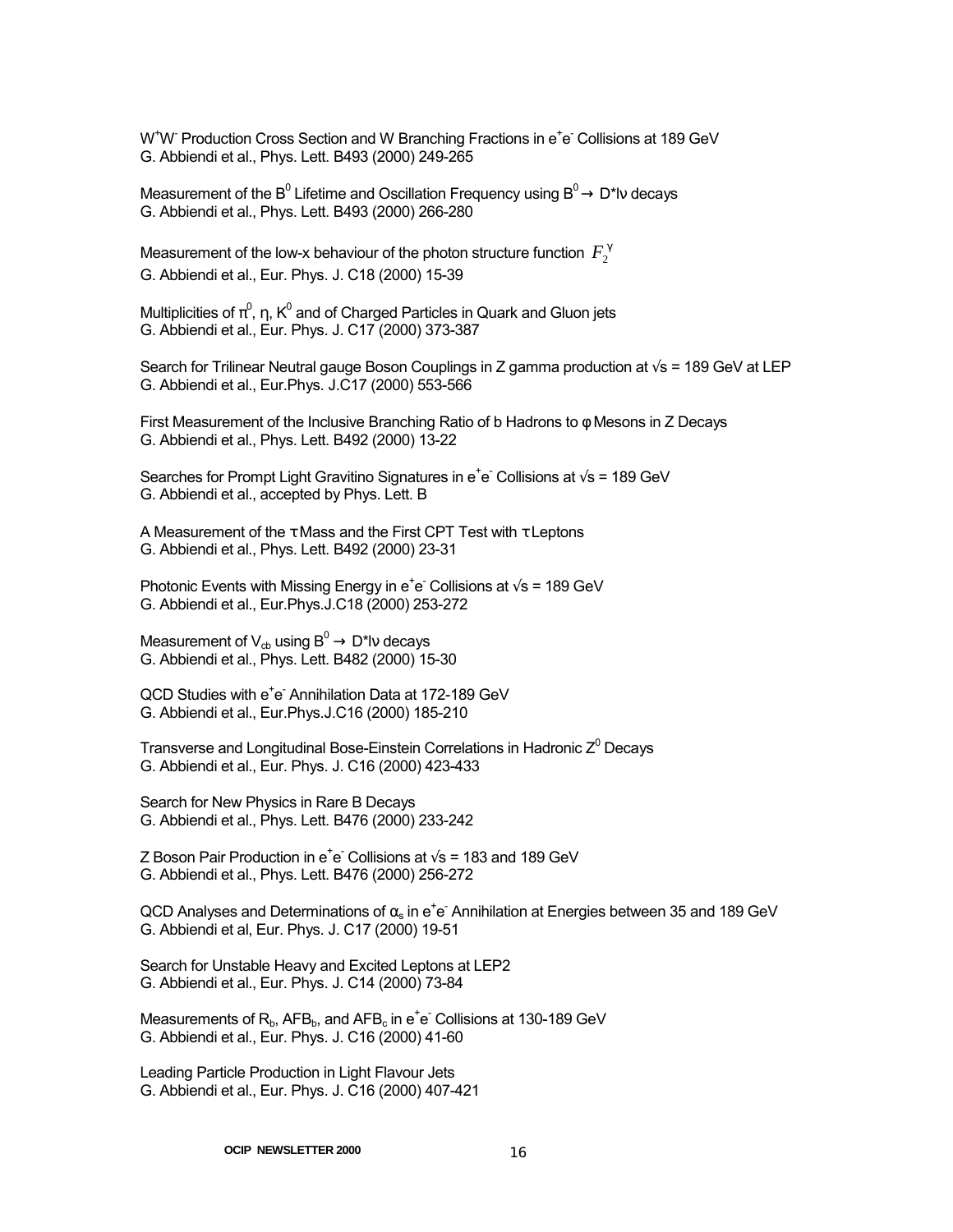Inclusive Production of D\* Mesons in Photon-Photon Collisions at √s =183 and 189 GeV and a First Measurement of  $F^{\gamma}_{2}$ <sub>c</sub> G. Abbiendi et al., Eur. Phys. J. C16 (2000) 579-596

Tau decays with Neutral Kaons G. Abbiendi et al., Eur. Phys. J. C13 (2000) 213-223

Search for Chargino and neutralino Production at  $\sqrt{s}$  =189 GeV at LEP G. Abbiendi et al., Eur. Phys. J. C14 (2000) 187-198

Anomalous Production of Acoplanar Di-lepton Events in  $e^+e^-$  collisions at  $\sqrt{s}$  =183 and 189 GeV G. Abbiendi et al., Eur. Phys. J C14 (2000) 51-71

Precision Luminosity for  $Z^0$  Lineshape Measurements with a Silicon-Tungsten Calorimeter G. Abbiendi et al. Eur. Phys. J. C14 (2000) 373-425

A Study of Three-Prong Tau Decays with Charged Kaons G. Abbiendi et al., Eur. Phys. J. C13 (2000) 197-212

Search for pair-produced leptoquarks in e<sup>+</sup>e<sup>-</sup> interactions at  $\sqrt{s}$  =183 GeV G. Abbiendi et al., Eur. Phys. J. C13 (2000) 15-27

Tests of the Standard Model and Constraints on New Physics from Measurements of Fermion-pair Production at 189 GeV at LEP G. Abbiendi et al., Eur. Phys J. C 13 (2000) 553-572

Search for Neutral Higgs Bosons in e<sup>+</sup>e<sup>-</sup> Collisions at  $\sqrt{s} \sim 189$  GeV G. Abbiendi et al., Eur. Phys. J. C12 (2000) 567-586

Measurement of the Production Rate of Charm Quark Pairs from Gluons in Hadronic  $Z^0$  Decays G. Abbiendi et al., Eur. Phys. J. C13 (2000) 1-13

A Study of Spin Alignment rho(770)+- and omega(782) Mesons in Hadronic Z $^0$  Decays G. Abbiendi et al., Eur. Phys. J. C16 (2000) 61-70

Measurements of inclusive semileptonic branching fractions of b hadrons in  $Z^0$  decays G. Abbiendi et al., Eur. Phys. J. C13 (2000) 225-240

Total Hadronic Cross-Section of Photon-Photon Interactions at LEP G. Abbiendi et al., Eur.Phys. J. C14 (2000) 199-212

Search for R-parity Violating Decays of Scalar Fermions at LEP G. Abbiendi et al., Eur. Phys. J. C12 (2000) 1-24

Measurement of the B+ and B0 Lifetimes and Search for CP(T) Violation using Reconstructed Secondary Vertices G. Abbiendi et al., Eur. Phys. J. C12 (2000) 609-626

Search for Acoplanar Lepton Pair Events in e<sup>+</sup>e<sup>-</sup> Collisions at  $\sqrt{s}$ = 161, 172 and 183 GeV G. Abbiendi et al., Eur. Phys. J. C12 (2000) 551-565

A Study of Parton Fragmentation in Hadronic Z<sup>0</sup> Decays Using  $\,\Lambda\overline{\Lambda}\,$  Correlations G. Abbiendi et al., Eur. Phys. J. C13 (2000) 185-195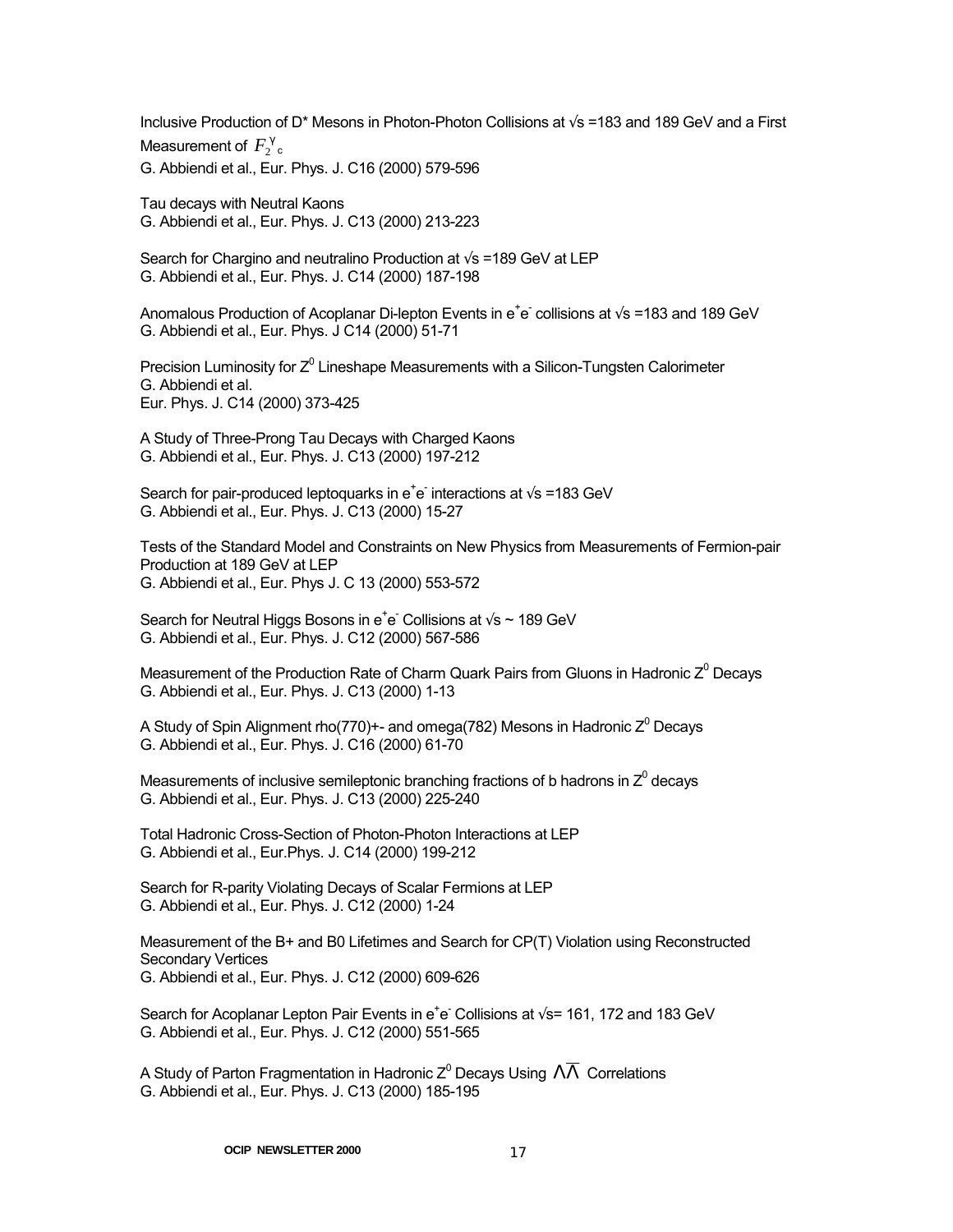## Publications in Refereed Conference Proceedings in 2000

| Author(s)                                                                                                                            | <b>Title</b>                                                                                                                                                                                | <b>Conference/Publication</b>                                                                                                                    |
|--------------------------------------------------------------------------------------------------------------------------------------|---------------------------------------------------------------------------------------------------------------------------------------------------------------------------------------------|--------------------------------------------------------------------------------------------------------------------------------------------------|
| L. Chen, M. Yanez and X.<br><b>Bao</b> and B. Petersen                                                                               | Pulse narrowing in optical<br>components with PMD<br>using polarization controls                                                                                                            | Proceedings of SPIE - The<br>International Society for Optical<br>Engineering, Applications of Photonic<br>Technology, 4087, 379-388 (2000).     |
| K. Brown, <b>X. Bao</b> , J.<br>Cameron, L. Chen, L.<br>McKnight, J. Stears, W.<br>Hickey and R. Cormier                             | Testing of fibres in an<br>existing networks for high<br>speed system (10Gb/s or<br>greater) compatibility                                                                                  | Proceedings of SPIE - The<br>International Society for Optical<br>Engineering, Applications of Photonic<br>Technology, 4087, 10-17 (2000).       |
| P. Lu, L. Chen and X. Bao                                                                                                            | Principal states of<br>polarization for an optical<br>pulses in presence of PMD<br>and PDL                                                                                                  | Proceedings of SPIE - The<br>International Society for Optical<br>Engineering, Applications of Photonic<br>Technology, 4087, 372-378(2000).      |
| A. Brown, M. DeMerchant, X.<br><b>Bao</b> and R. Steffan                                                                             | Strain monitoring of the<br>Rollinsford bridge using<br>distributed sensing                                                                                                                 | Proceedings of SPIE - The<br>International Society for Optical<br>Engineering, Applications of Photonic<br>Technology, 4087, 1149-1156 (2000).   |
| D. Wilkins, S. Gupta, J.E.<br>Cygler, G.P. Raaphorst                                                                                 | Development of Software to<br>Calculate the Biological<br><b>Effect of Different</b><br>Fractionation Schedules in<br>model tumours                                                         | Proceedings of XIII International<br>Conference on the Use of Computers<br>in Radiotherapy, p.242-244<br>Heidelberg, Germany, May 22-25,<br>2000 |
| D.E. Wilkins, S. Gupta, J.E.<br>Cygler, G.P. Raaphorst                                                                               | Calculated biological effect<br>of interruptions in<br>radiotherapy treatment<br>using Gompertzian-<br><b>Exponential tumor</b><br>proliferation kinetics and the<br>L-Q model with repair. | Proceedings of the Chicago 2000<br>World Congress on Medical Physics<br>and Biomedical Engineering, Chicago.                                     |
| Maindron, T., Jousseaume, V.,<br>Dodelet, J.P., Lu, J., Shoji, E.,<br>Hlil, A.R., Hay, A.S., D'Iorio,<br>м.                          | Double spin coated organic<br>elecroluminescent devices                                                                                                                                     | Proceedings of the 16th Imaging<br>Science and Technology Conference,<br>(2000).                                                                 |
| K. Hinzer, M. Bayer, J. P.<br>McCaffrey, P. Hawrylak, M.<br>Korkusinski, O. Stern, Z. R.<br>Wasilewski, S. Fafard, and A.<br>Forchel | Optical Spectroscopy of<br>Electronic States in a Single<br>Pair of Vertically Coupled<br>Self-Assembled Quantum<br>dots                                                                    | Physica Stat. Sol. Proceedings<br>QD2000 Munich.                                                                                                 |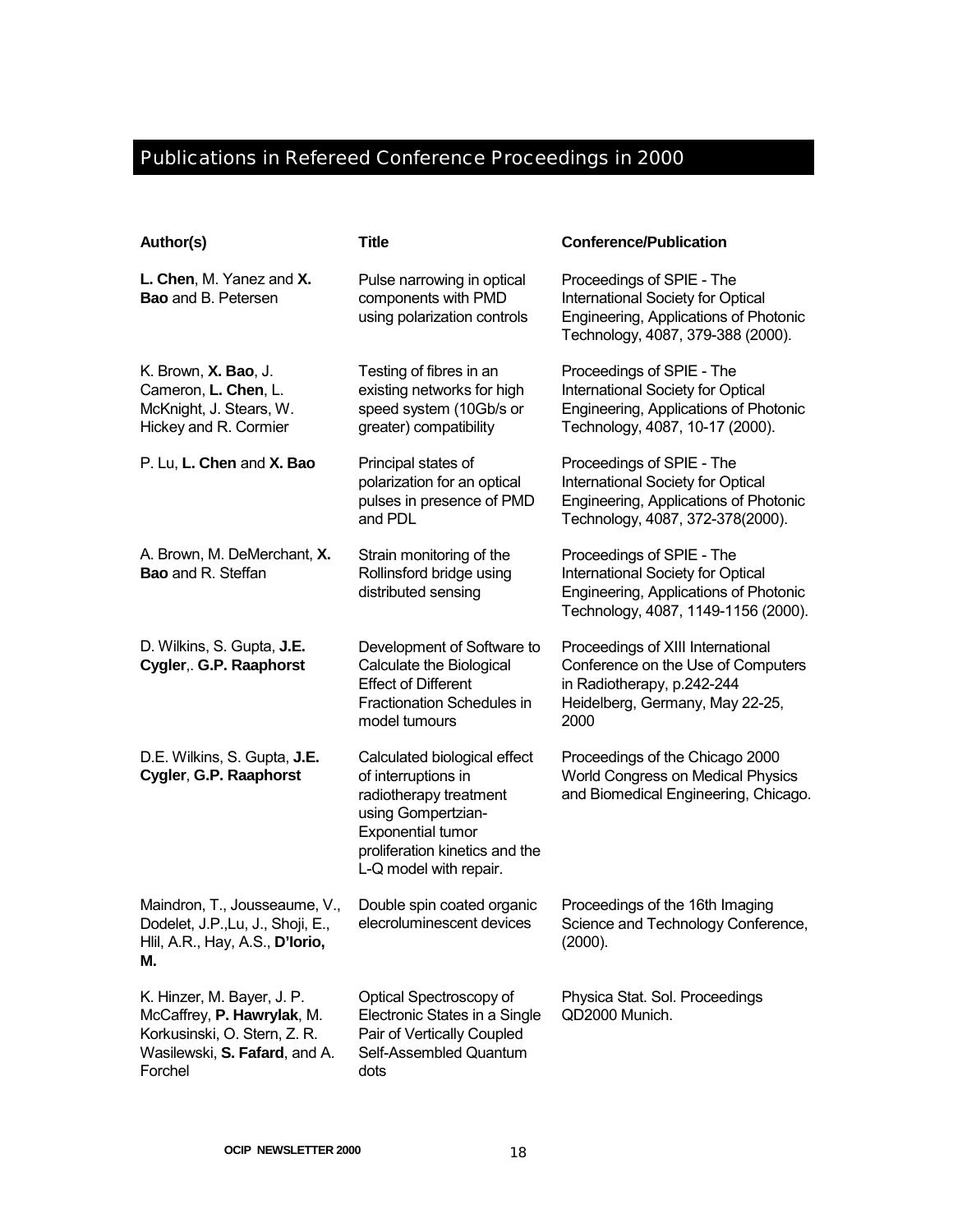| M. Bayer, O. Stern, P.<br>Hawrylak, S.Fafard, A.<br>Forchel                                                                                                                                             | Excitonic artificial atoms                                                                                                | Physica Stat. Sol. Proceedings<br>QD2000 Munich.                                                                                  |
|---------------------------------------------------------------------------------------------------------------------------------------------------------------------------------------------------------|---------------------------------------------------------------------------------------------------------------------------|-----------------------------------------------------------------------------------------------------------------------------------|
| S. Raymond, K. Hinzer, X.<br>Guo, J.L. Merz                                                                                                                                                             | Experimental determination<br>of Auger Capture<br>Coefficients in InAs/GaAs<br>Self-assembled dots                        | ICPS-2000 Proceedings.                                                                                                            |
| K. Hinzer, P. Hawrylak, J.<br>Lapointe, J. P. McCaffrey, S.<br>Fafard, M. Bayer, O. Stern,<br>and A. Forchel                                                                                            | Spectroscopy of single<br>AllnAs self-assembled<br>quantum dots in an AlGaAs<br>matrix                                    | Physics in Canada 56, 191 (2000).                                                                                                 |
| K. Hinzer, P. Hawrylak, M.<br>Korkusinski, J.P. McCaffrey,<br>Z.R. Wasilewski, S. Fafard, M.<br>Bayer, O. Stern, A. Forchel                                                                             | Spectroscopy and electronic<br>states of coupled InAs/GaAs<br>Quantum Dots with Well-<br><b>Defined Electronic Shells</b> | ICPS-2000 Proceedings.                                                                                                            |
| P. Hawrylak, M. Bayer, S.<br>Fafard, A. Forchel                                                                                                                                                         | <b>Excitons and Excitonic</b><br>complexes in Self-<br>assembled quantum dots                                             | ICPS-2000 Proceedings.                                                                                                            |
| K. Hinzer, M. Bayer, O. Stern,<br>A. Gorbunov, A. Forchel, P.<br>Hawrylak, J. Lapointe, S.<br><b>Fafard</b>                                                                                             | Single dot Spectroscopy of<br>multi-excitons in<br>AllnAs/AlGaAs Quantum<br>Dots                                          | ICAPT-2000 SPIE Proceedings.                                                                                                      |
| C. Nì. Allen, J.J. Dubowski,<br>P.G. Piva, S. Fafard                                                                                                                                                    | Quantum Dot intermixing<br>with thermal and laser<br>annealing                                                            | ICAPT-2000 SPIE Proceedings.                                                                                                      |
| S. Fafard, H.C. Liu, Z.R.<br>Wasilewski, J. McCaffrey, M.<br>Spanner, S. Raymond, C. Nì.<br>Allen, K. Hinzer, J. Lapointe,<br>C. Struby, M. Gao, P.<br>Hawrylak, C. Gould, A.<br>Sachrajda, P. Zawadzki | Quantum dots devices                                                                                                      | SPIE 4078, 100 (2000).                                                                                                            |
| S. Godfrey, P. Kalyniak, B.<br>Kamal, M.A. Doncheski, and<br>A. Leike                                                                                                                                   | Discovery and Identification<br>of W' and Z' Bosons at High<br><b>Energy ee Colliders</b>                                 | Proceedings of the Linear Collider<br>Workshop 2000 - LCWS 2000<br>October, 2000, Fermi National<br>Accelerator Laboratory        |
| S. Godfrey, P. Kalyniak, B.<br>Kamal, M.A. Doncheski, and<br>A. Leike                                                                                                                                   | Discovery and Identification<br>of W' Bosons in $ey \rightarrow v q + X$                                                  | Proceedings of the the DPF 2000<br>Conference, Columbus Ohio, Int. J.<br>Mod. Phys. A.                                            |
| D. Karlen, R. Carnegie, M.<br>Dixit, J. Dubeau, H. Mes, M.<br>O'Neill, E. Neuheimer, A.<br>Kristofferson, J. Mottershead                                                                                | Investigation of GEM Space<br>Point Resolution for a TPC<br>Tracker                                                       | Proceedings of the Linear Collider<br>Workshop 2000 - LCWS 2000<br>October, 2000, Fermi National<br><b>Accelerator Laboratory</b> |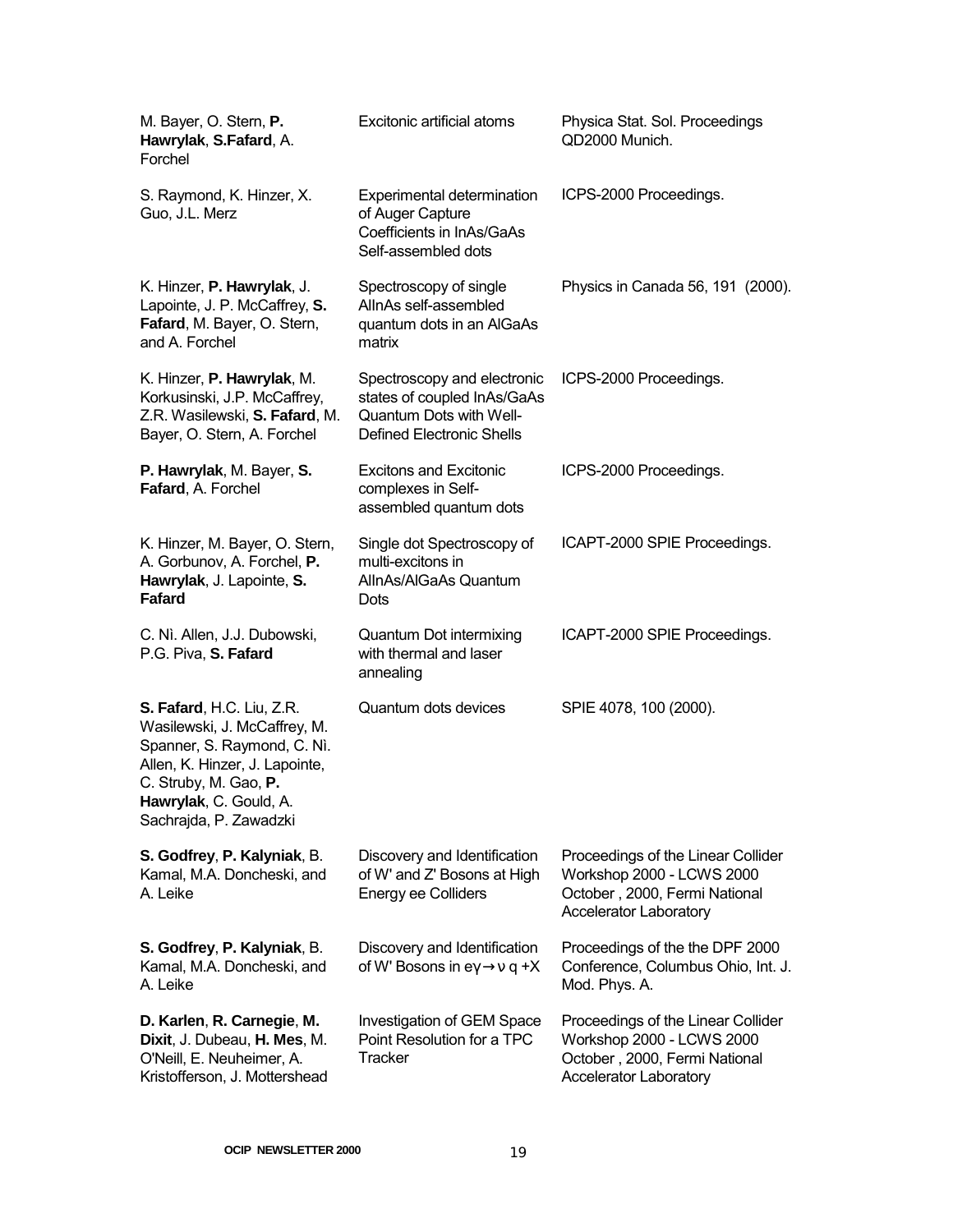| <b>C.L. Greenstock</b>                                   | Health Effects and Low<br>Dose Implications                                                                                           | Proc. of the 45th Annual Health<br>Physics Conference, Vol. 1-H, p.11,<br>2000.                                                                               |
|----------------------------------------------------------|---------------------------------------------------------------------------------------------------------------------------------------|---------------------------------------------------------------------------------------------------------------------------------------------------------------|
| P. Hawrylak                                              | Electronic correlations in<br>gated and self-assembled<br>semiconductor quantum<br>dots                                               | XV SIMPOSIO LATINOAMERICANO<br>EN FISICA DE ESTADO SOLIDO<br>Cartagena de los Indias, Colombia,<br>Nov.1999, Phys. Stat. Solidi B. 220,<br>19 (2000).         |
| P. Hawrylak                                              | Optical properties of<br>quantum dots                                                                                                 | NATO Advaced Research Workshop,<br>Jaszowiec, Poland, June 1999. NATO<br>Science series 3, vol.81, 319 (Kluwer,<br>2000)                                      |
| Hodgson, R.J.W.                                          | Memetic Algorithms and the<br><b>Molecular Geometry</b><br><b>Optimization Problem</b>                                                | Proceedings of the 2000 Congress<br>on Evolutionary Computation<br>(CEC2000), San Diego, CA July 16-<br>19, 2000. pp. 625-632                                 |
| B. J. Jarosz                                             | Power Requirements from<br>Instrumentation for<br><b>Ultrasonic Interstitial Heating</b><br>at Variable Heat Sinks<br>Location", 17th | IEEE Instrum. Meas. Soc. Int. Conf./<br>Baltimore, MD/ May 1-4,2000/Proc.,<br>1349-1353.                                                                      |
| B. J. Jarosz                                             | <b>Effects of Discrete Blood</b><br>Vessels in Ultrasound<br>Interstitial Heating from FEA<br>Modelling                               | 2000 World Congr. Med. Phys.<br>Biomed. Eng./ Chicago, IL/ July 23-<br>28, 2000/ Proc. 22nd Ann. Int. Conf.<br>IEEE Eng. Med. Biol. Soc., 2246-69,<br>$1 - 4$ |
| R.J. Leclair and P.C. Johns                              | X-Ray Forward-Scatter<br>Imaging: Experimental<br><b>Validation of Model</b>                                                          | World Congress of Medical Physics<br>and Biomedical Engineering, Chicago<br>(28 July 2000). CD-ROM Proceedings<br>files 5376-40374, and 5376-40199.           |
| M. Li, M.S. Dixit, J. Dubeau,<br>and P.C. Johns          | GEM: A New Detector for<br>Scanned Projection<br>Radiography                                                                          | World Congress of Medical Physics<br>and Biomedical Engineering, Chicago<br>(26 July 2000). CD-ROM Proceedings<br>files 5690-95716, and 5690-95541.           |
| Guillouzic, S., L'Heureux, I.<br>and Longtin, A.         | Transition rates for<br>stochastic delay differential<br>equations                                                                    | AIP Proc. 502, Stochastic and Chaotic<br>Dynamics in the Lakes, Ambleside,<br>UK, August 1999 (Amer. Inst. Physics,<br>New York) pp.456-461 (2000).           |
| T.P. Murphy, A. Lawson, M.<br>Kumagai, and D.G. Rancourt | Sediment phosphorous<br>release in Lake Biwa                                                                                          | Proceedings of 4th International<br>Symposium on Sediment Quality<br>Assessment (SQA'2000), October 24-<br>27, 2000, Otsu, Japan.                             |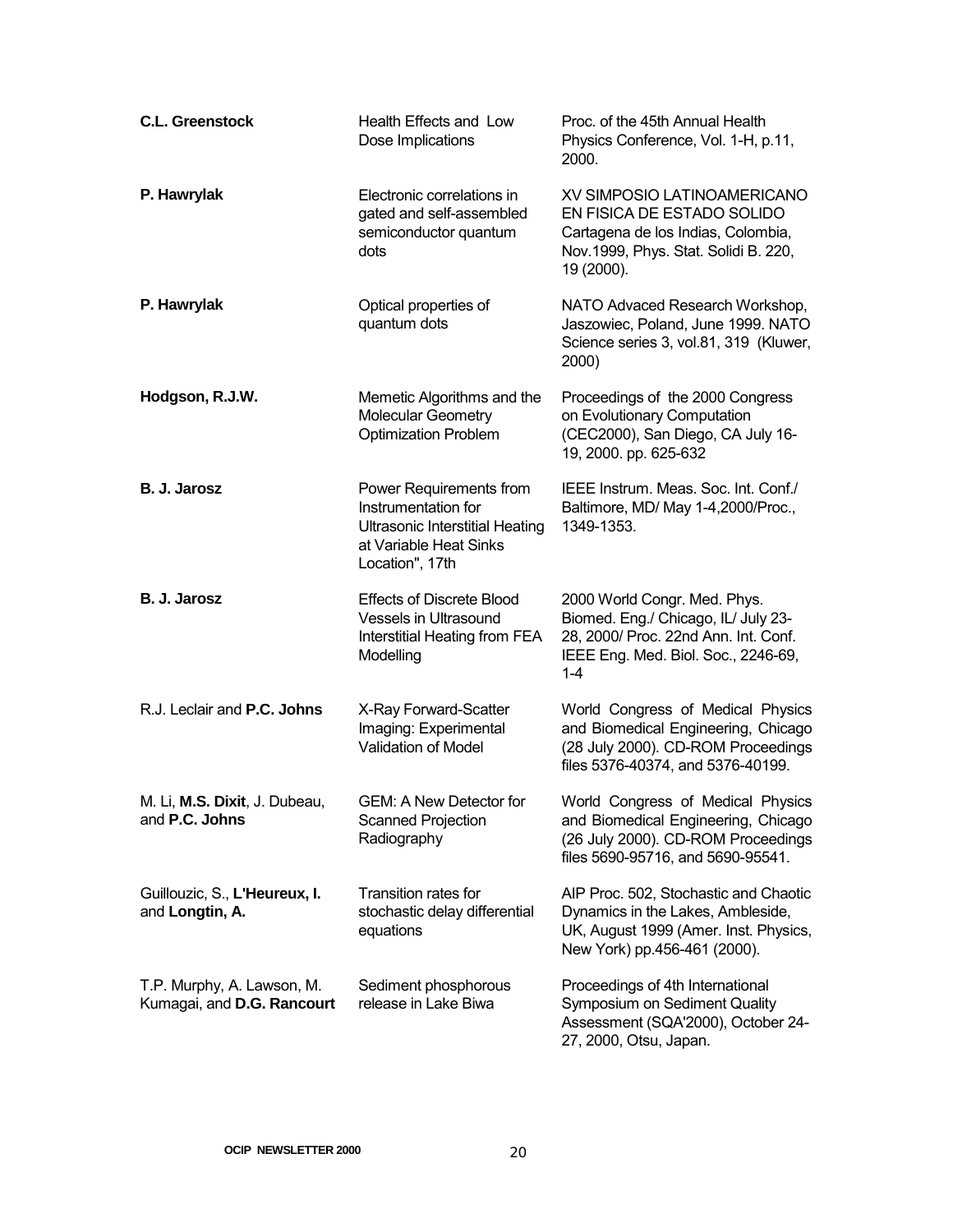| The SNO Collaboration<br>including I. Blevis, F. Dalnoki-<br>Veress, J. Farine, D.R. Grant,<br>C.K. Hargrove, T. Noble,<br>V.M. Novikov, M. O'Neill, M.<br>Shatkay, C. Shewchuk and D.<br><b>Sinclair</b> | <b>First Neutrino Observations</b><br>from the SNO Observatory  | Proc. Neutrino 2000, Nucl Phys B 91<br>21.                           |
|-----------------------------------------------------------------------------------------------------------------------------------------------------------------------------------------------------------|-----------------------------------------------------------------|----------------------------------------------------------------------|
| <b>D. Sinclair</b>                                                                                                                                                                                        | Progress and Prospects for<br><b>Solar Neutrino Experiments</b> | Proceedings of the Physics in<br>Collisions Conference, Lisbon 2000. |
| D. Sinclair                                                                                                                                                                                               | First Results From The SNO<br>Detector                          | Proceedings of the conference on<br>Dark Matter, Heidelberg, 2000.   |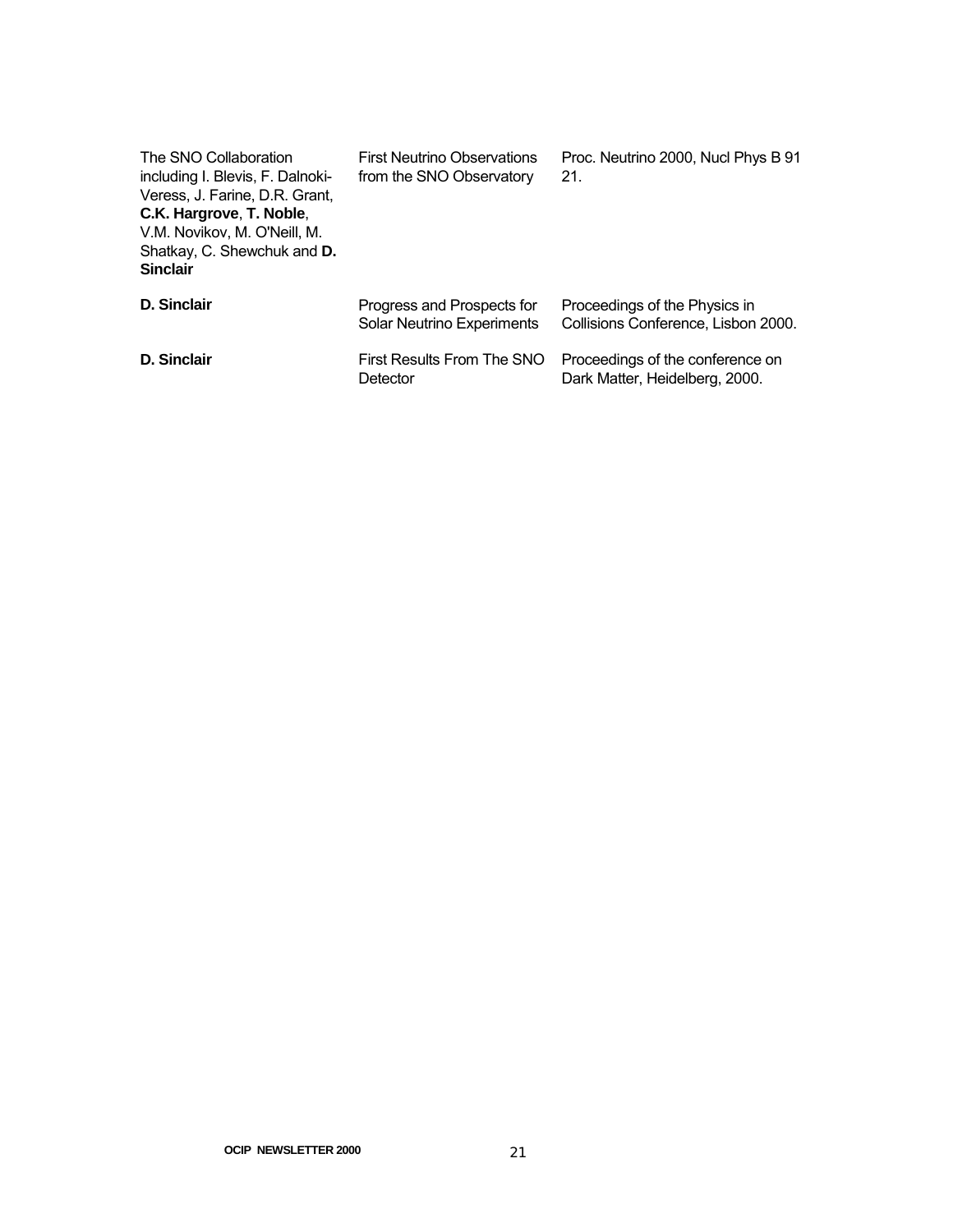## Other Conference Presentations and Posters in 2000

| Author(s)                                                                   | <b>Title</b>                                                                                                                                                                         | <b>Conference</b>                                                                                      |
|-----------------------------------------------------------------------------|--------------------------------------------------------------------------------------------------------------------------------------------------------------------------------------|--------------------------------------------------------------------------------------------------------|
| X. Bao                                                                      | Distributed fibre sensing for civil<br>structural applications                                                                                                                       | ISIS Canada Annual Conference,<br>May 2-5, Montreal, 2000.                                             |
| I.D. Calder, D. Clark, R.<br>Arès, and G. Hillier                           | Photoreflectance Spectroscopy of<br>an InP/InGaAs Double<br>Heterostructure Bipolar Transistor<br>Structure,                                                                         | Exmatec 2000, Heraklion, Greece<br>(2000).                                                             |
| <b>R.K Carnegie</b>                                                         | Report from Int. Comm. for Future<br>Accelerators                                                                                                                                    | CAP conference, York University,<br>June 2000.                                                         |
| R. L. Clarke, G. R. ter<br>Haar and I. H. Rivens                            | An Application of High Intensity<br>Ultrasound in the Treatment of<br>Cancer                                                                                                         | Annual congress of the CAP, York<br>University, 6 June, 2000.                                          |
| D.E. Wilkins, S. Gupta,<br>J.E. Cygler, G.P.<br>Raaphorst                   | Calculated biological effect of<br>interruptions in radiotherapy<br>treatment using the Gompertzian-<br>Exponential model of tumor<br>proliferation and the L-Q model with<br>repair | Radiation Research Society 47th<br>Annual Meeting, Albuquerque NM,<br>April 2000                       |
| S. Desgreniers                                                              | Post-Rocksalt Phase and<br><b>Compression Parameters of Dense</b><br>ZnS                                                                                                             | American Geophysical Union<br>Spring Meeting, Washington, DC.<br>May 2000.                             |
| S. Desgreniers                                                              | En Route to the Centre of the Earth:<br>Studying the Physical Properties of<br><b>Dense Materials</b>                                                                                | Canadian Undergraduate Physics<br>Conference 2000, Québec,<br>November 2000                            |
| M. D'Iorio                                                                  | <b>Plastic Electronics</b>                                                                                                                                                           | <b>Atlantic Undergraduate Physics</b><br>Conference, Fredericton, February<br>2000.                    |
| M. D'Iorio, Y. Tao, S.<br>Wang, Qingguo Wu, and<br>J.Lavigne                | Performance of blue organic light<br>emitting devices based on 7-<br>azaindole benzenes                                                                                              | 5th International Conference on<br>Organic Non-linear Optics, 13-16<br>March 2000, Davos, Switzerland. |
| Y. Tao, M. D'Iorio, A.<br>Donat-Bouillud, J. Lam,<br>M.S. Wong and Z. H. Li | Luminescent and Electronic<br>Properties of End-Substituted<br>Oligo(phenylenevinylene)s                                                                                             | 5th International Conference on<br>Organic Nonlinear Optics, 13-16<br>March 2000, Davos, Switzerland.  |
| M. D'Iorio                                                                  | Organic Materials as Active Layers<br>in Photonic and Electronic Devices                                                                                                             | SIMS Workshop on Neutron<br>Scattering of Soft Materials, June<br>25-27, 2000.                         |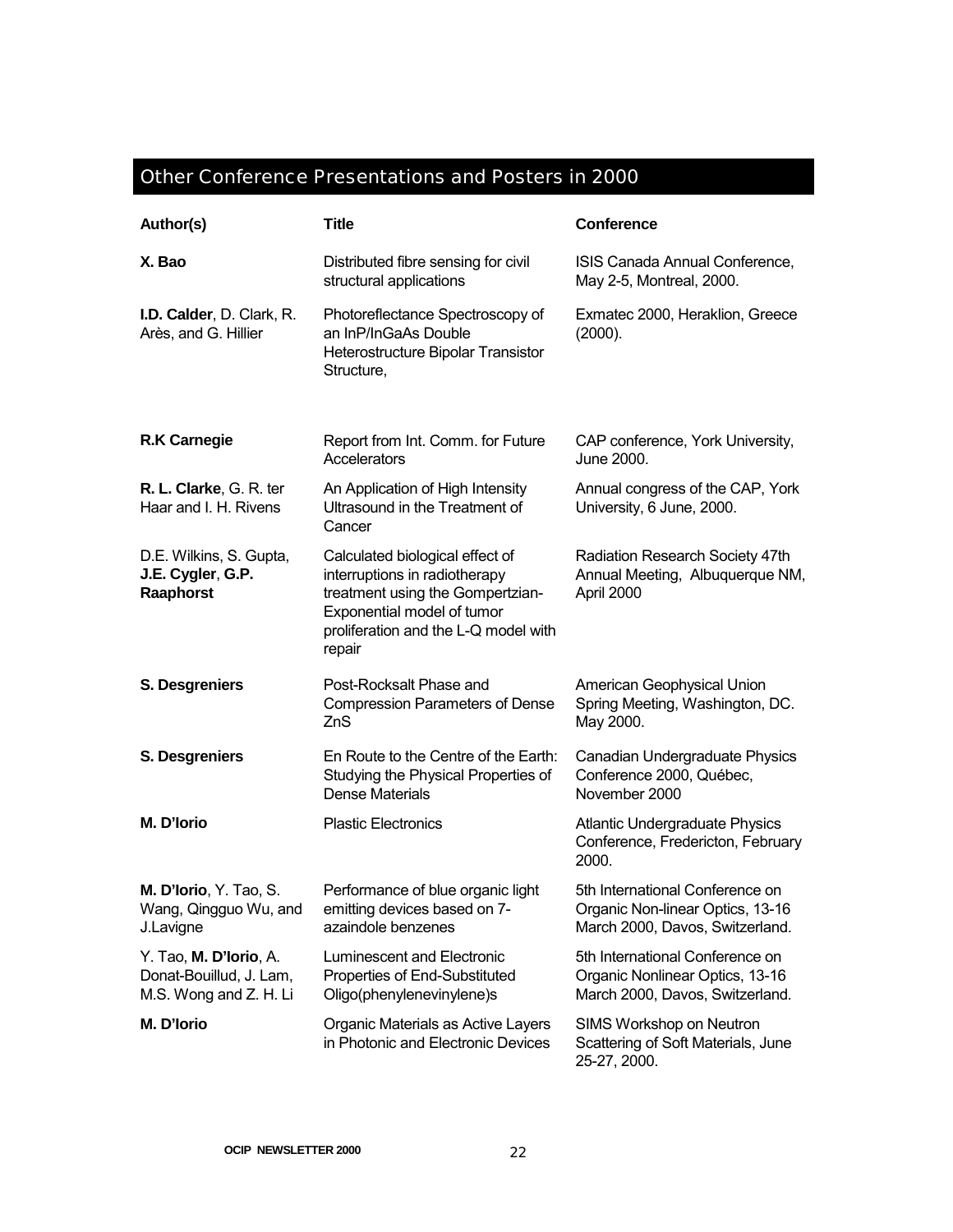| <b>M. Dixit</b>                                                                                                                 | <b>Photon Counting Digital</b><br>Radiography using High Pressure<br><b>Xenon Detectors</b>                                        | Imaging 2000, Int. Conf. on Imaging<br>Techniques in Particle Physics,<br>Nuclear Physics, Astrophysics,<br>Medicine and Biology, Stockholm<br>Sweden, June 2000. |
|---------------------------------------------------------------------------------------------------------------------------------|------------------------------------------------------------------------------------------------------------------------------------|-------------------------------------------------------------------------------------------------------------------------------------------------------------------|
| S. Fafard                                                                                                                       | Growth and optical properties of<br><b>Quantum Dots</b>                                                                            | Canadian Physicist Association,<br>York, June 2000.                                                                                                               |
| S. Fafard                                                                                                                       | Quantum dot devices                                                                                                                | ICAPT, Quebec, June 2000.                                                                                                                                         |
| M. Bayer, O. Stern, A.<br>Forchel, K. Hinzer, P.<br>Hawrylak, J. P.<br>McCaffrey, M. Spanner,<br>Z. R. Wasilewski, S.<br>Fafard | Entangling of Quantum States in<br>Vertically Coupled Self-Assembled<br>Quantum Dots with Well-Defined<br><b>Electronic Shells</b> | QD2000, Munich August 2000.                                                                                                                                       |
| S. Fafard                                                                                                                       | <b>Optical Memory Effects in Near-</b><br>Surface InAs/GaAs Quantum Dots<br>having Sharp Electronic Shells                         | 27th International Symposium on<br>Compound Semiconductors,<br>Monterey, CA, Sept. 2000.                                                                          |
| S. Fafard                                                                                                                       | Growth of Well-defined<br>Nanostructures                                                                                           | 6th International Symposium on<br>Advanced Physical Fields, Tsukuba<br>Japan, March 2001.                                                                         |
| E. Fortin                                                                                                                       | Spatially dependent amplification of<br>an excitonic condensate in Cu2O.                                                           | EXCON 2000, Osaka, Japan, Aug.<br>2000.                                                                                                                           |
| L. Kulyuk, V. Yu<br>Mirovitskii, S.M.<br>Ostrovsky, A.V. Pali,<br>S.M. Popov, I. Broussel,<br>E. Fortin                         | Radiative Properties of Sulphide<br>Spinels doped with chromium ions.                                                              | International Conf. on Laser,<br>Scintillator and Non-linear Optical<br>Materials, Lyon, France, May 2000.                                                        |
| M. Masse, E. Fortin                                                                                                             | Spatially dependant amplification of<br>a condensate in $Cu2O$                                                                     | CAP conf., York U. June 2000.                                                                                                                                     |
| S. Godfrey, P. Kalyniak,<br>B. Kamal, A. Leike, and<br>M. Doncheski                                                             | Discovery and Identification of W'<br>and Z' Bosons at ee Colliders                                                                | Pheno 2000 International<br>Symposium, Madison WI, April<br>2000.                                                                                                 |
| P. Hawrylak                                                                                                                     | Excitonic artificial atoms in quantum<br>dots                                                                                      | 11th International Winterschool on<br>New Developments in Solid State<br>Physics, Mauterndorf, Austria,<br>February 2000.                                         |
| P. Hawrylak                                                                                                                     | Quantum dots in intense laser<br>fields: excitonic artificial atoms                                                                | International Conference on Atoms,<br>Molecules, and Quantum Dots in<br>Intense Laser Fields, Pisa, June<br>2000.                                                 |
| P. Hawrylak                                                                                                                     | Probing many-electron states by<br>absorption/emission in<br>semiconductor nanostructures                                          | NATO Advanced Research<br>Workshop on "Optical properties of<br>semiconductor nanostructures"<br>Wuerzburg, Germany, June 2000.                                   |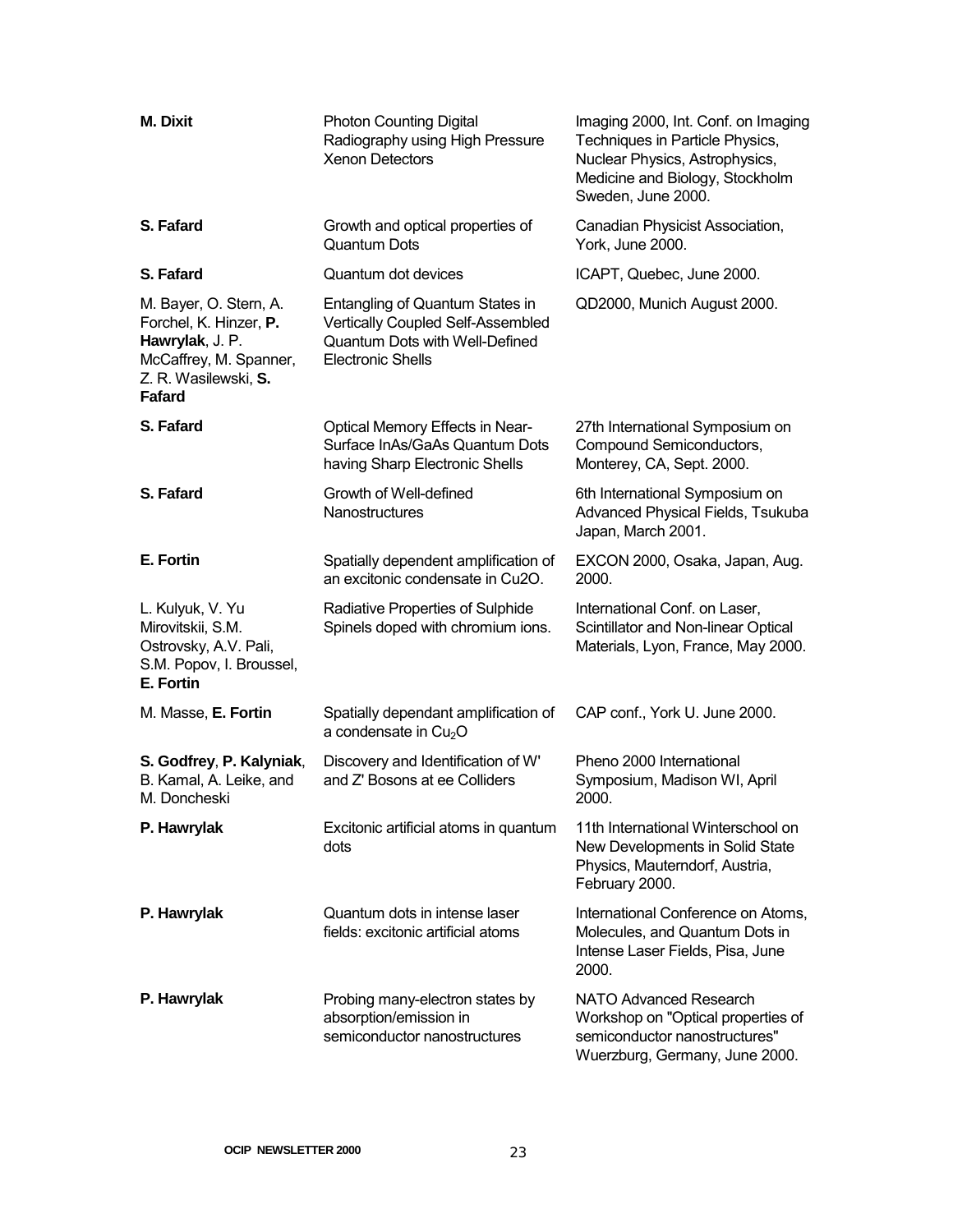| P. Hawrylak                    | Excitonic artificial atoms                                                                                         | CERION Workshop Wuerzburg,<br>Germany, July 2000.                                                    |
|--------------------------------|--------------------------------------------------------------------------------------------------------------------|------------------------------------------------------------------------------------------------------|
| P. Hawrylak                    | Hidden symmetries, decoherence<br>free spaces, and excitonic artificial<br>atoms                                   | 3rd Caribbean Workshop on<br>Quantum Mechanics, Particles, and<br>Fields, Havana, Cuba, Dec. 2000    |
| Hodgson, R.J.W.                | Particle Size Distribution from Static<br><b>Light Scattering using Genetic</b><br>Algorithms                      | CAP Congress, York University,<br>June, 2000.                                                        |
| Hodgson, R.J.W                 | Demonstration Software - Function<br>Minimization using Genetic<br>Algorithms                                      | CAP Congress, York University,<br>June, 2000.                                                        |
| Hodgson, R.J.W                 | <b>Function Minimization with Genetic</b><br>Algorithms - Demonstration<br>Software.                               | <b>AAPT Summer Meeting, Guelph</b><br>University, July 29 - Aug. 2, 2000.                            |
| <b>B. Joós and M. Plischke</b> | <b>Rigidity of Diluted Central Force</b><br><b>Networks</b>                                                        | Symposium no. 8, International<br>Materials Research Congress,<br>Cancun, August 2000.               |
| B. Joós                        | Realizing the canonical ensemble in<br>highly entropic inhomogeneous<br>materials                                  | CAP Congress, York University,<br>June, 2000.                                                        |
| <b>B. Joós and Z. Zhou</b>     | Realizing the canonical ensemble in<br>highly entropic inhomogeneous<br>materials.                                 | APS March Meeting Minneapolis<br>MN, March 2000.                                                     |
| D. Karlen                      | Future linear e <sup>+</sup> e colliders                                                                           | IPP forward planning session, CAP<br>conference, York University, June<br>2000.                      |
| L'Heureux, I.                  | Modeling the oscillatory zoning in<br>(Ba,Sr)SO4 solid solutions grown<br>from aqueous solutions                   | Kongsberg Conference (Norway) on<br>Fluids into and out of rocks, May<br>2000.                       |
| L'Heureux, I.                  | Oscillatory zoning patterns in<br>minerals                                                                         | Pacifichem Conference (Honolulu),<br>December 2000                                                   |
| A. Longtin                     | American Physical Society Annual<br>Meeting                                                                        | Session on Noise and<br>Synchronization in<br>Biological/Medical Systems,<br>Minneapolis, March 2000 |
| A. Longtin                     | <b>Canadian Mathematical Society</b><br>"MATH 2000" Meeting                                                        | Session on Mathematical Biology,<br>McMaster University, June 2000.                                  |
| A. Longtin                     | Gordon Research Conference on<br>Oscillations and Instabilities in<br><b>Chemical Systems</b>                      | Roger Williams University, Rhode<br>Island, August 2000.                                             |
| A. Longtin                     | Treizieme Entretiens du Centre<br>Jacques Cartier, Symposium<br>Dynamique Nonlineaire et Biologie<br>Mathematique, | Universite de Montreal, October<br>2000.                                                             |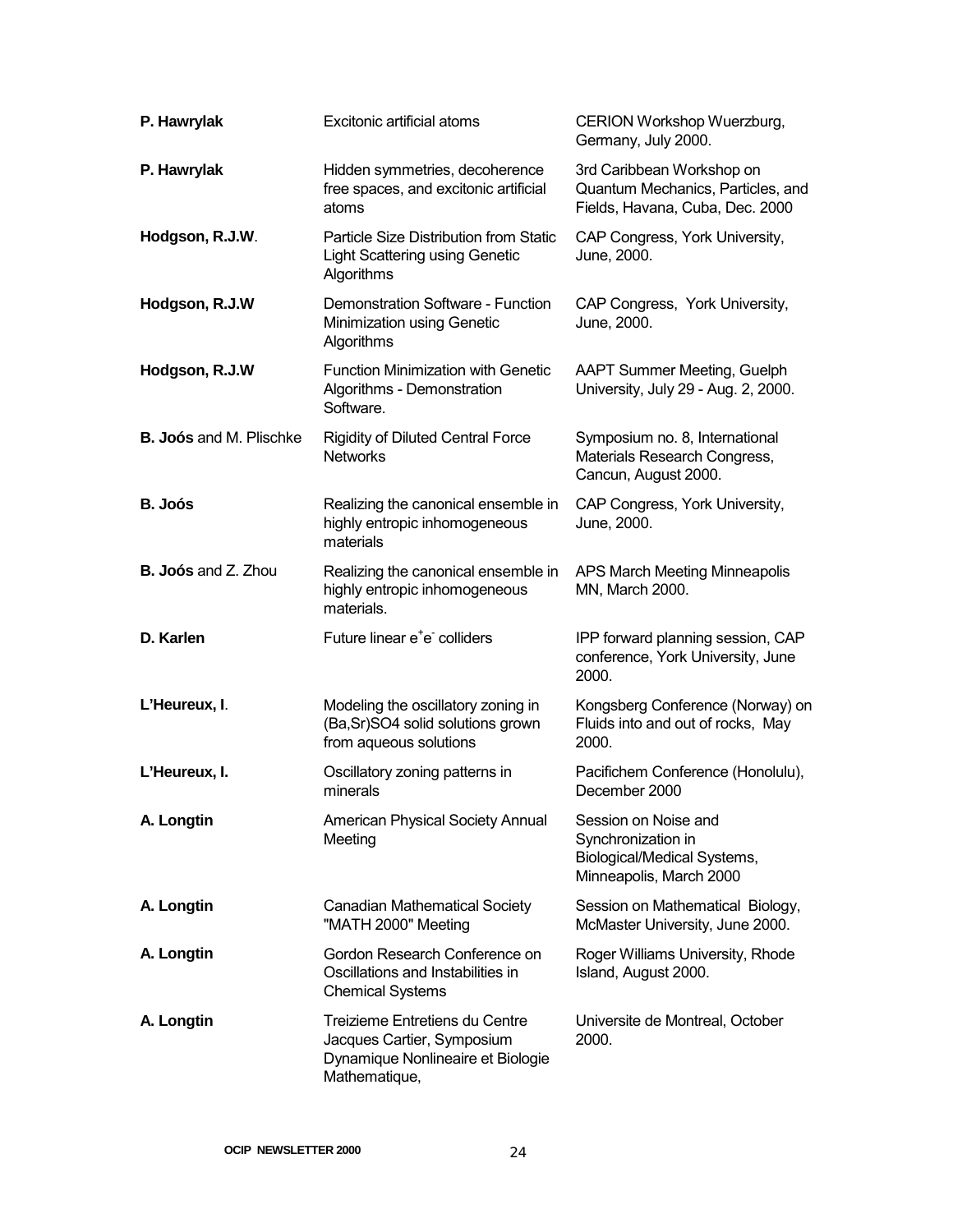| Owen, D.G. and Ng, C.E.                                                                                   | Potentiation<br>of low<br>dose<br>rate<br>irradiation by camptothecin                                                                                                                  | 47 <sup>th</sup> Annual Radiation Research<br>Society Meeting, Albuquerque, New<br>Mexico, Apr. 2000.                                                               |
|-----------------------------------------------------------------------------------------------------------|----------------------------------------------------------------------------------------------------------------------------------------------------------------------------------------|---------------------------------------------------------------------------------------------------------------------------------------------------------------------|
| Raaphorst, G.P., Ng,<br>C.E. and Smith, D.                                                                | Adaptive<br>low<br>response<br>to<br>fractionated doses of radiation may<br>have clinical implications                                                                                 | 47 <sup>th</sup> Annual Radiation Research<br>Society Meeting, Albuquerque, New<br>Mexico, Apr. 2000.                                                               |
| Myint, W.K., Raaphorst,<br>G.P. and Ng, C.E.                                                              | Examination<br>of<br>the<br>non-<br>homologous<br>repair<br>process<br>in<br>cisplatin<br>radiosensitization<br>and<br>sublethal damage repair.                                        | 47 <sup>th</sup> Annual Radiation Research<br>Society Meeting, Albuquerque, New<br>Mexico, Apr. 2000.                                                               |
| Li, Y.J., Shirazi, F.H.,<br>Hollebone, B., Ng, C.E.<br>and Goel, R.                                       | Cisplatin-induced nephrotoxicity in<br><b>MDCK cells</b>                                                                                                                               | $91^{st}$<br>Annual<br>Meeting<br>οf<br>the<br>American Association for Cancer<br>Research, San Francisco, CA, Mar.<br>2000.                                        |
| G.P. Raaphorst                                                                                            | Interactions of cisplatin,<br>hyperthermia and radiation in<br>human tumour cells                                                                                                      | 7 <sup>th</sup> Asian Conference on<br>Hyperthermia, Chang Chun China,<br>August 2000.                                                                              |
| S.C. Malone, J. Szanto,<br>G. Alsbeih, L. Souhami,<br>E. Szumacher, A. Girard,<br>R. Gray, G.P. Raaphorst | In vitro radiosensitivity of skin<br>fibroblasts predicts for late<br>neurologic complications following<br>AVM radiosurgery                                                           | ASTRO 2000, Boston, October<br>2000.                                                                                                                                |
| G.P. Raaphorst, C.E. Ng<br>and D. Smith                                                                   | Adaptive response to low<br>fractionated doses of radiation may<br>have clinical implications                                                                                          | 47 <sup>th</sup> Annual Radiation Research<br>Society Meeting, Albuquerque, New<br>Mexico, Apr. 2000.                                                               |
| K. Lagarec, D.G.<br>Rancourt, S.K. Bose,<br>and R.A. Dunlap                                               | First observation of a composition-<br>controlled low-moment/high-<br>moment transition in the FCC Fe-Ni<br>system: Implications regarding<br>Invar and anti-Invar behaviours          | International Symposium on<br>Structure and Dynamics of<br>Heterogeneous Systems, August<br>28-29, 2000, Duisburg, Germany                                          |
| <b>D.G. Rancourt</b>                                                                                      | Invar behaviour in Fe-Ni alloys is<br>predominantly a local moment<br>effect arising from the magnetic<br>exchange interactions between high 28-29, 2000, Duisburg, Germany<br>moments | International Symposium on<br>Structure and Dynamics of<br>Heterogeneous Systems, August                                                                            |
| <b>D.G. Rancourt</b>                                                                                      | Development of a single-mineral<br>multi-variable geosensor based on<br>the crystal chemistry of biotite                                                                               | Plenary talk at 41st Mössbauer<br>Spectroscopy Discussion Group<br>Meeting, The Royal Society of<br>Chemistry, September 4-5, 2000,<br>University of Greenwich, UK. |
| K. Lagarec, D.G.<br>Rancourt, S.K. Bose,<br>and R.A. Dunlap                                               | Observation of a composition-<br>controlled low-moment/high-<br>moment transition in the FCC Fe-Ni<br>system: Implications regarding<br>Invar and anti-Invar behaviours                | 41st Mössbauer Spectroscopy<br>Discussion Group Meeting, The<br>Royal Society of Chemistry,<br>September 4-5, 2000, University of<br>Greenwich, UK.                 |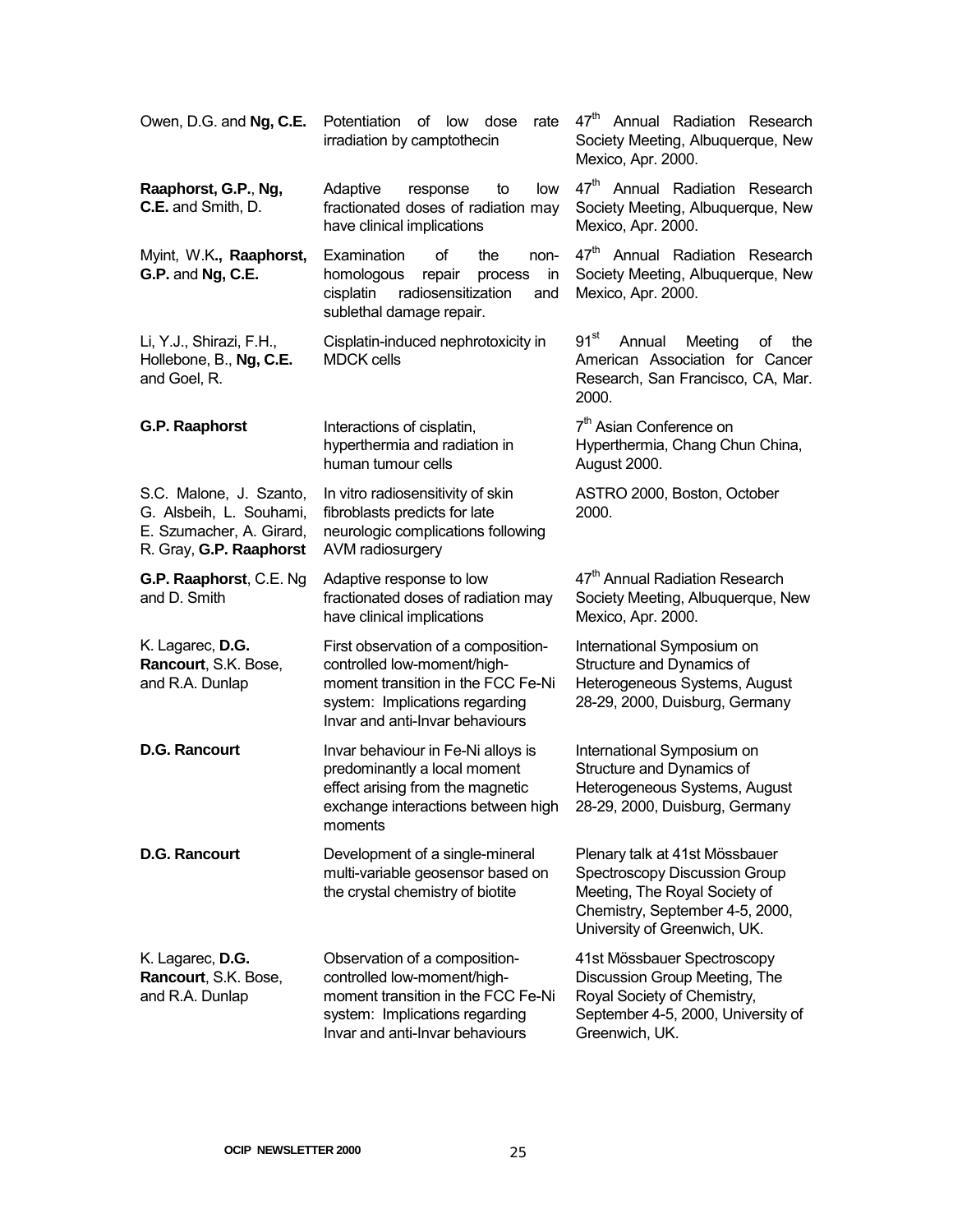| K. Lagarec and D.G.<br>Rancourt                                                              | Recoil: Advanced Windows-based<br>spectral analysis and data<br>treatment software for Mössbauer<br>spectroscopy                                                          | 41st Mössbauer Spectroscopy<br>Discussion Group Meeting, The<br>Royal Society of Chemistry,<br>September 4-5, 2000, University of<br>Greenwich, UK. |
|----------------------------------------------------------------------------------------------|---------------------------------------------------------------------------------------------------------------------------------------------------------------------------|-----------------------------------------------------------------------------------------------------------------------------------------------------|
| Cron G.O., J. Wallace,<br>W.D. Stevens, T. Fortin,<br>B.A. Pappas, F. Kelcz<br>and G. Santyr | Quantitative Dynamic Contrast-<br>Enhanced MR Imaging of Rat<br>Tumour: Limitations of Using<br>Changes in $T_2^*$ in the Aorta to<br>Measure the Arterial Input Function | Intl. Society of Magnetic Resonance<br>in Medicine, Denver 2000.                                                                                    |
| McDonald M., A. Cross<br>and G. Santyr                                                       | Feasibility of a Low-Field MR<br>Imager Using Hyperpolarized <sup>129</sup> Xe                                                                                            | World Congress on Medical Physics<br>and Biomedical Engineering,<br>Chicago 2000.                                                                   |
| Cross A., D. McPhee,<br>W.D. Stevens, M.<br>McDonald and G.E.<br><b>Santyr</b>               | Hyperpolarized Xenon Relaxation<br>Times in Perfluorocarbon Emulsion<br>and Plasma Mixtures                                                                               | World Congress on Medical Physics<br>and Biomedical Engineering,<br>Chicago 2000.                                                                   |
| Cron G.O., J. Wallace,<br>W.D. Stevens, T. Fortin,<br>B.A. Pappas, F. Kelcz<br>and G. Santyr | Measurement of the Arterial Input<br>Function Using Changes in T2* in<br>the Aorta for Dynamic Contrast-<br>Enhanced MR Imaging of cerous<br>Lesions in the Rat           | World Congress on Medical Physics<br>and Biomedical Engineering,<br>Chicago 2000.                                                                   |
| C.K. Ross, J.P.<br>Seuntjens, N.V. Klassen<br>and K.R. Shortt                                | The NRC sealed water calorimeter:<br>correction factors and performance                                                                                                   | NPL Workshop on Recent<br>Advances in Calorimetric Absorbed<br>Dose Standards, National Physical<br>Laboratory, Teddington, Middlesex,<br>UK.       |
| K. Shortt, C. Oyarzun,<br>M. Saravi and V. Tovar                                             | Radiation dosimetry comparison<br>between Canada, Chile, Argentina<br>& Mexico                                                                                            | World Congress on Medical Physics<br>and Biomedical Engineering                                                                                     |
| G. W. Slater, C.<br>Desruisseaux, D. Long.<br>G. Drou                                        | Electrophoresis of DNA-protein<br>hybrid molecules in free-solution:<br>friction, hydrodynamics and<br>polymer properties                                                 | Annual congress of the Canadian<br>Association of Physicists, York<br>University, June 2000.                                                        |
| Marc P. Pépin, G. W.<br><b>Slater</b>                                                        | Molecular Dynamics study of a<br>stretched polymer in a good solvent                                                                                                      | Annual congress of the Canadian<br>Association of Physicists, York<br>University, June 2000.                                                        |
| Justin Boileau, G. W.<br>Slater                                                              | Diffusion and migration of small<br>macromolecules in disordered<br>systems: An exact numerical<br>approach                                                               | Annual congress of the Canadian<br>Association of Physicists, York<br>University, June 2000.                                                        |
| M. P. Pépin, <b>G. W.</b><br><b>Slater</b>                                                   | <b>Time-Dependent Orientational</b><br>Coupling in Uniaxially Stretched<br><b>Bimodal Melts: A Molecular</b><br><b>Dynamics Study</b>                                     | March Meeting of the American<br>Physical Society, Minneapolis,<br>March 2000.                                                                      |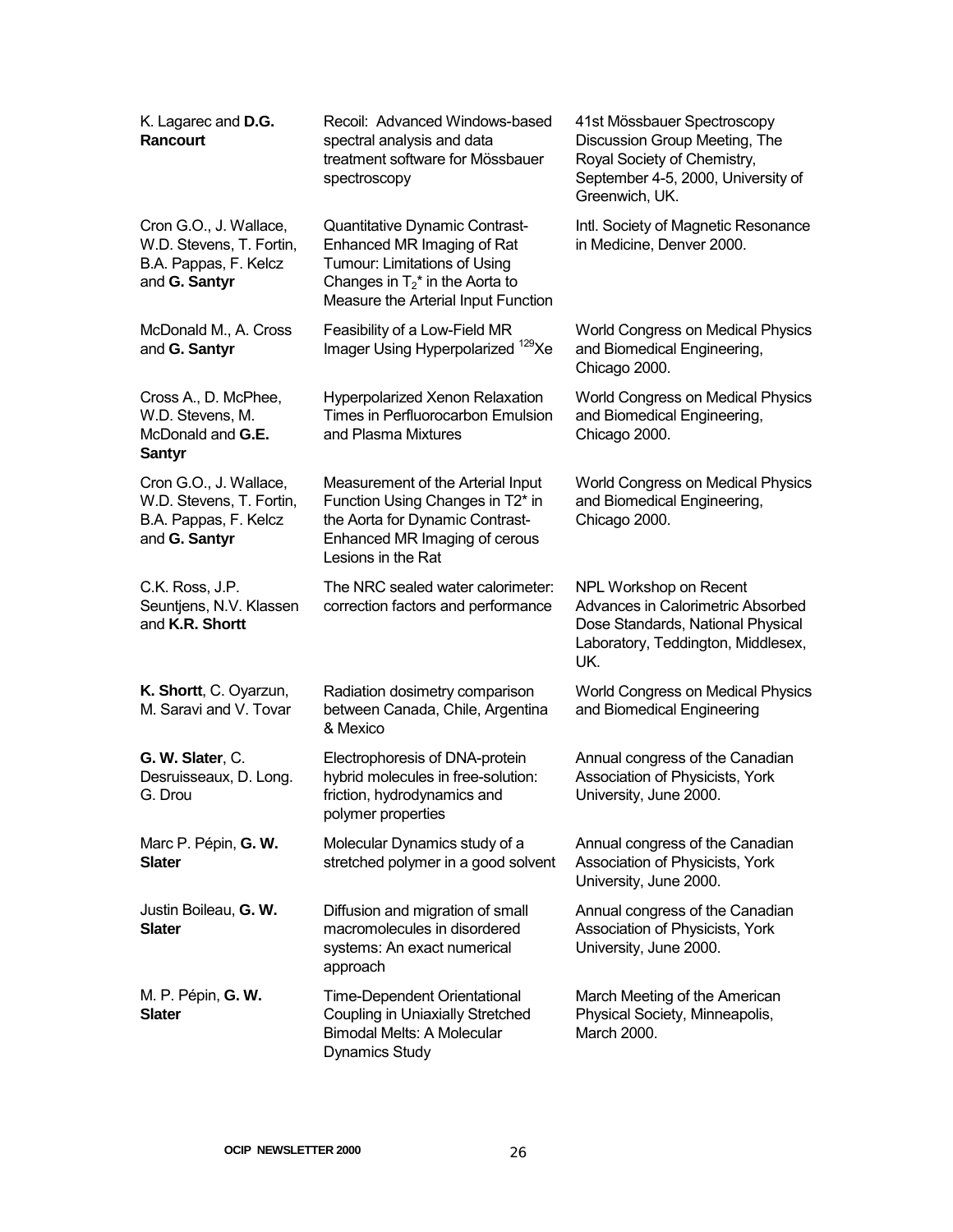| C. Desruisseaux, D.<br>Long, G. Drouin, G. W.<br><b>Slater</b> | Electrophoresis of Composite<br>Molecular Objects: The Relation<br>between Friction, Charge and Ionic<br>Strength in Free-Solution | March Meeting of the American<br>Physical Society, Minneapolis,<br>March 2000.   |
|----------------------------------------------------------------|------------------------------------------------------------------------------------------------------------------------------------|----------------------------------------------------------------------------------|
| F Tessier, M. P. Pépin,<br>G. W. Slater                        | Migration of Long Polyelectrolytes<br>in Structured Microfluidic Channels                                                          | March Meeting of the American<br>Physical Society, Minneapolis,<br>March 2000.   |
| J.-F. Mercier, G. W.<br><b>Slater</b>                          | Diffusion of Hard Spherical Particles<br>in Gel-Like Systems: Reaching the<br>Continuum Limit on a Lattice                         | March Meeting of the American<br>Physical Society, Minneapolis,<br>March 2000.   |
| G. W. Slater, C.<br>Desruisseaux, G. Drouin                    | Electrophoresis of DNA-protein<br>complexes in polymer solutions:<br>from free-flow to steric trapping                             | March Meeting of the American<br>Physical Society, Minneapolis,<br>March 2000.   |
| Chun-Rong Fu and K. S.<br>Song                                 | Relaxation of exciton in KBr and<br>NaBr- a molecular dynamics study                                                               | Int. Conf. On Defects in Insulating<br>Materials, Johannesburg, April<br>2000.   |
| K. S. Song and Chun-<br>Rong Fu                                | Recent Molecular Dynamics Study<br>of Exciton Relaxation in Ionic<br>Halides                                                       | Int. Conf. On Excitonic Processes in<br>Condensed Matter, Osaka, August<br>2000. |
| Z.M. Stadnik, J. Saida,<br>and A. Inoue                        | <sup>57</sup> Fe Mossbauer study of<br>amorphous and icosahedral<br>$Zr_{65}Al_{7.5}Ni_{10}Cu_{7.3}Fe_{0.2}Ag_{10}$                | Aperiodic 2000, Nijmegen, the<br>Netherlands, July 4-8, 2000.                    |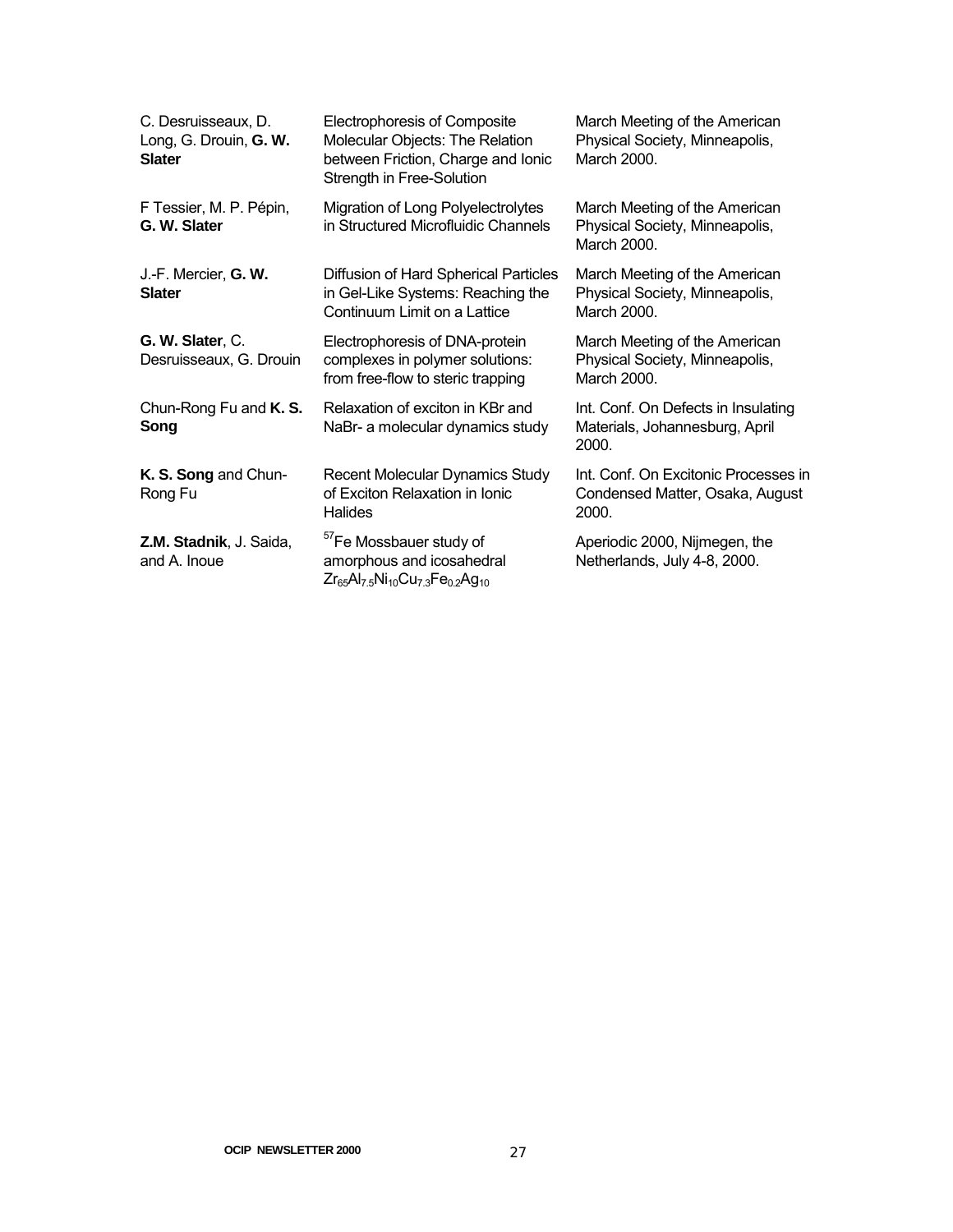#### Other Presentations in 2000

| Speaker(s)             | <b>Title</b>                                                                                                              | Location                                                                                                                                                      |
|------------------------|---------------------------------------------------------------------------------------------------------------------------|---------------------------------------------------------------------------------------------------------------------------------------------------------------|
| R.K. Carnegie          | <b>IPP Director report</b>                                                                                                | IPP AGM, York University, June 2000.                                                                                                                          |
| J.E. Cygler            | TG-51-A New Dosimetry Protocol<br>for External Beams - Are We Ready<br>to Change?                                         | Radiation Oncology / Physics Rounds,<br>February, 2000.                                                                                                       |
| J.E. Cygler            | Brachytherapy at ORCC-Present<br>and Future                                                                               | Radiation Oncology / Physics Rounds,<br>November 29, 2000.                                                                                                    |
| S. Desgreniers         | En route vers le centre de la Terre<br>et autres itinéraires intéressants                                                 | Conférence ACP, Départements de<br>physique de l'Université de Trois-<br>Rivières et de Sherbrooke, mars 2000.                                                |
| M. D'Iorio             | L'électronique plastique                                                                                                  | Université de Moncton, février 2000.                                                                                                                          |
| <b>M.</b> Dixit        | Measurement of Spatial Resolution<br>in a GEM with Hexagonal Pads -<br>Update on R & D at Carleton                        | 2 <sup>nd</sup> ECFA/DESY Study on Physics and<br>Detectors for a Linear Electron-<br>Positron Collider, workshop held at<br>Hamburg Germany, September 2000. |
| <b>M. Dixit</b>        | TPC Readout using the GEM                                                                                                 | 2 <sup>nd</sup> ECFA/DESY Study on Physics and<br>Detectors for a Linear Electron-<br>Positron Collider, workshop held at<br>Padova Italy, May 2000.          |
| S. Fafard              | Quantum dot devices with well<br>resolved excited states                                                                  | Taiwan, Taipei July 2000.                                                                                                                                     |
| S. Godfrey             | Discovery and Identification of W'<br>and Z' Bosons at ee Colliders                                                       | Johns Hopkins University, Baltimore<br>MA, March, 2000.                                                                                                       |
| <b>C.L. Greenstock</b> | Tritium Safety Issues at AECL.<br>Combined Electrolysis and<br>Catalytic Exchange Upgrading and<br>Detritiation personnel | Chalk River Laboratories, March 17,<br>2000.                                                                                                                  |
| <b>C.L. Greenstock</b> | Genetic Modification in Agriculture<br>and Horticulture                                                                   | Horticultural Society, Petawawa,<br>October 17, 2000.                                                                                                         |
| P. Hawrylak            | Hidden symmetries and excitonic<br>artificial atoms                                                                       | Max-Planck Institute for Complex<br>Systems, Dresden, Germany, March<br>2000                                                                                  |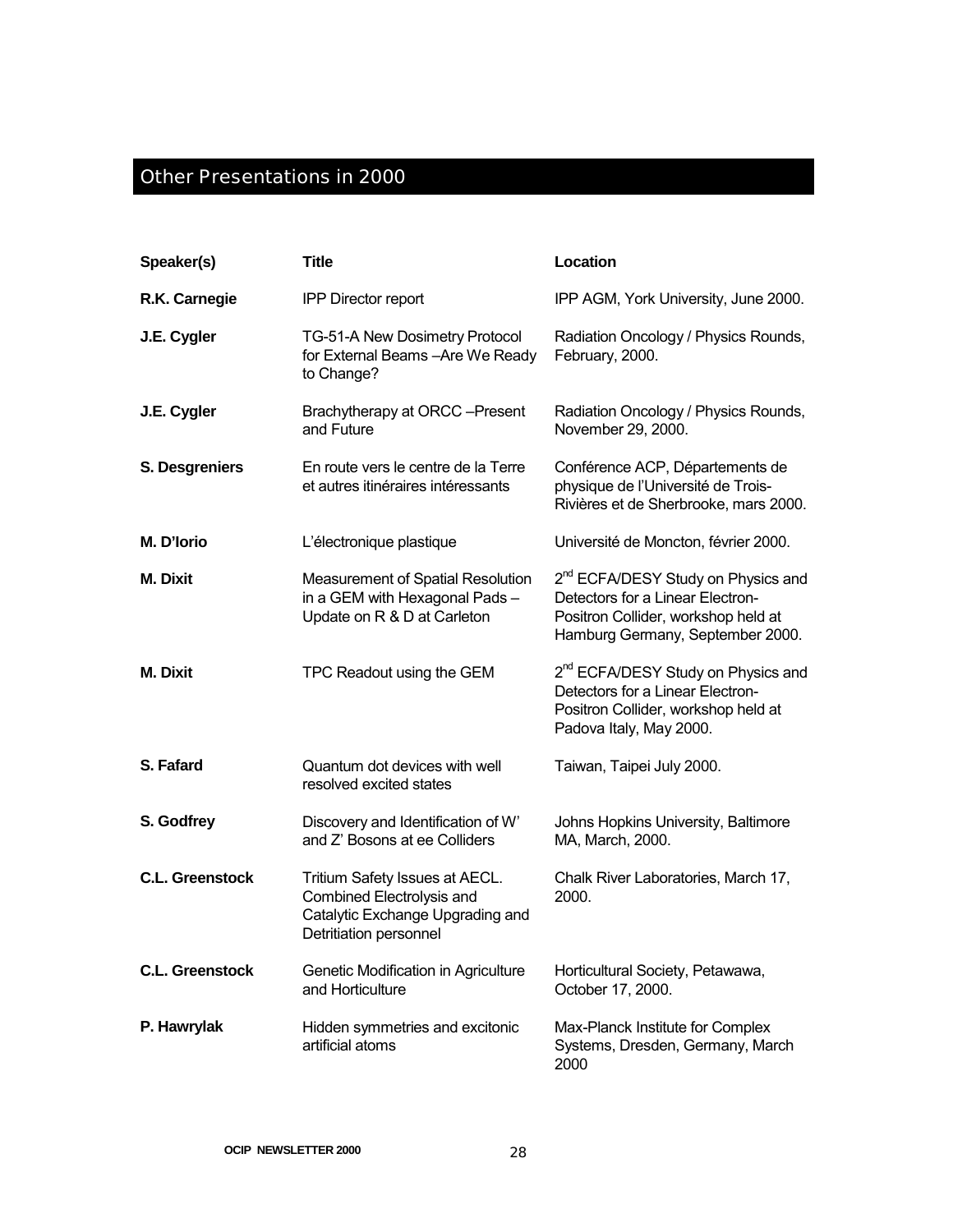| P. Hawrylak                            | Semiconductor artificial atoms                                                            | Wuerzburg University, Germany, May<br>2000.                                          |
|----------------------------------------|-------------------------------------------------------------------------------------------|--------------------------------------------------------------------------------------|
| P. Hawrylak                            | Optical probes of many-electron<br>states in semiconductor<br>nanostructures              | Humboldt University zu Berlin, Berlin,<br>Germany, May 2000.                         |
| P. Hawrylak                            | Correlated electrons in quantum<br>dots                                                   | Regensburg University, Regensburg,<br>Germany, June 2000                             |
| P. Hawrylak                            | Many body effects in optical<br>properties of two-dimensional<br>electron gas             | CNRS-Bagneux, Bagneux Paris,<br>France; June 2000.                                   |
| P. Hawrylak                            | Quantum dots                                                                              | Electronische Technische Hohshule<br>(ETH), Zurich, Switzerland, June 2000.          |
| P. Hawrylak                            | Quantum dots                                                                              | MacMaster University, Hamilton,<br>Canada, October 2000.                             |
| P. Hawrylak                            | Spin and correlations in quantum<br>dots                                                  | Cavendish Laboratory, Cambridge<br>Laboratory Cambridge, UK, November<br>2000.       |
| R. Hemingway                           | <b>OPAL celebrates the Standard</b><br>Model                                              | LEP-Fest, CERN, October 2000.                                                        |
| P. Kalyniak                            | Discovery and Precision: Some<br>Examples of Complementarity in<br>Particle Physics       | McMaster University, March 8, 2000.                                                  |
| D. Karlen                              | Gems from OPAL: Highlights from<br>a LEP experiment.                                      | Lawrence Berkeley National<br>Laboratory, February 2000.                             |
| D. Karlen                              | Canada Network Status Report                                                              | Esnet International meeting, Kyoto,<br><b>July 2000.</b>                             |
| M. Chacron, A.<br>Longtin and L. Maler | Model of bursty and non-bursty P-<br>units                                                | <b>Computational in Neural Systems</b><br>Conference, Bruges, Belgium, July<br>2000. |
| B. Doiron, A. Longtin<br>and L. Maler  | Novel bursting mechanism in<br>pyramidal cells of the<br>electrosensory lateral line lobe | Society for Neuroscience Annual<br>Meeting, New Orleans, November<br>2000.           |
| A. Longtin, B. Doiron<br>and L. Maler  | Dynamics of subtractive and<br>divisive gain control                                      | Memory, delays and multistability in<br>neural systems, Montreal, October<br>2000.   |
| G.P. Raaphorst                         | Induced radiation resistance: A<br>myth or reality                                        | <b>OMPI seminar. Carleton Clinic,</b><br>February, 2000.                             |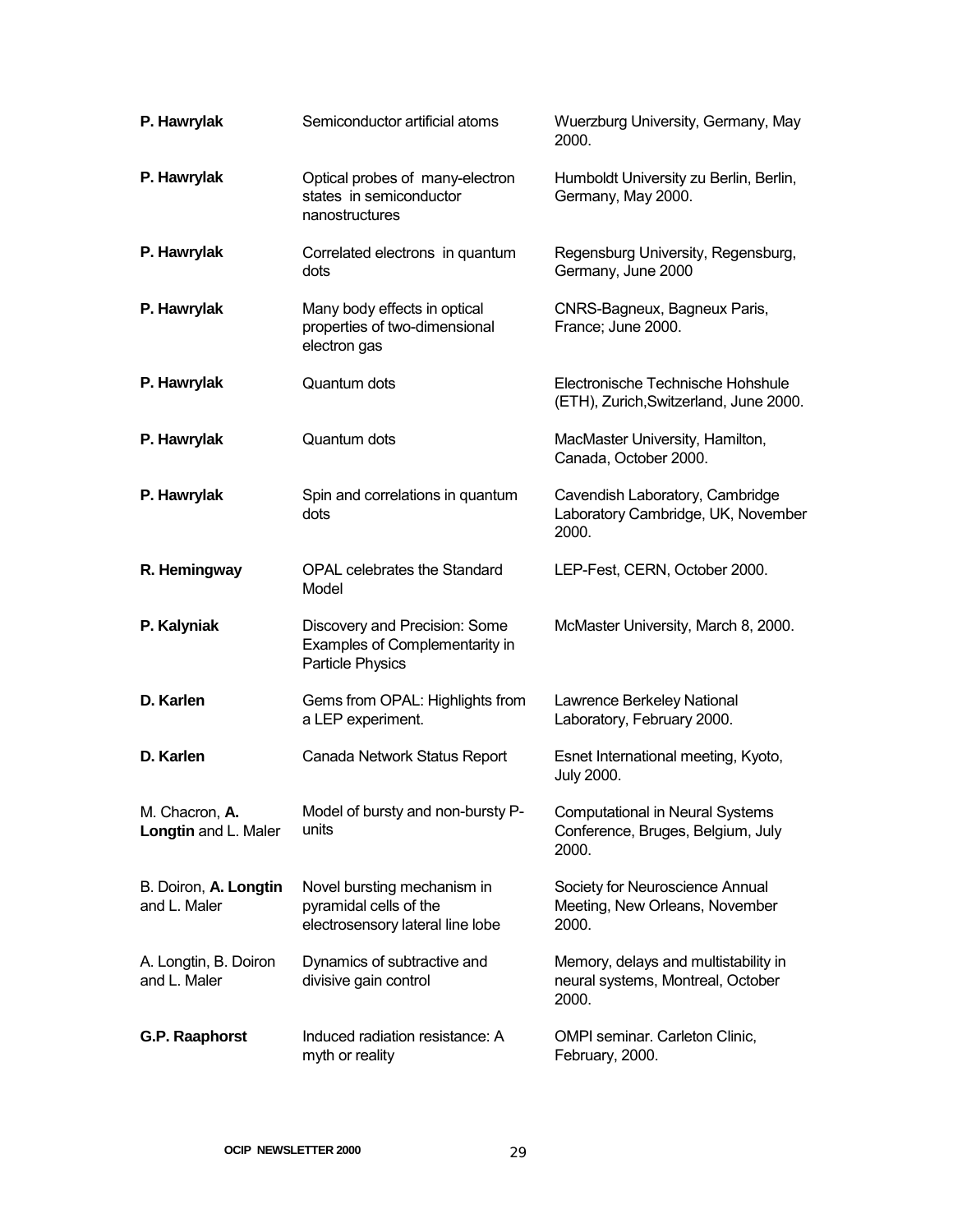| <b>G.P. Raaphorst</b> | Radiation and cisplatin in cancer<br>therapy; Radiosensitization and<br>adaptive response                                                                              | Henan Tumour Hospital, Zhen Zhou<br>China, August 2000.                                     |
|-----------------------|------------------------------------------------------------------------------------------------------------------------------------------------------------------------|---------------------------------------------------------------------------------------------|
| G.P. Raaphorst        | Practice of radiotherapy at the<br><b>Ottawa Regional Cancer Center</b>                                                                                                | Henan Tumour Hospital, Zhen Zhou<br>China, August 2000                                      |
| G.P. Raaphorst        | Current radiobiology research and<br>its relationship to radiation oncology                                                                                            | Radiation Oncology Rounds, ORCC,<br>September 2000.                                         |
| <b>D.G. Rancourt</b>  | Why are lake sediments important,<br>on both local and global scales:<br>What do we know about how they<br>work and how can we know more?                              | Department of Physics and<br>Department of Geography, University<br>of Ottawa, March, 2000. |
| <b>D.G. Rancourt</b>  | Mechanisms and crystal chemistry<br>of oxidation in annite                                                                                                             | Steacie Institute for Molecular Science,<br>NRC, Ottawa, May, 2000.                         |
| <b>D.G. Rancourt</b>  | Development of a single-mineral<br>multi-variable geosensor based on<br>the crystal chemistry of biotite                                                               | Faculty of Earth Sciences, Utretch<br>University, The Netherlands,<br>September, 2000.      |
| G. Santyr             | Hyperpolarized Xenon: A Novel<br>Contrast Agent for MR Imaging,<br>Carleton                                                                                            | University Spring Conference 2000,<br>Opinicon Lodge, May 2000.                             |
| K.R. Shortt           | The issue of accuracy in reference<br>dosimetry                                                                                                                        | Ottawa Medical Physics Institute,<br>December, 2000.                                        |
| G.W. Slater           | An "Exact" numerical approach to<br>calculating diffusion coefficients in<br>chemistry and biology                                                                     | Department of Chemistry, University of<br>Wisconsin, Madison, Nov 2000.                     |
| G.W. Slater           | Nouvelle méthode exacte pour<br>calculer des coefficients de<br>diffusion: Applications pour<br>l'électrophorèse des protéines et la<br>diffusion sur les biomembranes | l'Institut de Physique Nucléaire -<br>CNRS, Université de Paris XI, Orsay,<br>juillet 2000. |
| G.W. Slater           | The physics of the electrophoretic<br>separation of DNA-protein<br>complexes: Towards an ultra-fast<br>gel-free capillary sequencing<br>system                         | State University of New York at Stony<br>Brook, May 2000.                                   |
| G.W. Slater           | The physics of the electrophoretic<br>separation of DNA-protein<br>complexes: Towards an ultra-fast<br>gel-free capillary sequencing<br>system                         | Presented at the Brooklyn Polytechnic<br>University, May 2000.                              |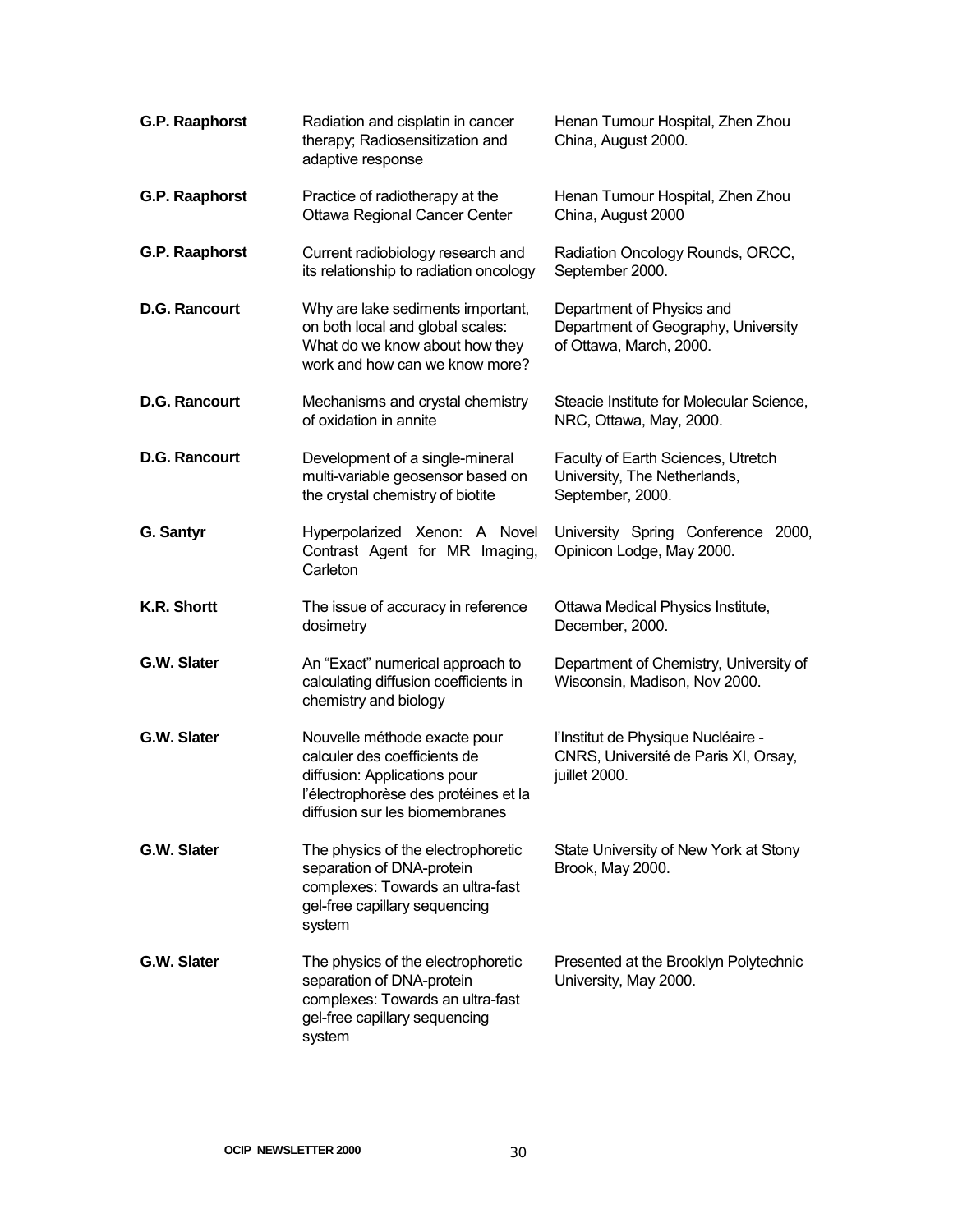# Technical Reports (unpublished) in 2000

| Author(s)                                                                        | <b>Report</b>                                                                                                                                                         |
|----------------------------------------------------------------------------------|-----------------------------------------------------------------------------------------------------------------------------------------------------------------------|
| C.L. Greenstock                                                                  | Group Designation of Employees. AECL Radiation Protection Manual<br>RPM-3.1, R1, 2000.                                                                                |
| C.L. Greenstock                                                                  | Dose Control Points. AECL Radiation Protection Manual RPM-5.4, R1,<br>2000.                                                                                           |
| C.L. Greenstock                                                                  | Nuclear Energy Workers Status. AECL Radiation Protection Report<br>RPM-5.6, R1, 2000.                                                                                 |
| C.L. Greenstock                                                                  | Radiological Zoning Plan for the Waste Treatment Centre. AECL<br>Report ZP-11, R2, 2000.                                                                              |
| C.L. Greenstock                                                                  | Radiological Zoning Plan for the Buildings Involving Heavy Water<br>Collection, Processing and Storage. AECL Report ZP-19, R2, 2000.                                  |
| P.J. Allisy-Roberts, D.T.<br>Burns, K.R. Shortt, C.K.<br>Ross and J.P. Seuntjens | Comparison of the standards of absorbed dose to water of the NRC,<br>Canada and the BIPM for 60Co y rays, Rapport BIPM-99/13 (reviewed<br>and published, June, 2000). |
| P.J. Allisy-Roberts, D.T.<br>Burns, K.R. Shortt and C.K.<br>Ross                 | Comparison of the air kerma standards of the NRC and the BIPM for<br>60Co y rays, Rapport BIPM-99/12 (reviewed and published, October,<br>2000).                      |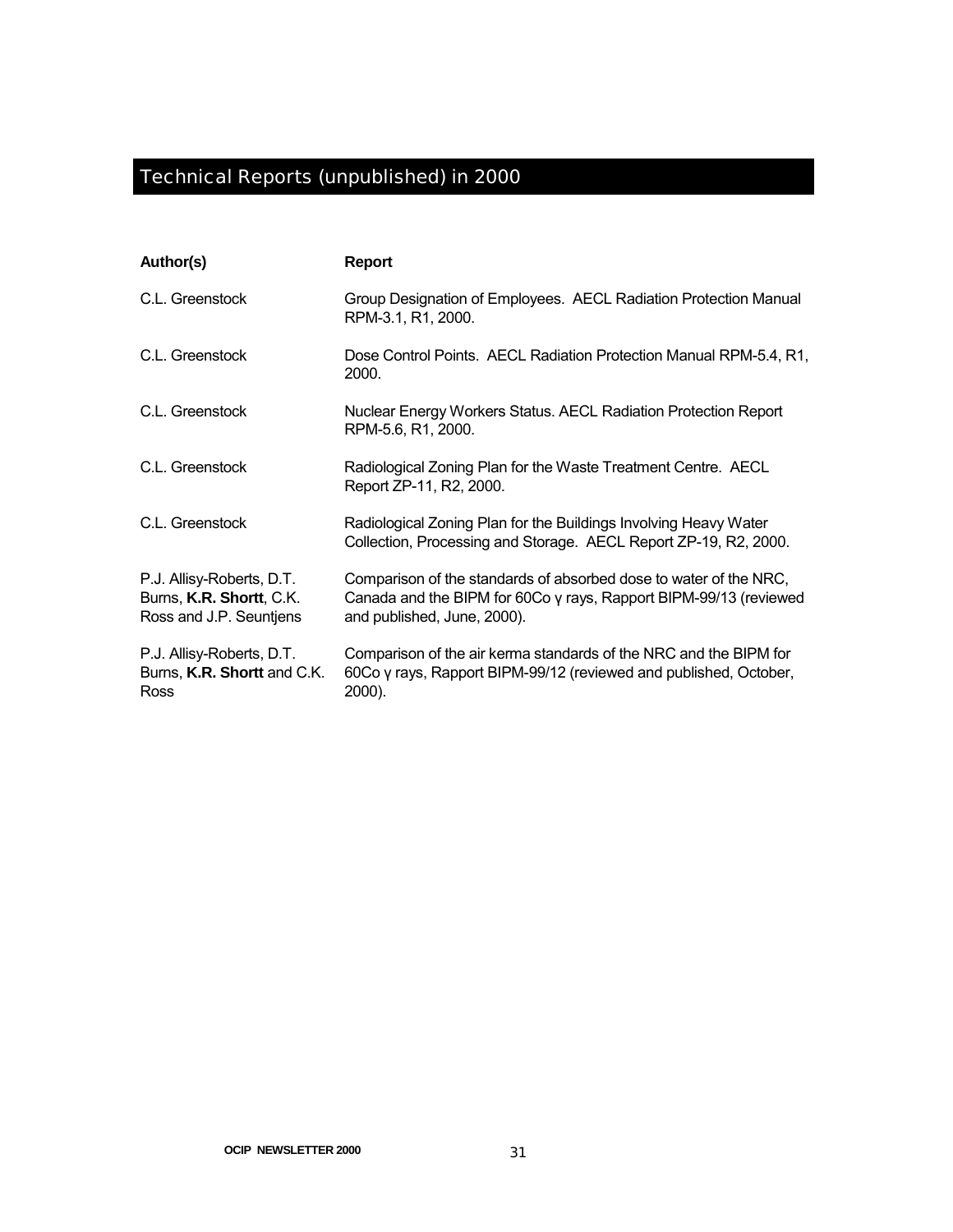## Members of the Institute in 2000

| J.C. Armitage       | High Energy Physics, Instrumentation    | (C)          |
|---------------------|-----------------------------------------|--------------|
| Xiaoyi Bao          | <b>Fiber Optics</b>                     | (O)          |
| lan Calder          | Semiconductor Physics                   | (O- Adjunct) |
| lan Cameron         | <b>Medical Physics</b>                  | (C-Adjunct)  |
| R.K. Carnegie       | <b>Experimental High Energy Physics</b> | (C)          |
| Sylvain Charbonneau | Semiconductor Physics                   | (O-Adjunct)  |
| Liang Chen          | Photonics                               | (O)          |
| R.L. Clarke         | <b>Medical Physics</b>                  | (C-Adjunct)  |
| Joanna Cygler       | <b>Medical Physics</b>                  | (C-Adjunct)  |
| Robert deKemp       | <b>Medical Physics</b>                  | (C-Adjunct)  |
| Serge Desgreniers   | <b>High Pressure Physics</b>            | (O)          |
| Marie D'Iorio       | Semiconductor Physics                   | (O-Adjunct)  |
| Madhu Dixit         | <b>Experimental High Energy Physics</b> | (C-Adjunct)  |
| K.W. Edwards        | <b>Experimental High Energy Physics</b> | (C)          |
| P.G. Estabrooks     | <b>Experimental High Energy Physics</b> | (C-Adjunct)  |
| Simon Fafard        | Seminconductor Physics                  | (O-Adjunct)  |
| <b>Emery Fortin</b> | Semiconductor Physics                   | (O)          |
| L.H. Gerig          | <b>Medical Physics</b>                  | (C-Adjunct)  |
| Stephen Godfrey     | <b>Theoretical Particle Physics</b>     | (C)          |
| C.L. Greenstock     | <b>Medical Physics</b>                  | (C-Adjunct)  |
| C.K. Hargrove       | <b>Experimental High Energy Physics</b> | (C-Adjunct)  |
| Pawel Hawrylak      | <b>Theoretical Condensed Matter</b>     | (O-Adjunct)  |
| R.J. Hemingway      | <b>Experimental High Energy Physics</b> | (C-Adjunct)  |
| <b>Brian Hird</b>   | Ion Physics                             | (O-Adjunct)  |
| R.J.W. Hodgson      | <b>Condensed Matter Theory</b>          | (O)          |
| B.J. Jarosz         | <b>Medical Physics</b>                  | (C)          |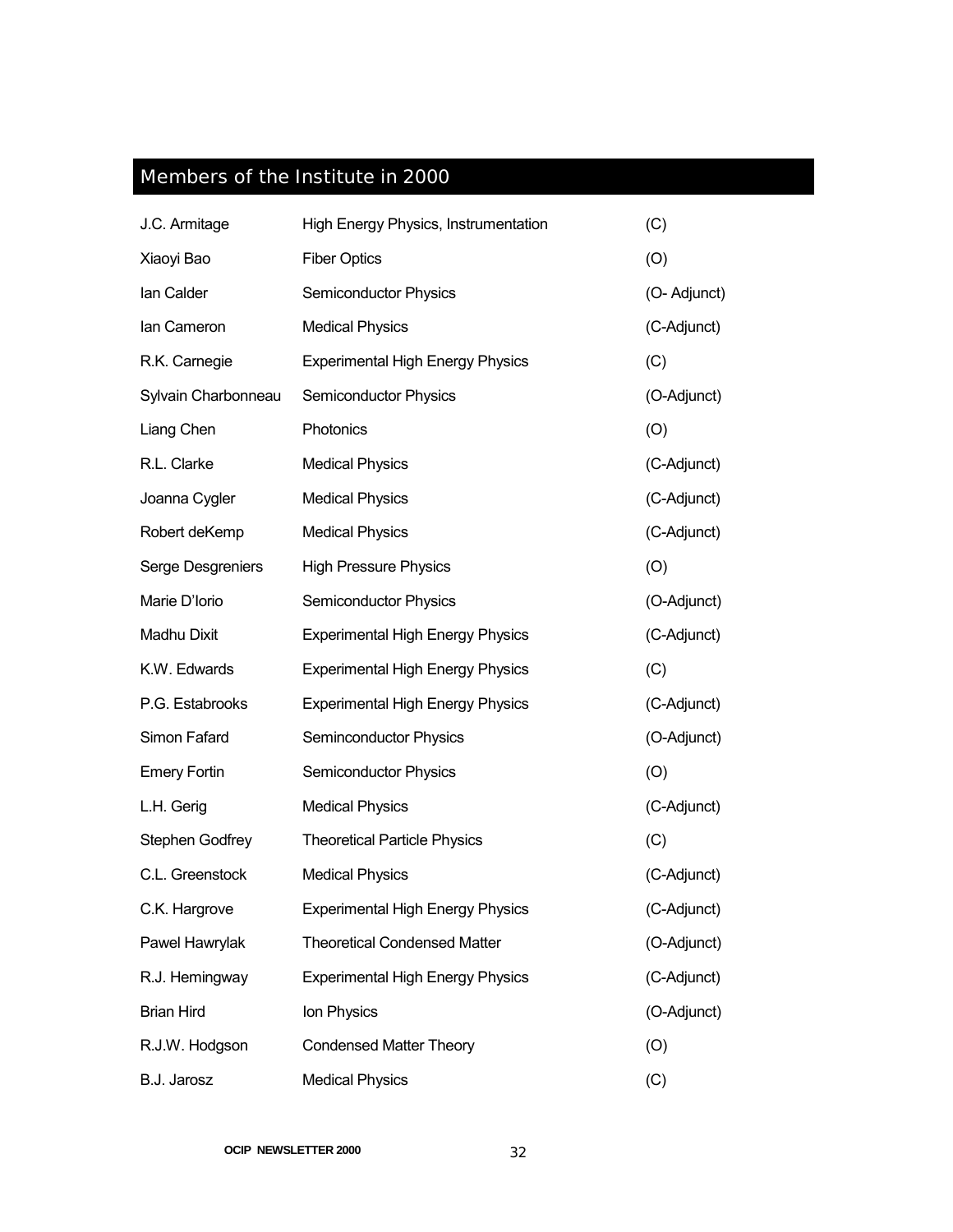| P.C. Johns         | <b>Medical Physics</b>                          | (C)         |
|--------------------|-------------------------------------------------|-------------|
| Béla Joós          | <b>Theoretical Condensed Matter</b>             | (O)         |
| Pat Kalyniak       | <b>Theoretical Particle Physics</b>             | (C)         |
| Dean Karlen        | <b>Experimental High Energy Physics</b>         | (C)         |
| Gilles Lamarche    | Low Temperature Physics                         | (O-Adjunct) |
| M.A.R. LeBlanc     | Superconductivity                               | (O)         |
| Ivan L'Heureux     | Non-linear Dynamics                             | (O)         |
| B.A. Logan         | <b>Nuclear Physics</b>                          | (O)         |
| André Longtin      | Nonlinear Dynamics, Biophysics                  | (O)         |
| M.J. Losty         | <b>Experimental High Energy Physics</b>         | (C-Adjunct) |
| <b>Barry McKee</b> | <b>Medical Physics</b>                          | (C-Adjunct) |
| H.J.A.F. Mes       | <b>Experimental High Energy Physics</b>         | (C-Adjunct) |
| Cheng Ng           | <b>Medical Physics</b>                          | (C-Adjunct) |
| <b>Tony Noble</b>  | <b>Experimental High Energy Physics</b>         | (C-Adjunct) |
| F.G. Oakham        | <b>Experimental High Energy Physics</b>         | (C)         |
| Peter Piercy       | <b>Surface Physics</b>                          | (O)         |
| G.P. Raaphorst     | <b>Medical Physics</b>                          | (C-Adjunct) |
| D.G. Rancourt      | Earth and Planetary Materials                   | (O)         |
| D.W.O. Rogers      | <b>Medical Physics</b>                          | (C-Adjunct) |
| William Romo       | <b>Theoretical Nuclear and Particle Physics</b> | (C)         |
| Giles Santyr       | <b>Medical Physics</b>                          | (C)         |
| Ken Shortt         | <b>Medical Physics</b>                          | (C-Adjunct) |
| W.D. Sinclair      | <b>Solar Neutrino Physics</b>                   | (C)         |
| G.W. Slater        | <b>Polymer Physics</b>                          | (O)         |
| A.K.S. Song        | <b>Condensed Matter Theory</b>                  | (O)         |
| Z.M. Stadnik       | <b>Experimental Condensed Matter</b>            | (O)         |
| M.K. Sundaresan    | <b>Theoretical Particle Physics</b>             | (C)         |
| John Tse           | <b>Computational Physics</b>                    | (O-Adjunct) |
| Y.P. Varshni       | Theoretical Solid State, Astrophysics           | (O)         |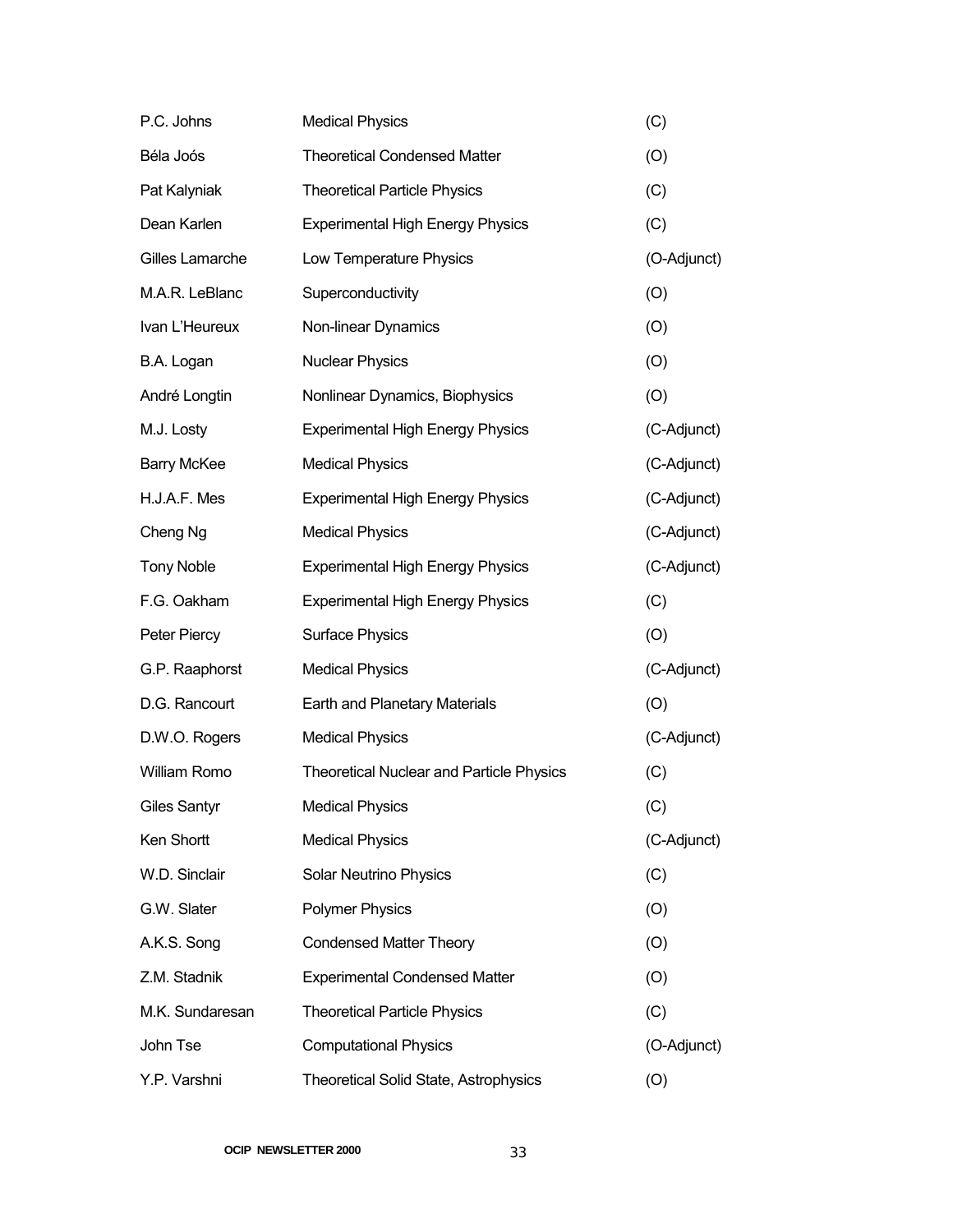| P.J.S. Watson  | <b>Theoretical Particle Physics</b> | (C)          |
|----------------|-------------------------------------|--------------|
| Robyn Williams | Semiconductor Physics               | (O-Adjunct)  |
| J.C. Woolley   | <b>Semiconductor Physics</b>        | (O)          |
| A. Waker       | <b>Medical Physics</b>              | (C- Adjunct) |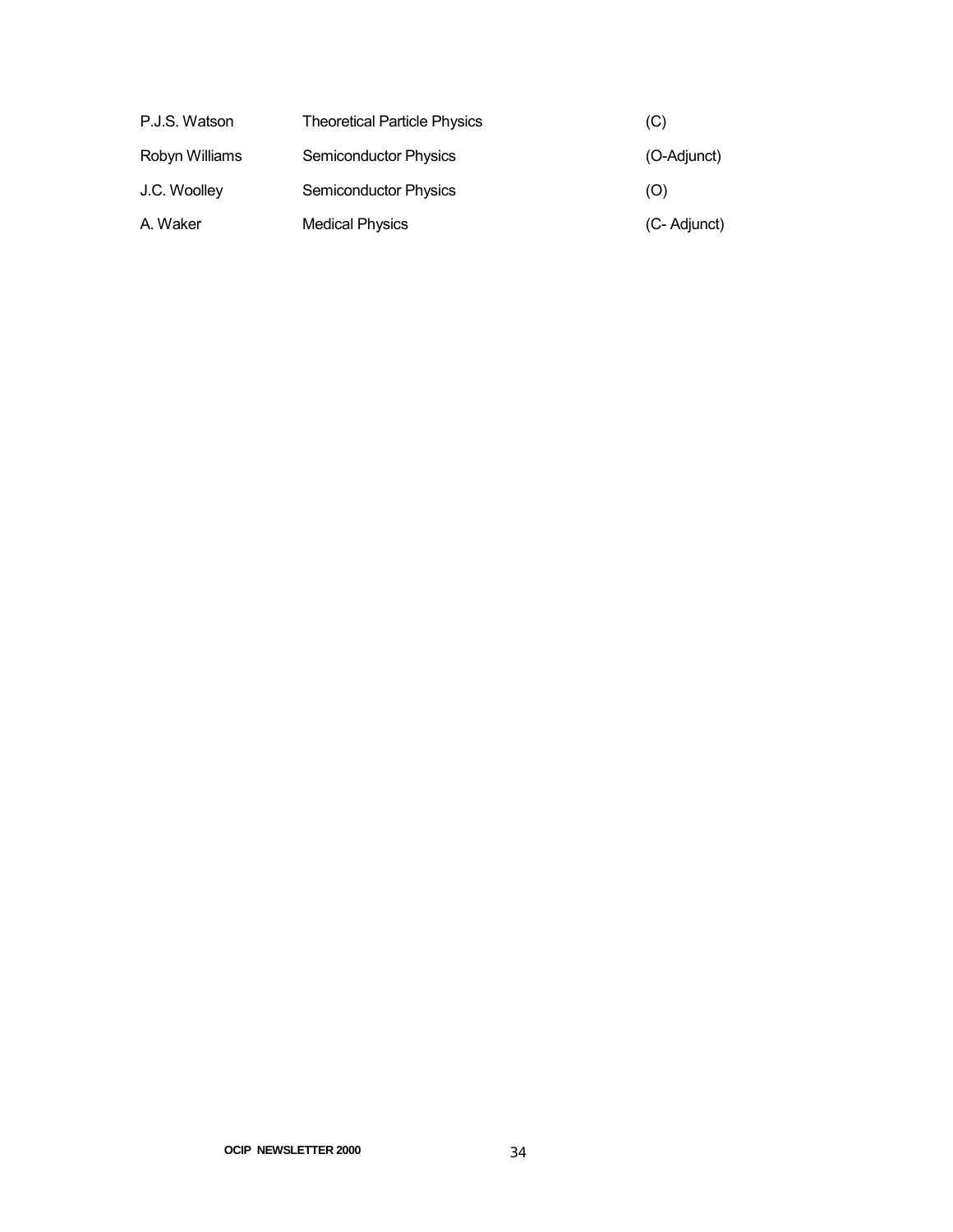## Graduate Students at the Institute in 2000

| <b>Student</b>         | <b>Registered</b> | Supervisor(s)       | <b>Completed</b> |
|------------------------|-------------------|---------------------|------------------|
| Allen, Claudine        | (O) MSc Jan-00    | Fafard              |                  |
| Al-Qadi, Khalid        | (O) MSc Jan-97    | Stadnik             |                  |
| Bates, Bryce           | (C) MSc Sep-99    | Godfrey             | September 2000   |
| Belanger, Guillaume    | (C) MSc Sep-00    | Oakham              |                  |
| Boileau, Justin        | (O) MSc May-99    | Slater              |                  |
| Bouhraoua, Naima       | (C) MSc Sep-00    | Godfrey             | withdrew Dec. 00 |
| Cai, Aiguo             | (O) MSc May-98    | Piercy              | September 2000   |
| Carlone, Marco         | (C) PhD Sep-00    | Raaphorst           |                  |
| Chacron, Maurice       | (O) PhD Sep-98    | Longtin             |                  |
| Crisan, Simona         | $(O)$ MSc Sep-00  | Slater              |                  |
| Dalnoki-Veress, Ferenc | $(C)$ PhD Sep-95  | Hargrove            |                  |
| Diego, Bueti           | (O) MSc Sep-00    | Longtin             |                  |
| Doiron, Brent          | (O) MSc May-00    | Longtin             |                  |
| Donkers, Michael       | (C) PhD Sep-97    | Hemingway           |                  |
| Evans, James           | (O) MSc Sep-98    | Rancourt, Tse       |                  |
| Feagan, Carey          | (C) MSc Sep-99    | <b>Ng</b>           |                  |
| Ferrier, Graham        | $(O)$ MSc Sep-00  | Bao                 |                  |
| Fournier, Luc          | (O) MSc Sep-00    | Joós                |                  |
| Gao, Zhanrong          | (C) MSc Sep-99    | Gerig               |                  |
| Gauthier, Yvan         | (C) MSc Jan-98    | Cameron             | January 2000     |
| Gorjanc, Timothy       | (O) PhD Jan-99    | D'Iorio             |                  |
| Grant, Darren          | (C) PhD Sep-98    | Noble               |                  |
| Guillouzic, Steve      | $(O)$ PhD Jan-96  | L'Heureux, Longtin  | December 2000    |
| Hadjifaradji, Saeed    | $(O)$ PhD Jan-92  | Marchand            | January 2000     |
| Haysom, Joan           | (O) PhD Sep-97    | Charbonneau         |                  |
| Hinzer, Karin          | (O) PhD Sep-98    | Charbonneau, Fafard |                  |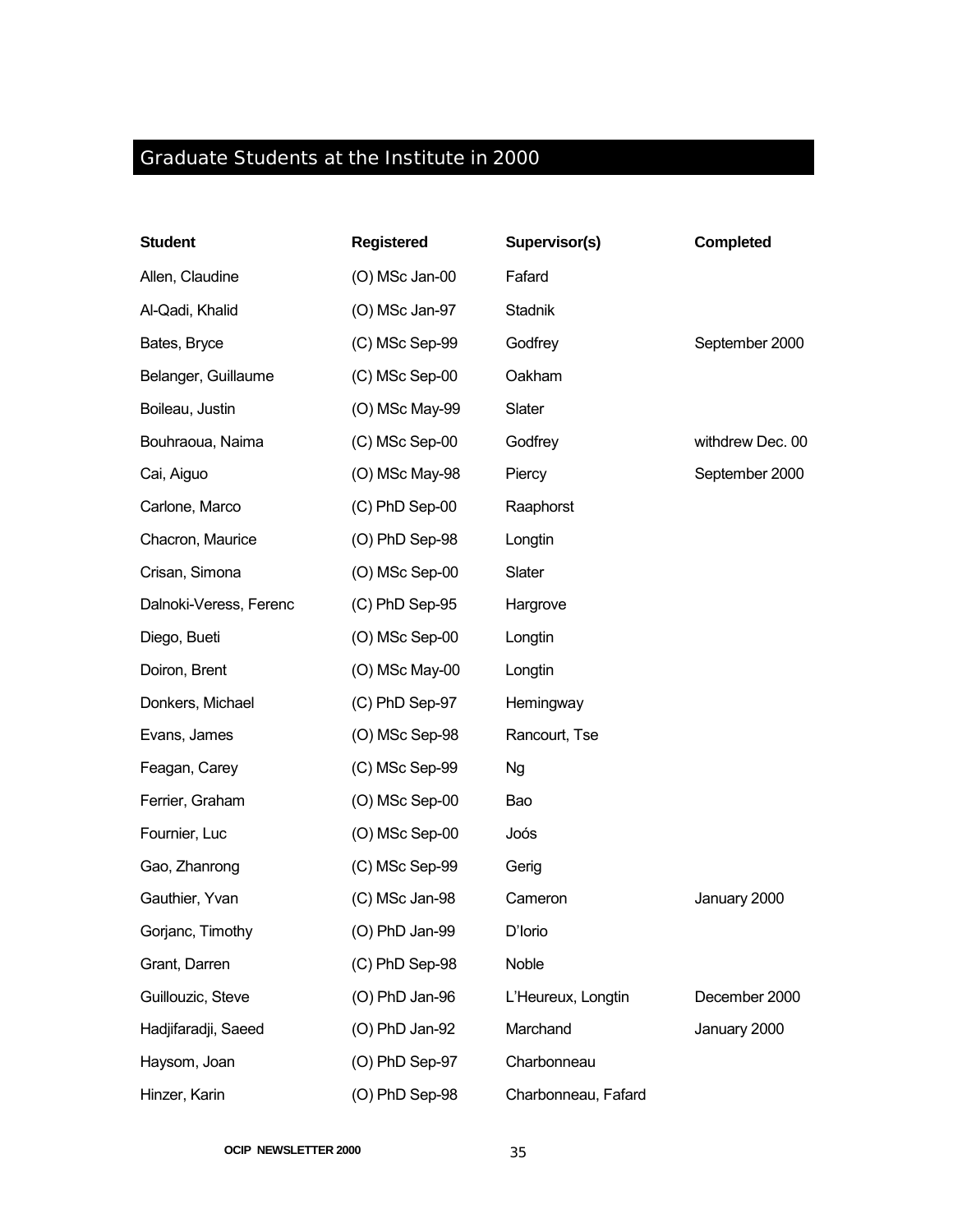| Hou, Weimin            | (O) MSc May-00   | Desgreniers      |                  |
|------------------------|------------------|------------------|------------------|
| Hubert, Sylvain        | (O) PhD Sep-96   | Slater           |                  |
| Jelveh, Salomeh        | (C) MSc Sep-99   | Jarosz           |                  |
| Kalach, Nina           | (C) MSc Sep-99   | Rogers           |                  |
| Katsev, Sergei         | (O) PhD May-99   | L'Heureux        |                  |
| Knight, Gary           | $(O)$ PhD Sep-00 | D'Iorio, Hodgson |                  |
| Korkusinski, Marek     | (O) MSc Sep-00   | Hawrylak         |                  |
| Labrie, Josée          | (O) MSc Sep-98   | Slater           |                  |
| Lagarec, Ken           | $(O)$ PhD Jan-96 | Rancourt         |                  |
| Lam, Jennifer          | (O) PhD Sep-97   | D'Iorio          |                  |
| Leclair, Robert        | (C) PhD Sep-94   | Johns            | August 2000      |
| Li, Mei                | (C) MSc Sep-98   | Johns, Dixit     | August 2000      |
| Li, Miao               | (C) PhD Sep-00   | Godfrey          | withdrew Dec. 00 |
| Li, Ming Yu            | (O) MSc Sep-96   | Stadnik          | <b>June 2000</b> |
| Lu, Ping               | $(O)$ PhD Sep-00 | Bao, Chen        |                  |
| Masse, Mathieu         | (O) MSc May-99   | Fortin           |                  |
| McCormick, Laurette    | (O) MSc May-00   | Slater           |                  |
| McDonald, Mark         | (C) MSc Sep-98   | Santyr           |                  |
| Mercier, Jean-Francois | (O) PhD May-99   | Slater           |                  |
| Mercier, Patrick       | (O) PhD Sep-96   | Rancourt         |                  |
| Merizzi, Andre         | (O) MSc Sep-00   | Fortin           |                  |
| Myint, Kenji           | (C) MSc Sep-98   | Raaphorst        |                  |
| Niedbala, Malgorzata   | (C) PhD Jan-99   | Raaphorst        |                  |
| Nixon, Grant           | (O) PhD Sep-94   | Slater           |                  |
| Nkongchu, Ken          | (C) MSc Sep-99   | Santyr           |                  |
| Olariu, Elena          | (C) MSc Sep-00   | Cameron          |                  |
| Ouellette, Guy         | (O) PhD May-00   | Fafard           | wthdrew Sep. 00  |
| Owen, Daron            | (C) MSc Sep-97   | <b>Ng</b>        | August 2000      |
| Parra Robles, Juan     | $(C)$ PhD Jan-00 | Santyr           |                  |
| Ramsay, Jamie          | (O) MSc Sep-00   | Williams         |                  |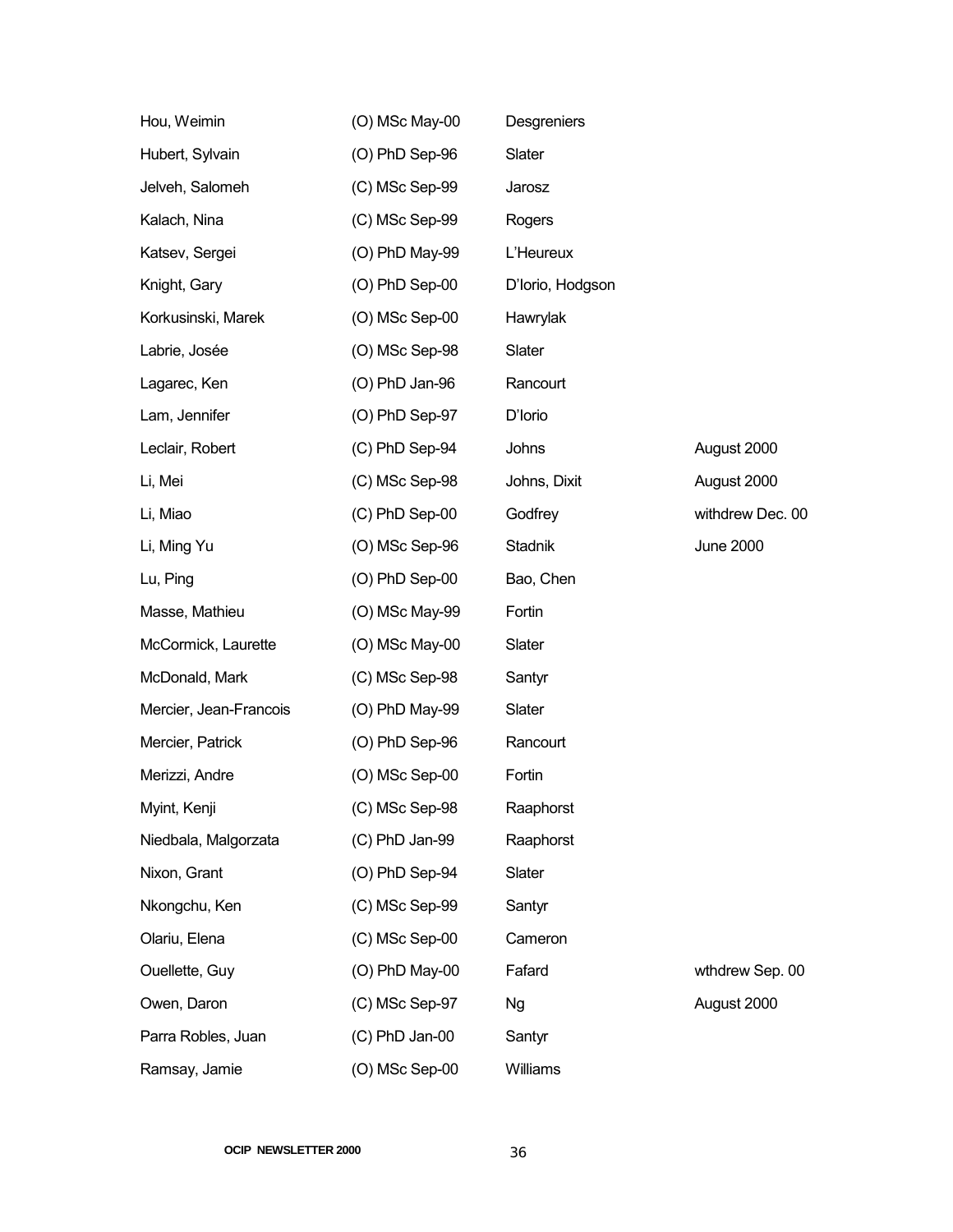| Rezeq, Moh'd       | (O) PhD May-99   | LeBlanc         |              |
|--------------------|------------------|-----------------|--------------|
| Riel, Bruno        | $(O)$ PhD Sep-97 | Piercy          |              |
| Simionescu, Razvan | $(C)$ PhD Sep-00 | Santyr, Cameron |              |
| Smith, Debbie      | $(C)$ MSc Sep-97 | Raaphorst       | August 2000  |
| St-Hilaire, Martin | (O) MSc Jan-98   | Longtin         |              |
| Tessier, Frederic  | $(O)$ PhD Sep-99 | Slater          |              |
| Towers, Sherry     | $(C)$ PhD Sep-93 | Karlen          | January 2000 |
| Valdes, Marcelo    | $(C)$ MSc Sep-97 | Sundaresan      |              |
| Waller, David      | $(C)$ PhD Sep-97 | Karlen          |              |
| Wassenaar, Richard | $(C)$ MSc Sep-99 | McKee           |              |
| Wismayer, Matthew  | $(C)$ MSc Sep-99 | Johns           |              |
| Zeng, Xiaodeng     | (O) MSc Sep-00   | Bao             |              |